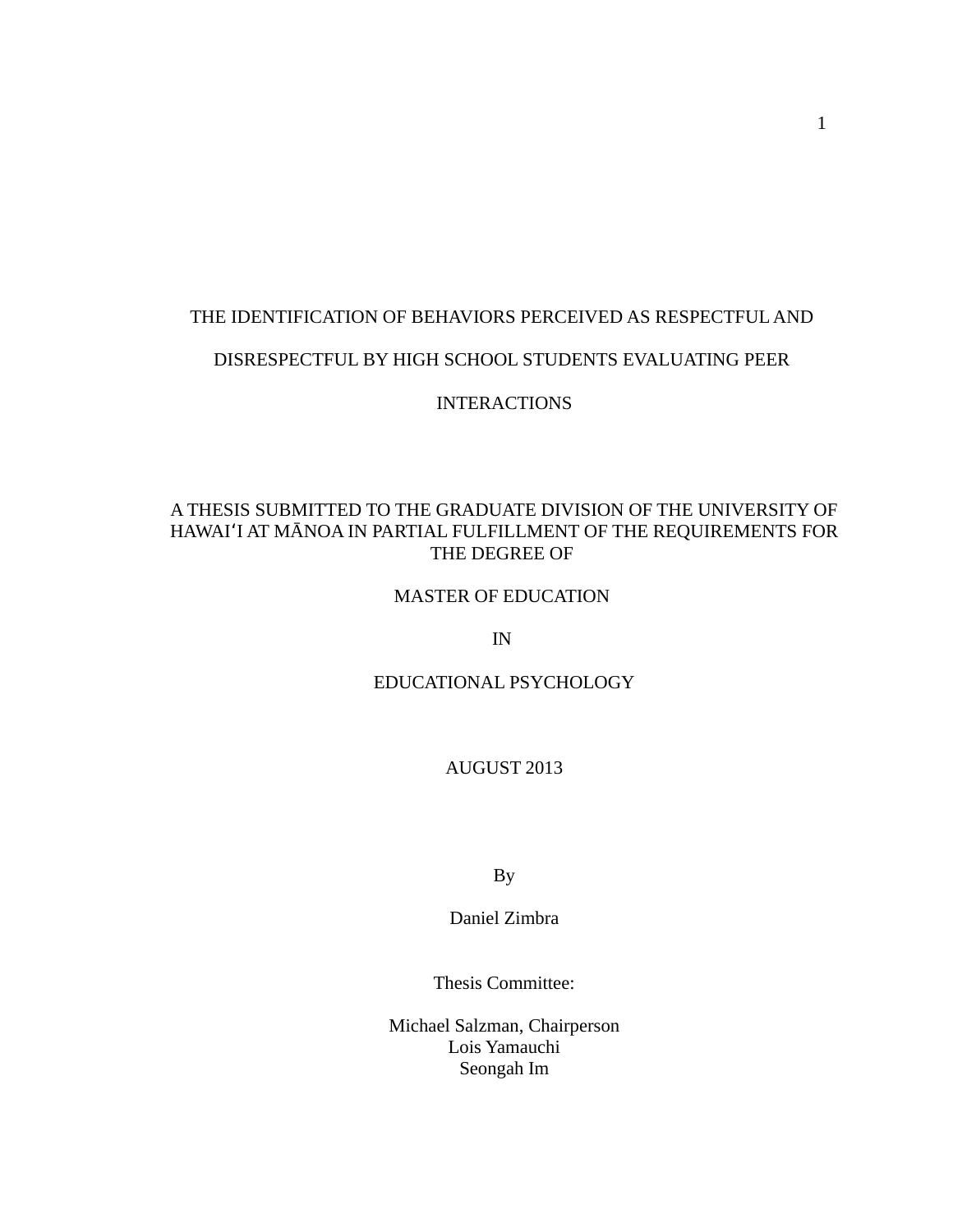### ABSTRACT

The purpose of this study was to investigate what behaviors tend to be viewed as respectful or disrespectful between interacting high school students. Participants who completed the survey were 149 high school students on Oʻahu. Comparisons were made across cultures to determine both common and culture-specific experiences of various peer behaviors as respectful or disrespectful in peer interactions. The data were analyzed for scenarios participants thought were respectful or disrespectful, which resulted in a more refined description and definition of respect and disrespect, and a better understanding for why it is valuable. Analysis showed which behaviors students perceived as respectful or disrespectful, as well as cross cultural comparisons. Results suggested that certain behaviors were viewed as respectful, and others were viewed as disrespectful, as well as explained any differences in perceptions of behaviors between cultures.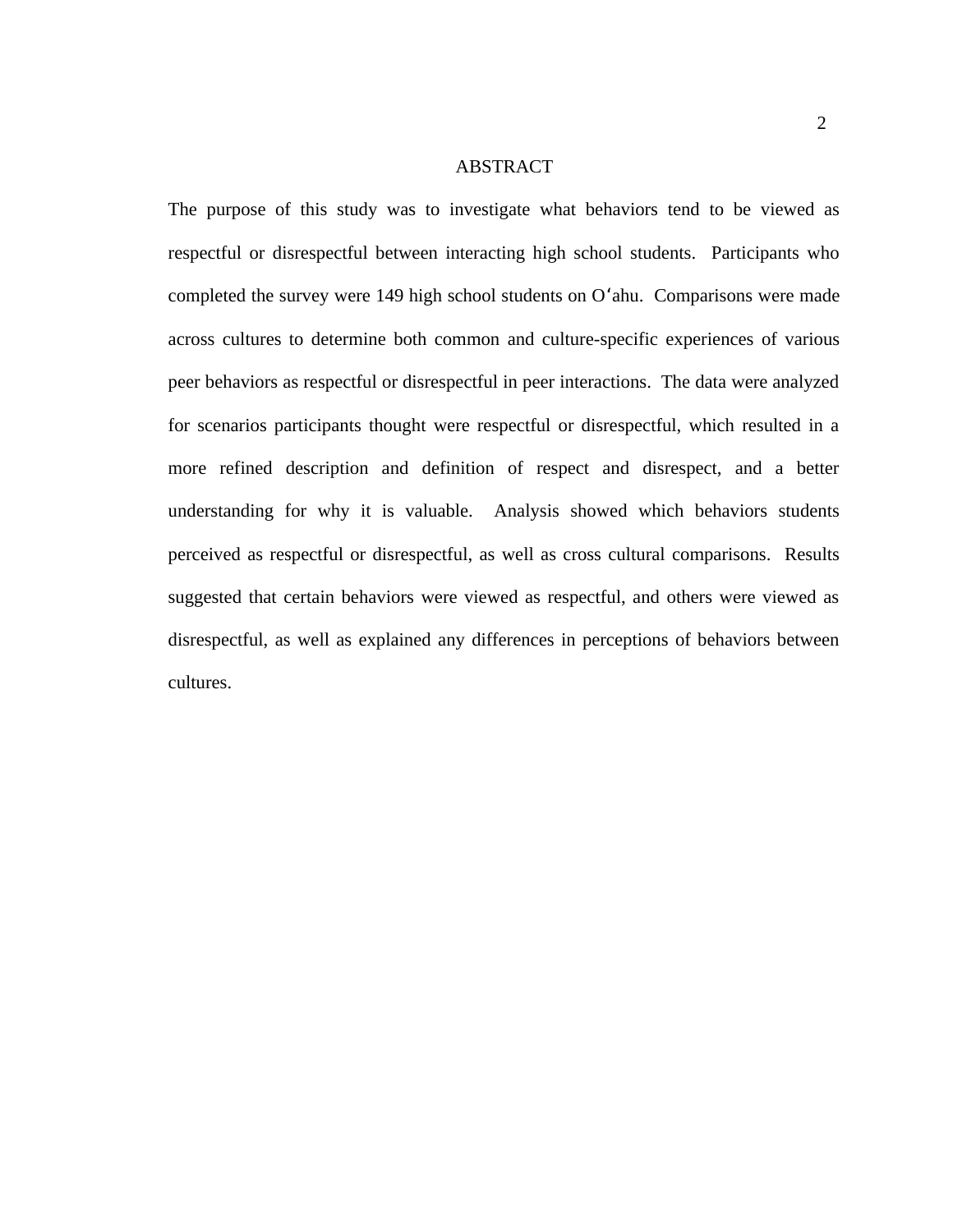# **Table of Contents**

| Frequencies of Ratings for Disrespectful Scenario Items26        |  |
|------------------------------------------------------------------|--|
| Frequencies of Ratings for Respectful Scenario Items27           |  |
|                                                                  |  |
|                                                                  |  |
|                                                                  |  |
|                                                                  |  |
|                                                                  |  |
|                                                                  |  |
| Respectful Environment for Optimal Achievement36                 |  |
| Attribution, ICS, and Critical Incident Technique in Relation to |  |
| Respect                                                          |  |
|                                                                  |  |
|                                                                  |  |
|                                                                  |  |
|                                                                  |  |
|                                                                  |  |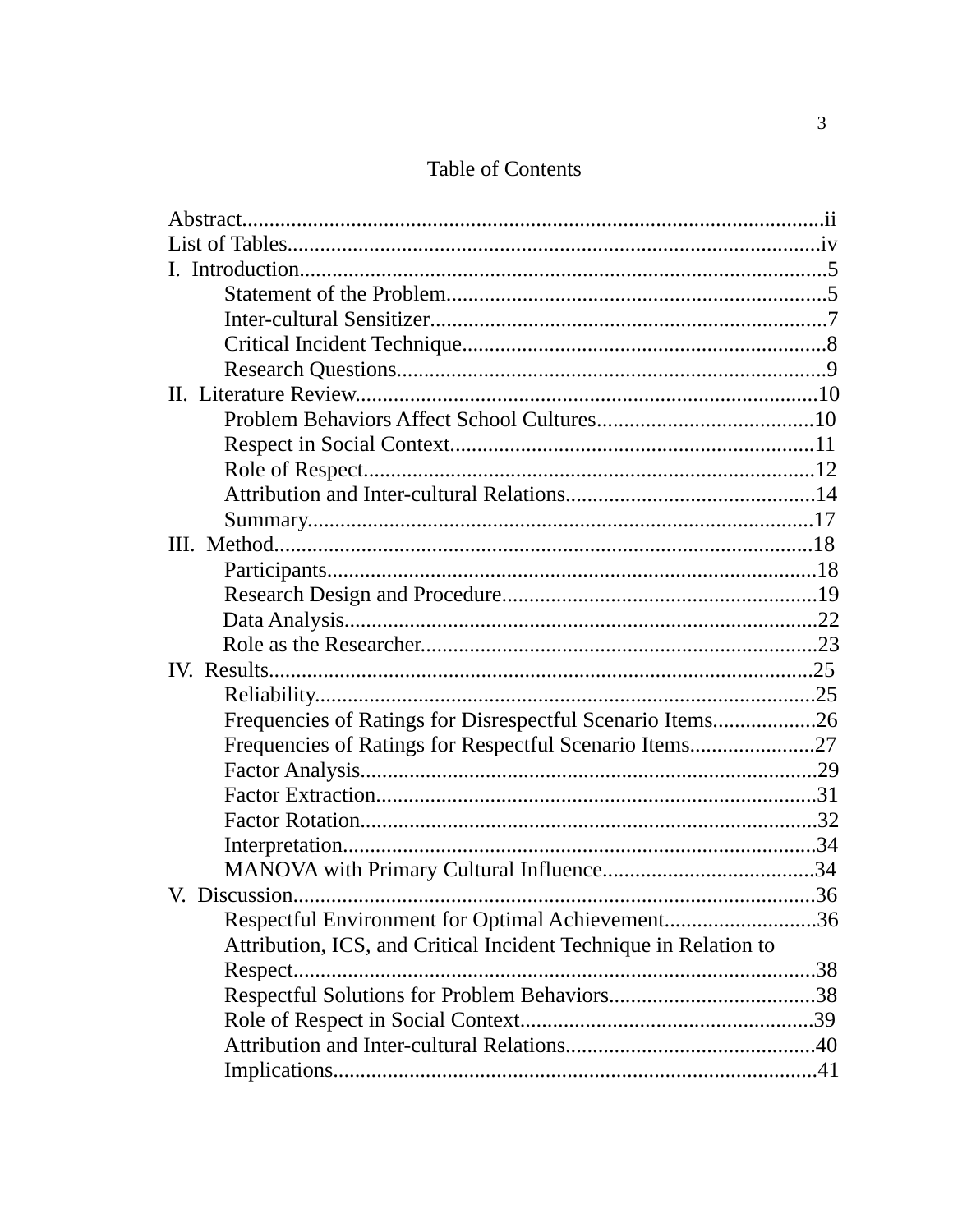# List of Tables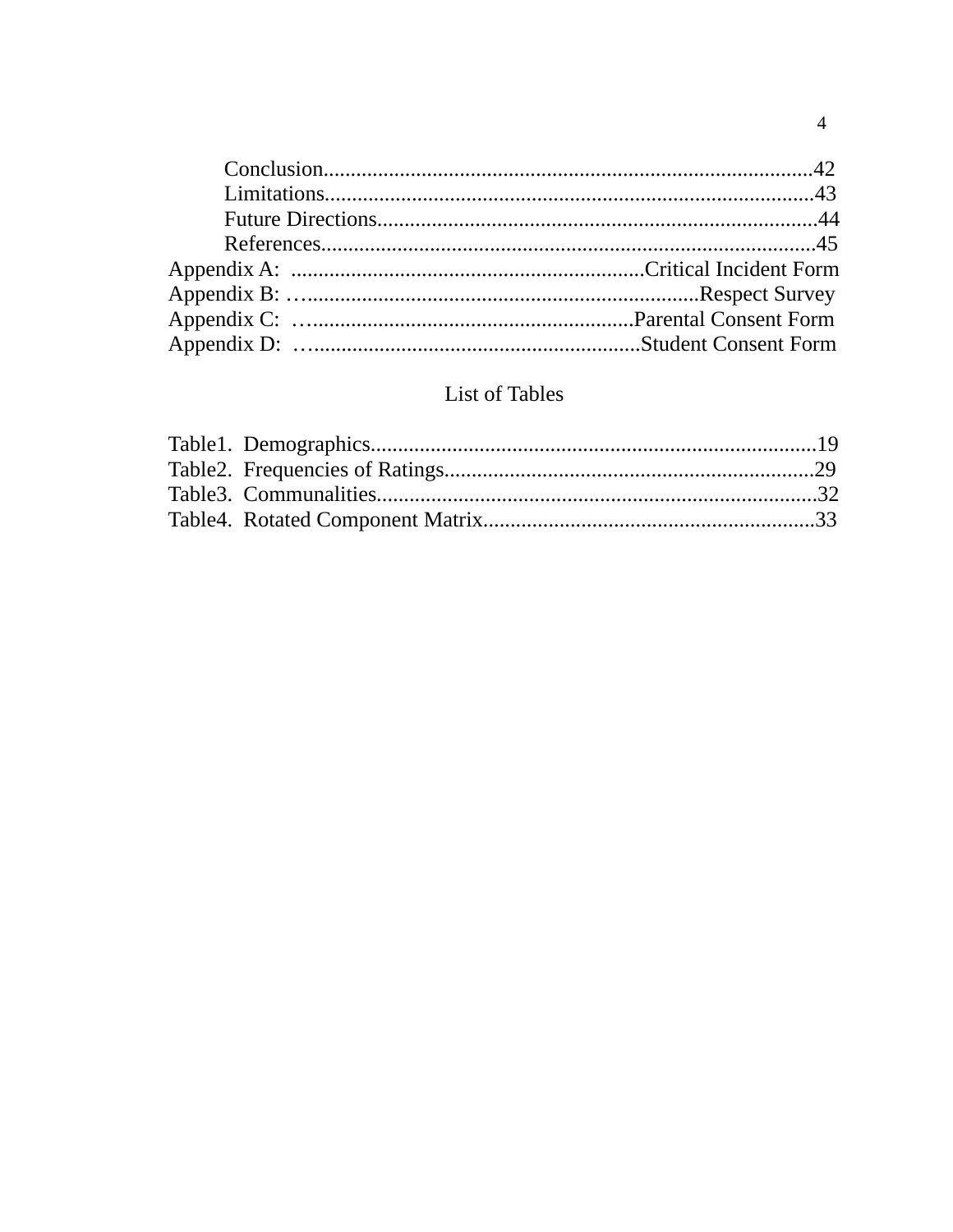# **THE IDENTIFICATION OF BEHAVIORS PERCEIVED AS RESPECTFUL AND DISRESPECTFUL BY HIGH SCHOOL STUDENTS EVALUATING PEER INTERACTIONS**

# **Statement of the Problem**

The critical role of nurturing environments for promoting human well-being relies heavily upon ideals of respect (Biglan, Flay, Embry, & Sandler, 2012). A nurturing environment is characterized as an environment that fosters successful development and prevents psychological and behavioral problems. To be deemed a nurturing environment, there needs to be a minimization of biologically or psychologically toxic events, a promotion of pro-social behavior, limitations and monitoring for behavior problems, and psychological flexibility. If we want to prevent multiple problems and increase the prevalence of young people who develop successfully, we must increase the prevalence of nurturing environments.

Peterson and Skiba (2000) defined school climate as the feelings that the students have about the school environment over a period of time. These feelings come from the comfortability each individual feels in the environment, and whether the individual feels the environment is supportive of learning, appropriately organized, and safe. Climate also refers to the positive and negative feelings about the school environment. Therefore, comfortable and supportive feelings would support effective and efficient learning as well as positive student behavior and attitude. Conversely, negative feelings such as concern, fear, frustration, and loneliness would negatively effect learning and behavior.

Woods (2007) explained that students define supportive and caring learning environments as those in which their administrators, teachers, and other students and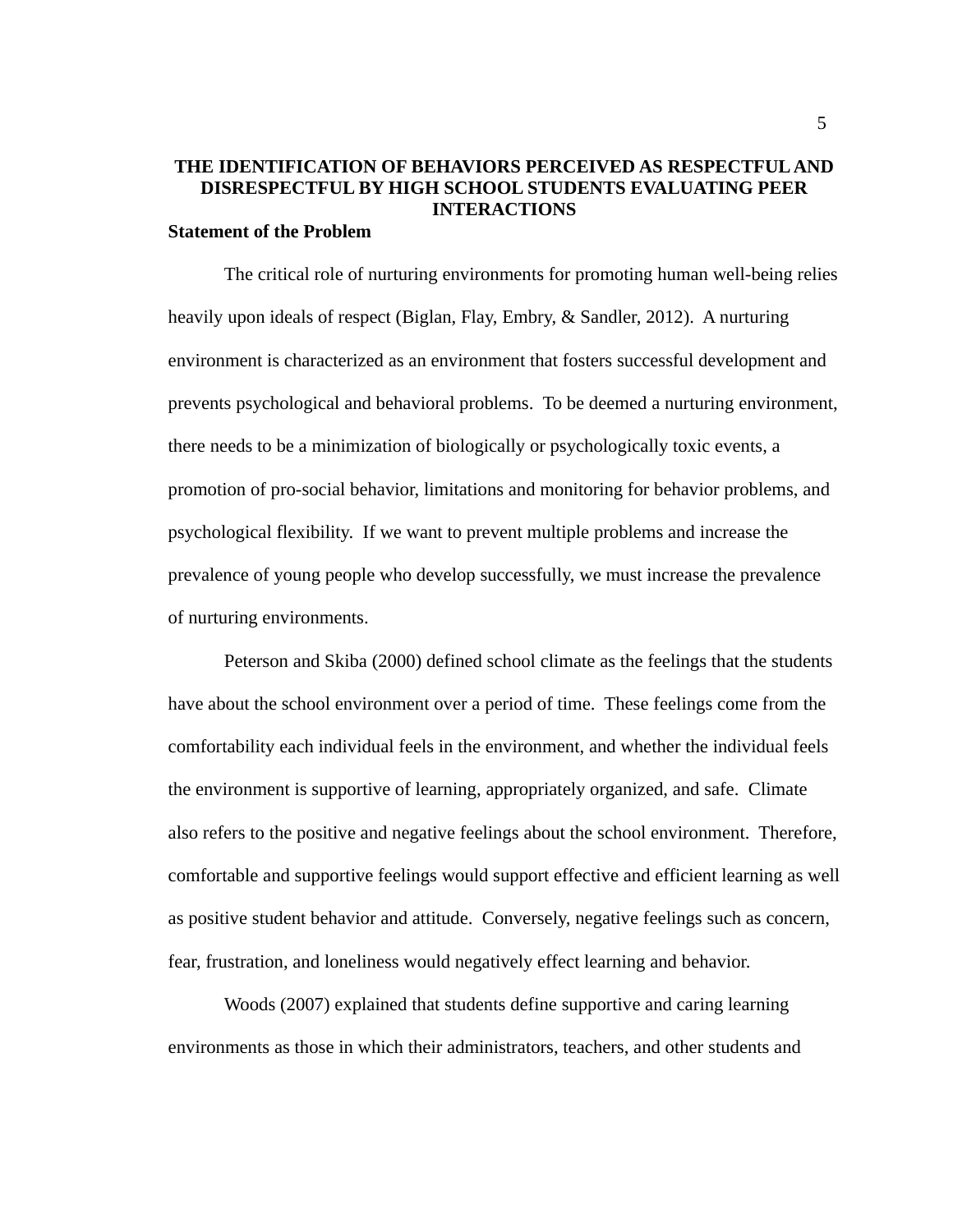adults in the school deliberately and intentionally provide them with support and respect in and out of the classroom. Students need a safe and nurturing environment to optimally learn, and mutual respect is the key to providing this (Woods, 2007). School cultures that do not provide an environment where mutual respect is shared between individuals negatively effect school environment and inhibit learning. According to Flay and Allred (2003), a wide range of youth behaviors are related and have common causes, and that effective positive youth development needs to combine the principles of effective character development, health promotion, disease prevention, and academics.

Woods (2007) explained that educators have an urgent need to learn more about the role of behavior, emotion, values, character, and social skills in improving student academic performance, wellbeing, and life success. Johnson (1999) stated that learning is only possible in an environment that is free of violence and that encourages mutual respect, self-confidence, and cooperation. According to Flay and Allred (2010), schools also are expected to prevent violence, substance use, bullying, and other disruptive behaviors, all of which are clearly linked to student values, character, and school performance. Mental health concerns also become more prevalent as students move into adolescence, and can contribute to behavioral problems that detract from achievement. Flay (2002) described that problem or risky behaviors, unhealthy behaviors, antisocial behaviors, poor mental health, and poor academic achievement, remain highly prevalent and continue to pose critical dilemmas for parents and educators. However, Flay (2002) goes on to explain that positive and healthy behaviors, pro-social behavior, mental health, and academic achievement are positive outcomes of youth development that are still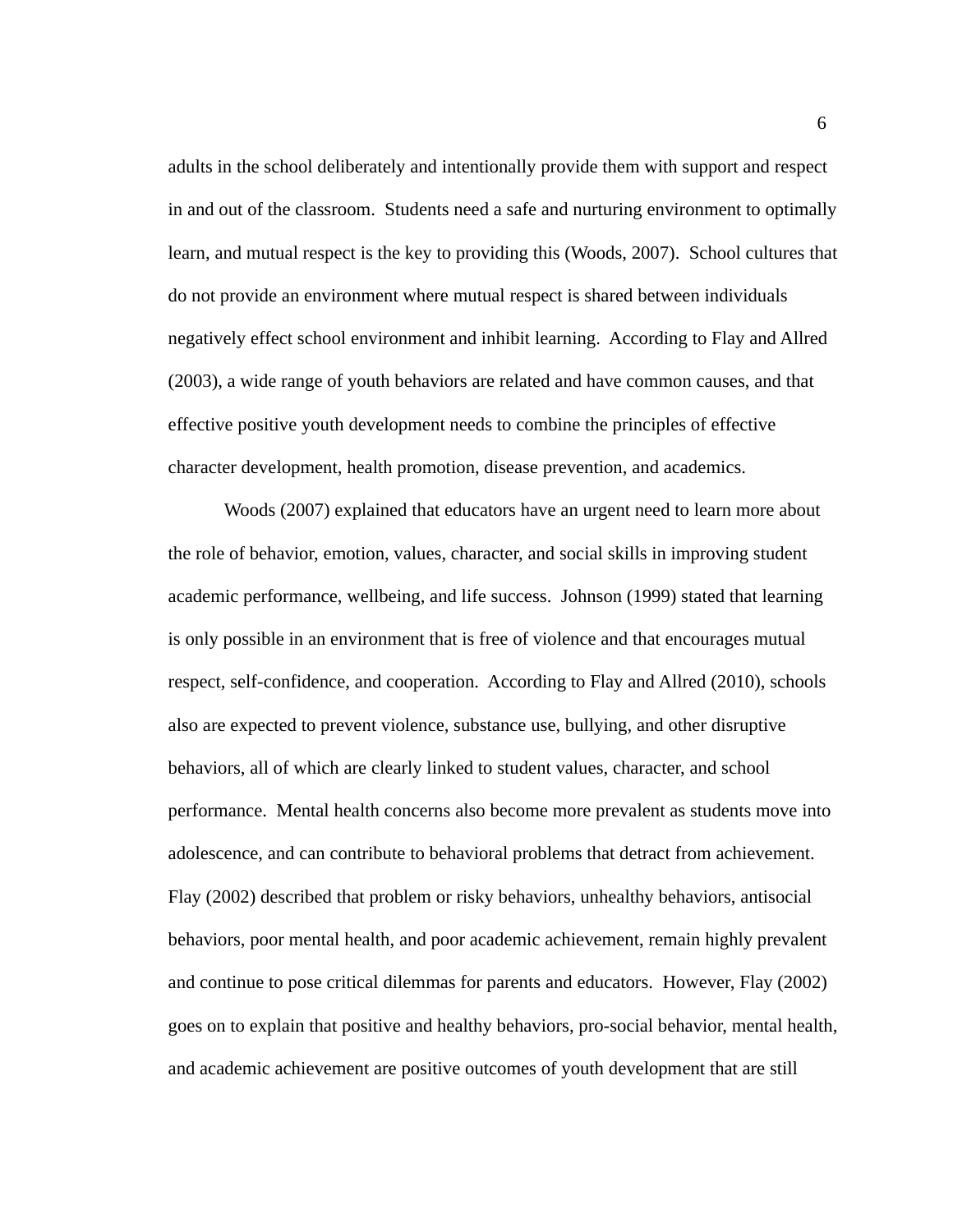evident, but need to be fostered as much as possible through the creation of nurturing environments.

## **Inter-cultural Sensitizer**

The Inter-cultural Sensitizer (ICS), also called the "culture assimilator" (Brislin, Landis, & Brandt, 1983), has been a carefully researched inter-cultural training technique. The ICS focuses on explanations of behavior from the point of view of the host's culture. Salzman (1990) explained that it makes attributions isomorphic to those of hosts concerning the meaning of frequently misunderstood behaviors and situations.

There are many features of ICS that distinguish it from other methods. For example, its research base, which is used both in developing instruments and evaluating their effectiveness, its theoretical foundation in attribution theory, and its ability to increase learning of the uses of psychological principles.

ICS focuses on the acquisition of knowledge or information, using techniques of feedback and reinforcement. Material used covers feelings and behaviors of the persons involved, creating an incorporation of affective, cognitive, and behavioral content. Therefore, these components, both in the process of learning and the content learned, are brought together in the ICS.

According to Albert (1983), the ICS has been the most extensively evaluated cross-cultural training method. Many evaluation studies have shown it effective in reaching the method's goals, including: enabling participants to make attributions, imparting knowledge of the subjective culture of the target group, helping participants interact more effectively with persons from the other cultures, improving knowledge and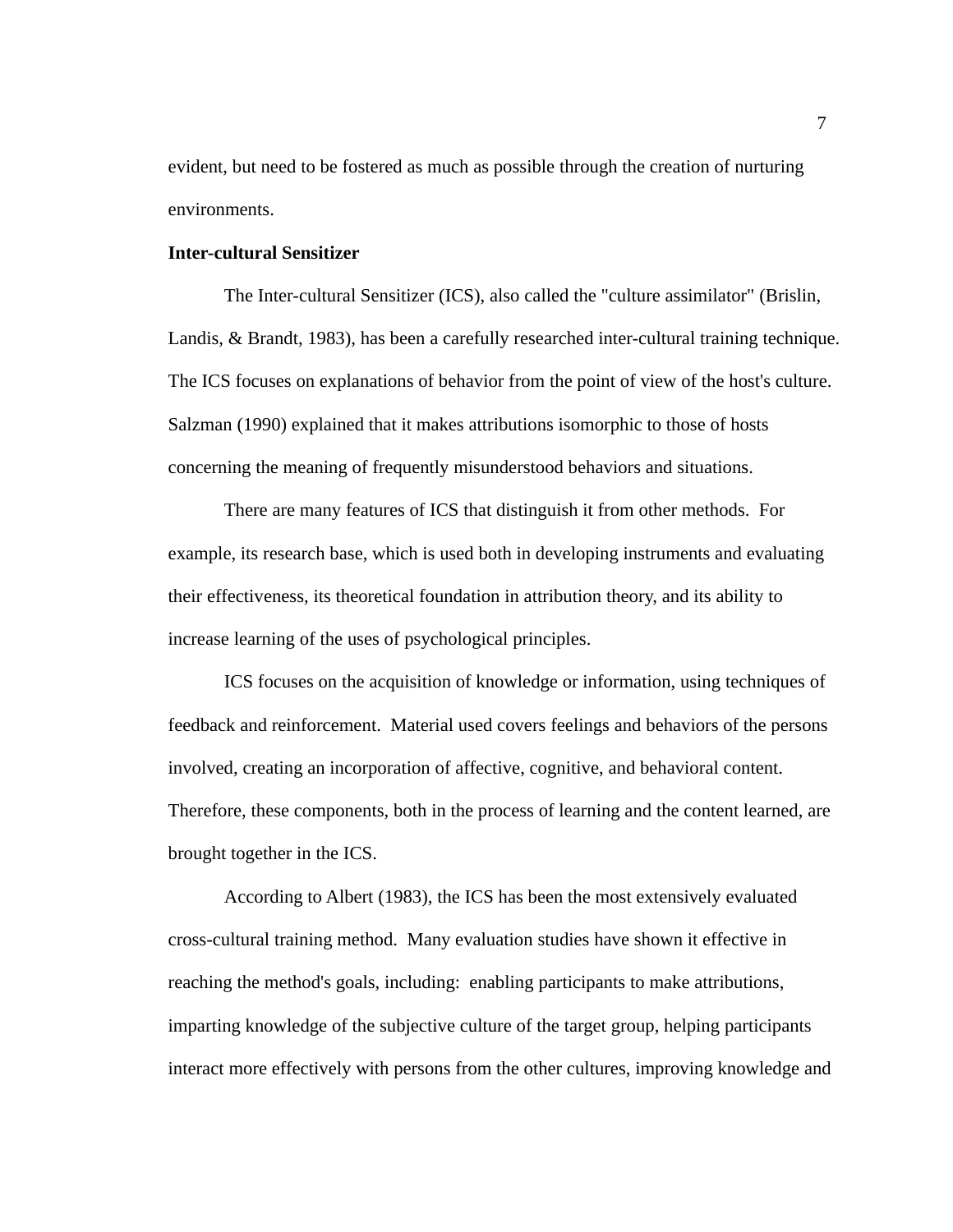application of cross-cultural communication concepts, increasing inter-cultural sensitivity (For reviews of the studies, see Albert 1983; see also Cushner 1989, and Pollard 1989). Albert (1983) explained that despite a few inconsistencies, the overall consistency and strengths of the findings are impressive, especially when taking into consideration various ICS techniques used, populations involved, and approach of the research. Therefore, the ICS was shown to be a useful and versatile method that has been effectively applied to various populations and situations.

#### **Critical Incident Technique**

Flanagan's (1954) critical incident technique is used for collecting direct observations of student behavior that have critical significance and meet methodologically defined criteria. These observations are kept track of as incidents, which are then used to understand and develop broader psychological principles. Critical incidents are described as an occurrence that makes a significant contribution, either positively or negatively, to an activity or phenomenon. Critical incident technique is a flexible method that relies on various procedures. The first procedure is determining and reviewing the incident. The next involves collecting details of the incident from participants. When all of the facts are collected, critical issues are identified. Decisions can be made for resolving issues based on various possible solutions. The final and most important aspect in the evaluation determines whether or not the solution works. This study utilized critical incident methodology.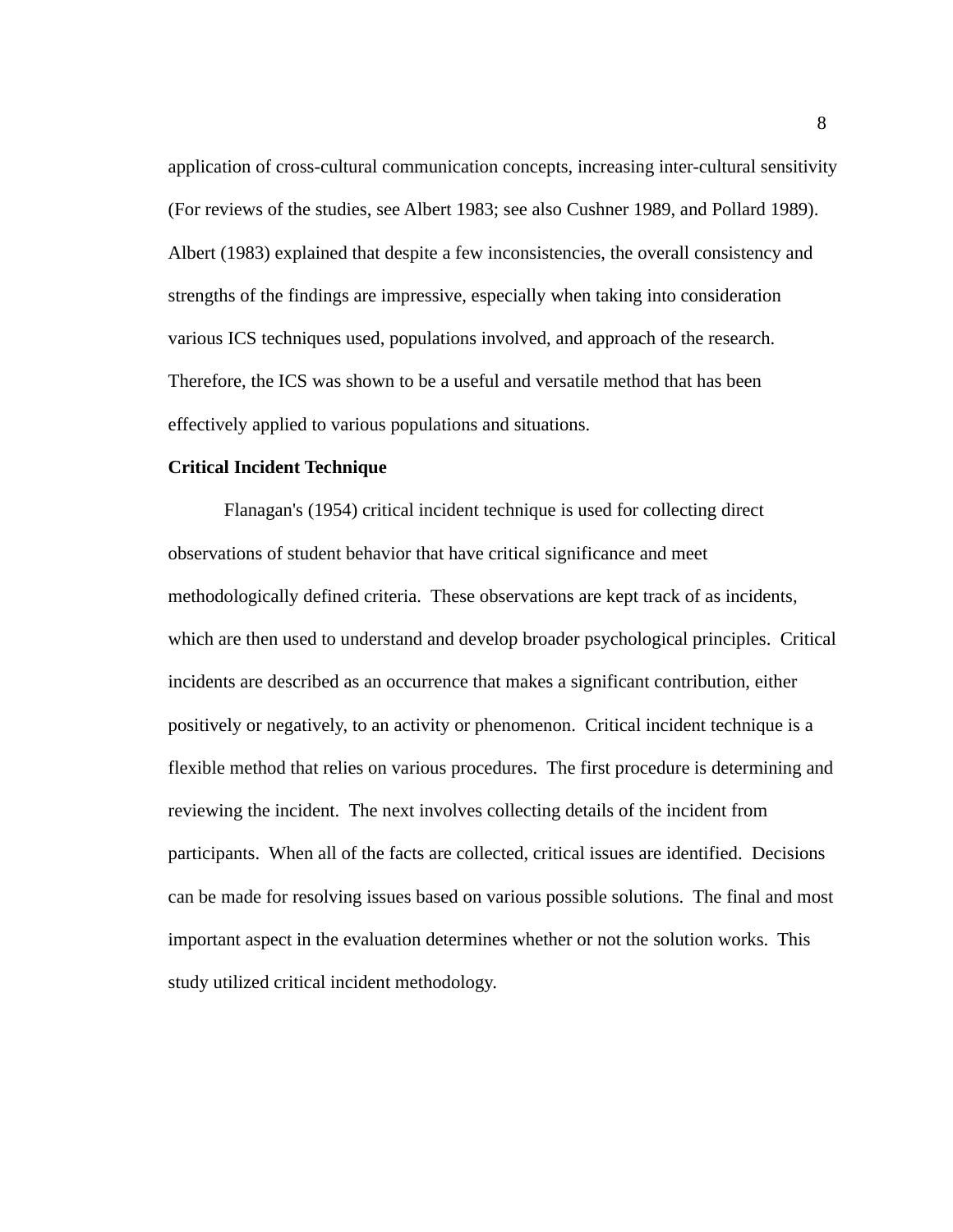### **Research Questions**

Schools have the task to create a culture of mutual respect so that students learn to their highest potential in an optimally nurturing environment (Biglan, Flay, Embry, & Sandler, 2012). Acts of mutual respect must have certain characteristics, and certain behaviors must occur between individuals for them to feel respected or disrespected. I was interested in which behaviors tended to be viewed as respectful or disrespectful by students in their interactions with each other in high school. Also, if there is variability in the perception of these behaviors between individuals due to differences in cultural background, it may be difficult to ascertain which behaviors are attributed to each respectful or disrespectful interaction. Therefore, are there cross cultural differences in the attributions of respect and disrespect to behaviors that occur in student-student interaction?

Research Question #1: What behaviors tend to be viewed as respectful or disrespectful by students in their interactions with each other in high school?

Research Question #2: Are there cross cultural differences in the attributions of respect and disrespect to behaviors that occur in student-student interaction?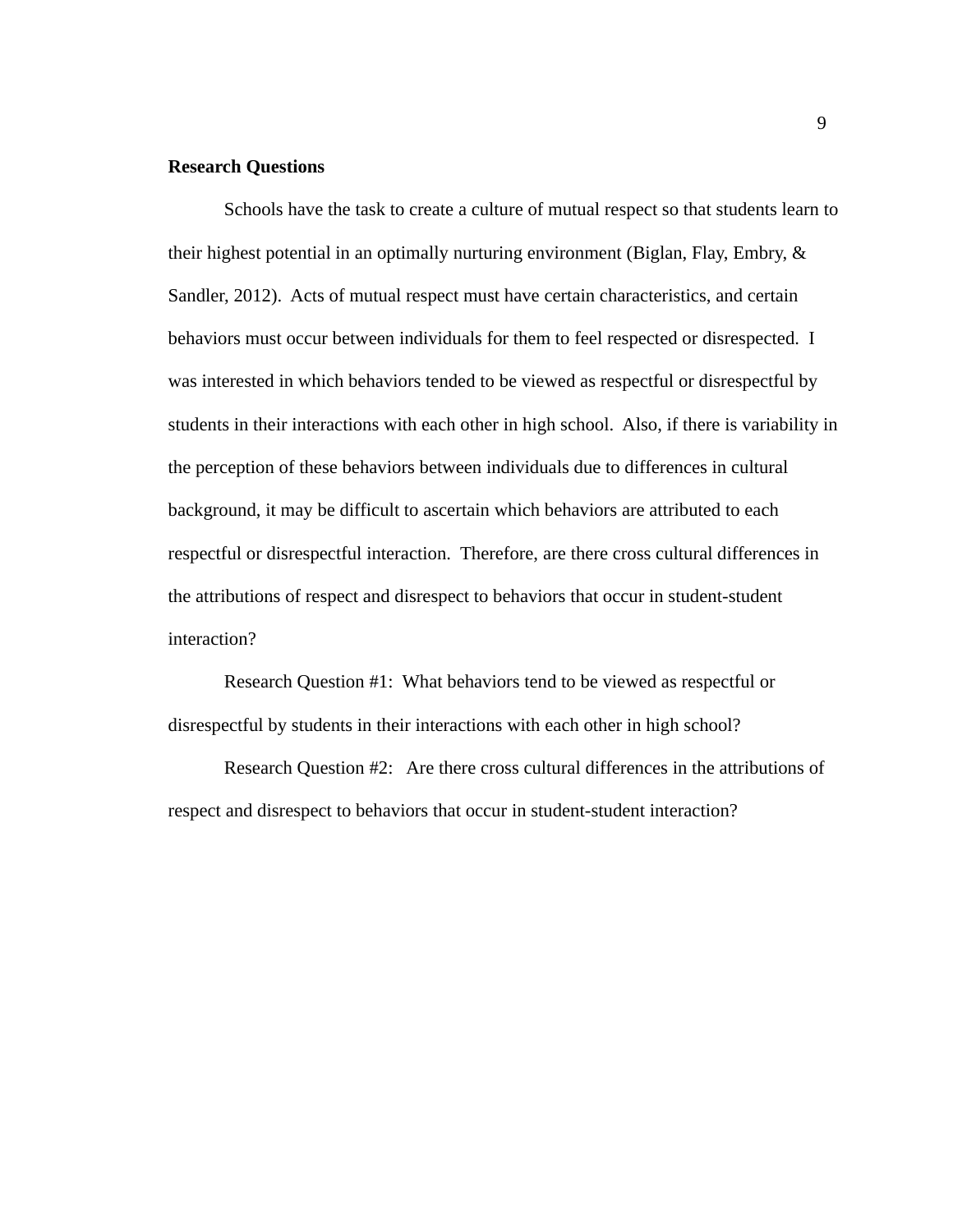#### **Literature Review**

#### **Problem Behaviors Affect School Cultures**

 Substance use and aggressive, violent, or disruptive behaviors occur at problematic levels among American youths (Singh et al., 2007, Beets et al., 2009). Early initiation of substance use and engaging in violent behaviors during childhood place children at a greater risk of psychopathology, aggressive behaviors, and continuation of substance use during adolescence and into adulthood. Leary, Kowalski, Smith, and Phillips (2003), conducted case studies of 15 school shootings between 1995 and 2001 to examine the possible role of social rejection and lack of respect in school violence. Acute or chronic rejection, in the form of ostracism, bullying, and/or romantic rejection, was present in all but two of the incidents. In addition, the shooters tended to have psychological problems involving depression. When examining the role of respect at school, Mayseless and Scharf (2011) advocate an increased emphasis on respect in schools, and other contexts, because of its potential for reducing aggression and violence. According to Ertesvag (2007), disobedient pupils, off-task behavior, and bullying are common problems in schools in many countries. They interfere with teaching, create an unsafe learning environment, and challenge the staff. Also, adolescents with conduct disorder frequently engage in aggressive and disruptive behaviors. Often these behaviors are controlled or managed through behavioral or other psychosocial interventions. Sometimes such interventions do not always ensure lasting changes in an adolescent's response repertoire so that he or she does not engage in aggression when exposed to the same situations that gave rise to the behavior previously (Singh et al., 2007). However,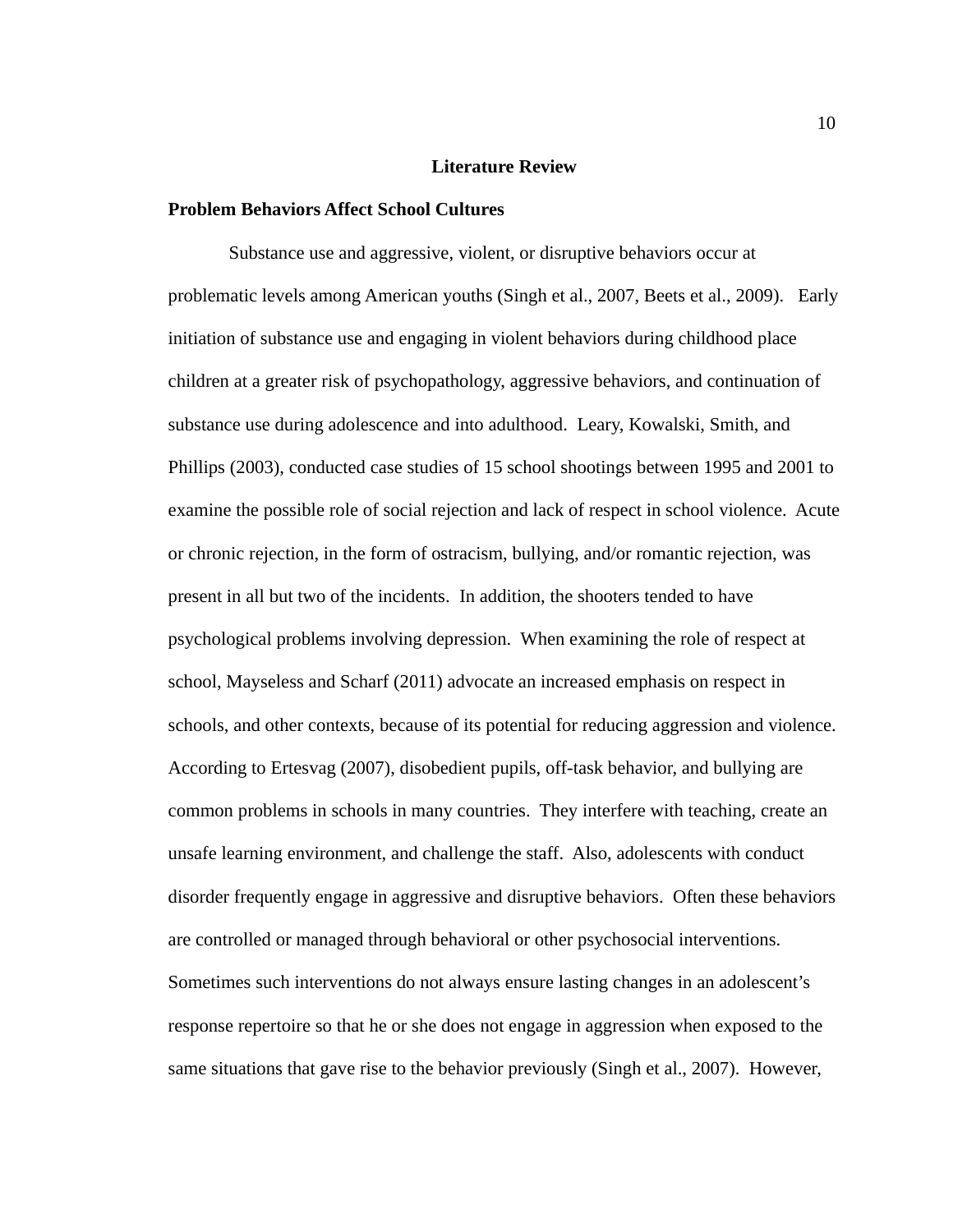appropriately designed and implemented school-based prevention programs can prevent or reduce negative behaviors (Beets et al., 2009). Thus, prevention programs that can reduce the incidence of such behaviors should provide clear public health benefits, and an appropriate program must be implemented in order to facilitate a healthy and optimal school culture and environment.

#### **Respect in Social Context**

Cultural and universal respect have been defined in various ways, such as quality of treatment based on individuals' status in the group, the degree to which they are liked by the group, and or how fairly they are treated in interactions with group members (Mayseless et al., 2011). To support these ideas, Goodman (2009) explained that respect includes universal human dignity, autonomy, and equality. Ausch (2010) explored the development of concepts of respect and disrespect and suggested it has an affective component. Highlighted affective states like pride, honor, and admiration are related to gaining respect from others, and avoiding disrespectful interactions. Building on conceptualizations from social psychology, a conceptual framework for the study of respect in developmental contexts was established. Mayseless et al., (2011) explained two kinds of respect, unconditional and contingent, and distinguished between four related but distinct ways in which respect and disrespect are involved in preventing or fostering aggression: (a) respecting others, (b) being respected, (c) being disrespected or humiliated, and (d) respecting oneself. With similar ideas, Huo et al., (2010) explained that these different conceptions are integrated in a dual pathway model of respect. The model's prediction was that fair treatment from group members shaped attitudes toward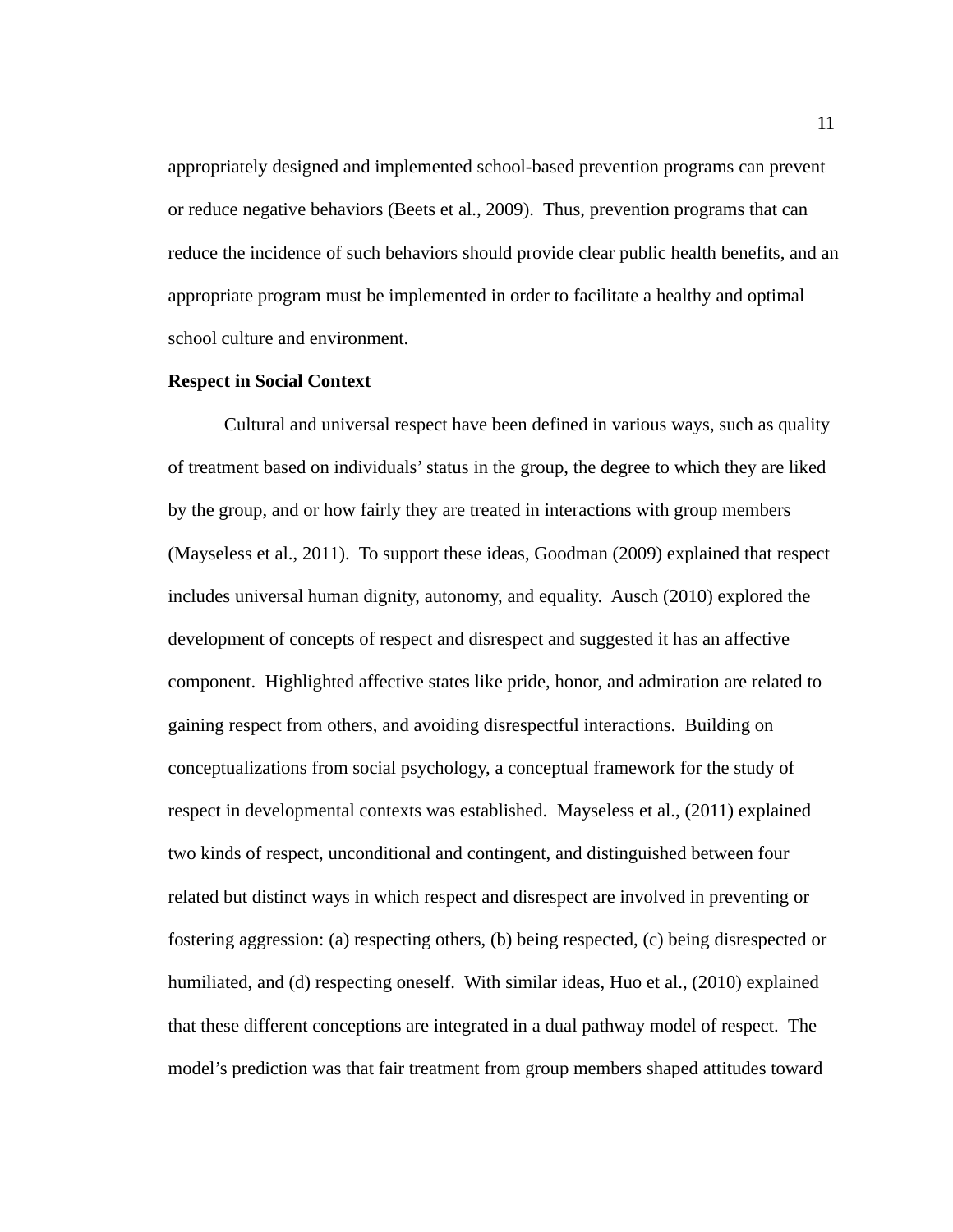the group and self via two distinct pathways: status and inclusion. Huo et al., (2010) continued to discuss when and to what extent members of a common group respected and valued one's ethnicity, explaining that it encouraged social engagement and well-being. Also, respect was linked to more positive evaluations of both school and students as well as lower levels of school disengagement. After reviewing the premises of respect, Goodman (2009) found that there was a blend between minimal and full respect, by separating "respect-due" from "respect-earned." While the former should be granted unconditionally to all, the latter was contingent upon qualities that one possesses or acquires over time.

Deutsch and Jones (2008) described authority as an important component of youth relations, and explained that respect emerged as an important construct which influences youths' perceptions of their relationships. Lance (2010) contended that the commitment of the students respect for each other was identified as being a key factor to learning. Also, Talmy (2009) explained that local constructions of respect in class served as a powerful socializing resources, working to produce order in the form of classroom control, as well as hierarchies, along lines of expertise and status. Howard (2010) explained that respect was implicitly tied to certain ways of speaking in situated classroom interactions. With this evidence, therefore, respect can play an important role in creating an optimal learning environment.

#### **Role of Respect**

Woods (2007) explained that students' perception of a learning environment they deem to be supportive and caring promotes their sense of belongingness and commitment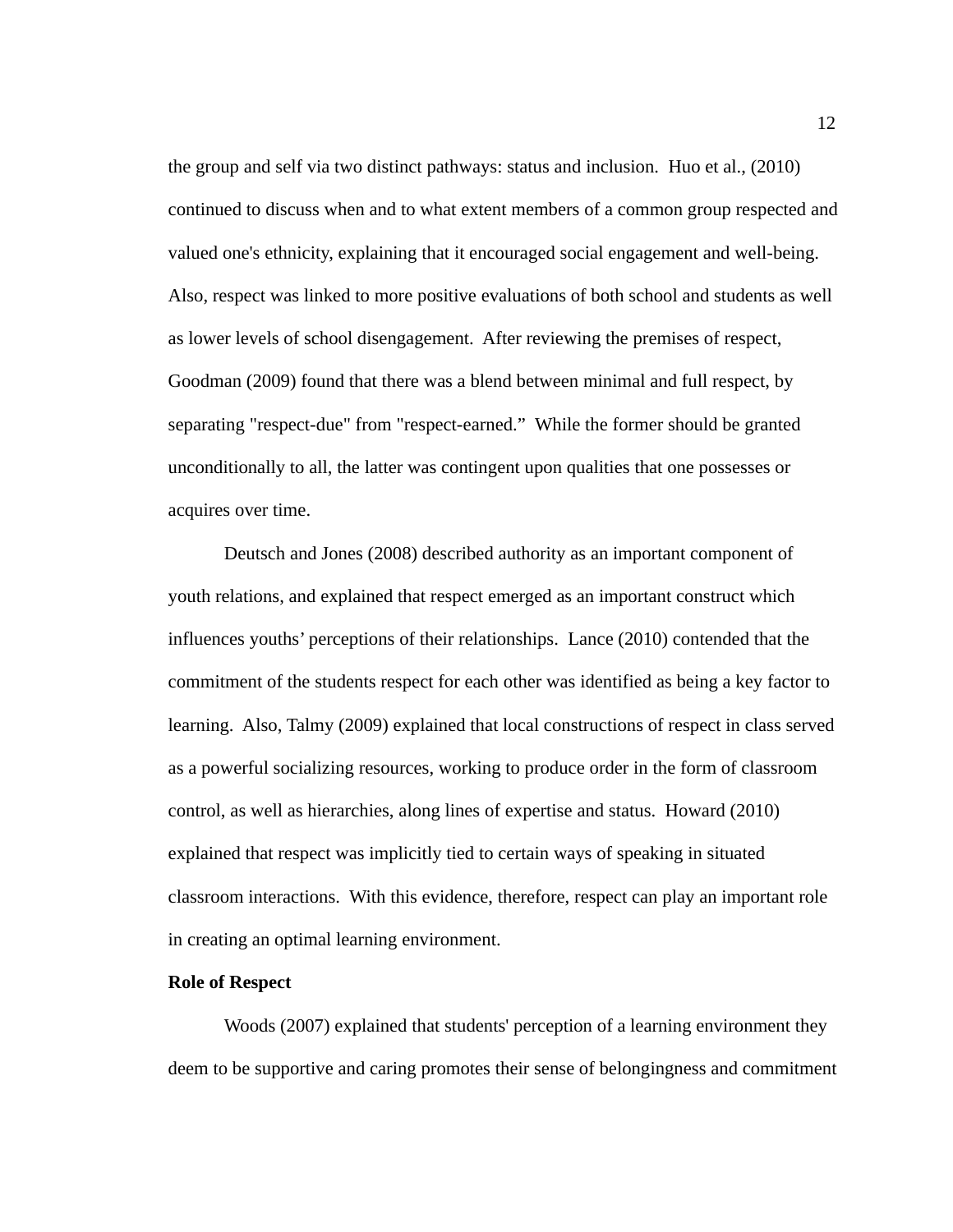to learning, which in turn improves their academic achievement. Mayer (1995) demonstrated that schools with high levels of victimization and frequent punishment have higher rates of aggressive social behavior; the aversive ways people treat each other in these settings was a major reason for the high levels of aggression. Therefore, respect for one another may be the first step in minimizing aggression, creating a more nurturing environment for promotion of well-being, and optimal learning scenarios. The role of respect in reducing aggression and violence has been discussed and examined primarily by social psychologists who study relationship dynamics. In intergroup conflicts, Mayseless et al., (2011) explained that respect has been recognized as an important form of positive regard that helps diffuse aggressive impulses. Respect, therefore, may play a role in mitigating aggression in the developmental context of school as well. Woods (2007) contended that at-risk high school students perform at higher levels socially, emotionally, and academically when they perceive that they are in a supportive caring learning environment and regarded as respected members of the school community. Meraviglia, Becker, Rosenbluth, Sanchez, and Robertson (2003) discussed the importance of a positive school climate in which inappropriate behaviors are not tolerated and staff members respond consistently to incidents to reduce bullying and sexual harassment. Also, Perkins and Mebert (2005) explained that efforts to form pro-social attitudes or to redirect discriminatory behaviors were more likely to succeed if they are informed by an understanding of the developmental processes that give rise to stigma, social exclusion, and devaluing of difference on the one hand, and pro-social responses of social acceptance and respect for diversity on the other.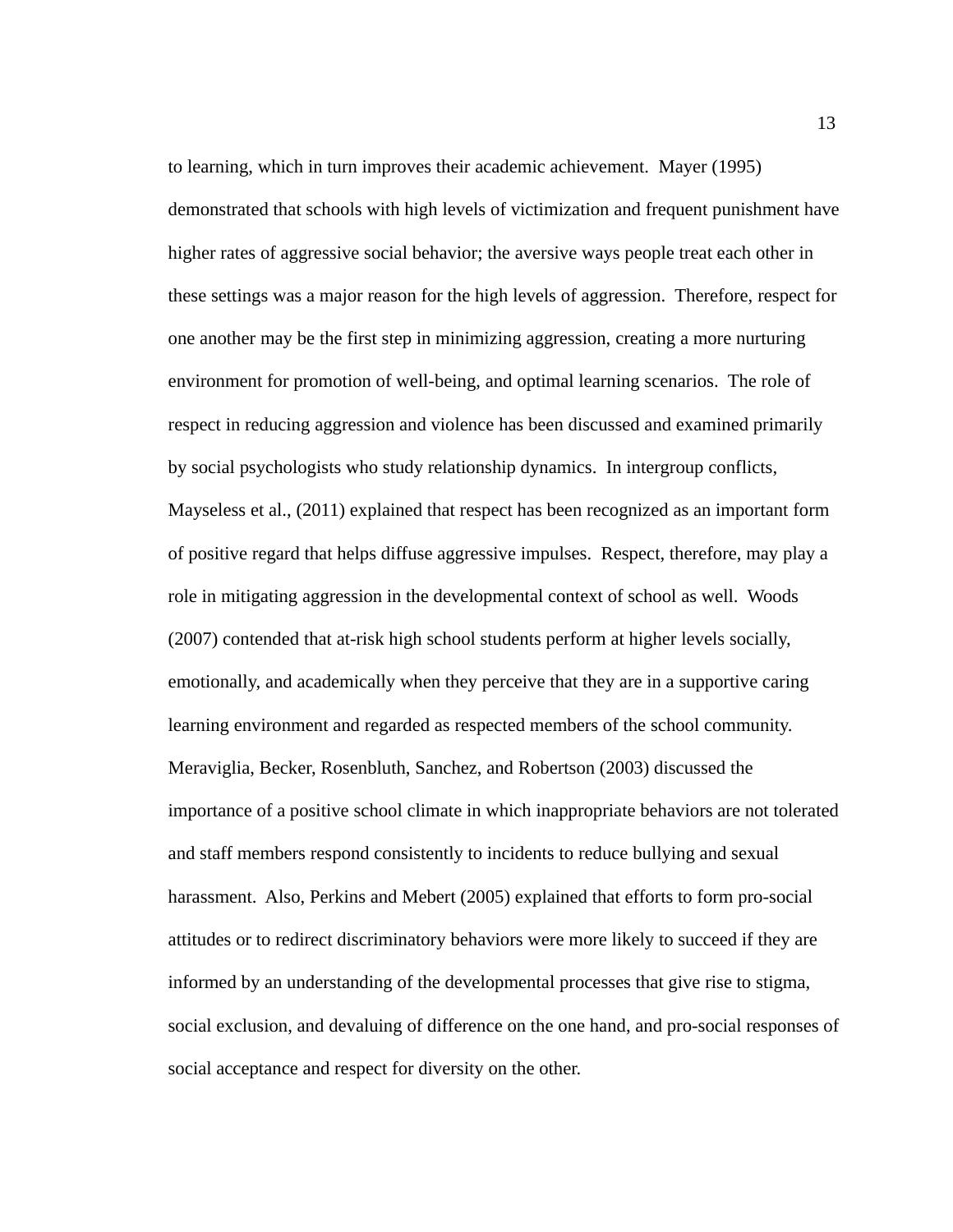To understand the role and importance respect plays in school culture, Ausch (2010) explained that respect was a key ingredient in positive social relationships as well as a foundation for just societies. Respect was also an important social lubricant that preserves face and enhances one's self esteem. In more detail, Huo, Binning, and Molina (2010) described that feelings of respect affect important aspects of group functioning and members' psychological well-being. Goodman (2009) discussed respect as foundational to common ethical beliefs and described it as a cardinal virtue in schools. Also, increased amounts of violence are experienced when there is lack of mutual respect within the school culture. With the evidence provided, to prevent violence and aggression, a culture of mutual respect must be achieved.

#### **Attribution and Inter-cultural Relations**

Attributions are the inferences we make about the causes of behavior, which help us answer questions about behavior (Weiner, 1992; Kelley, 1967). Hewstone, Fincham, and Jaspars (1983) explained that when your action or motives for the action are questioned, you need to explain the reasons for your action. Also, Salzman (1990) stated that individuals from different cultures bring to cross-cultural interactions different implicit as well as explicit frameworks for interpreting experience. These differences in interpretive frameworks may lead members of two different cultures to view the same situation or behavior differently. Salzman (1990) explained that we, therefore, do not respond directly to the events we experience; we respond to the meanings or interpretations we give to these events. Albert (1983) stated that the result may be confusion, misunderstanding or conflict. Salzman (1990) further explained that even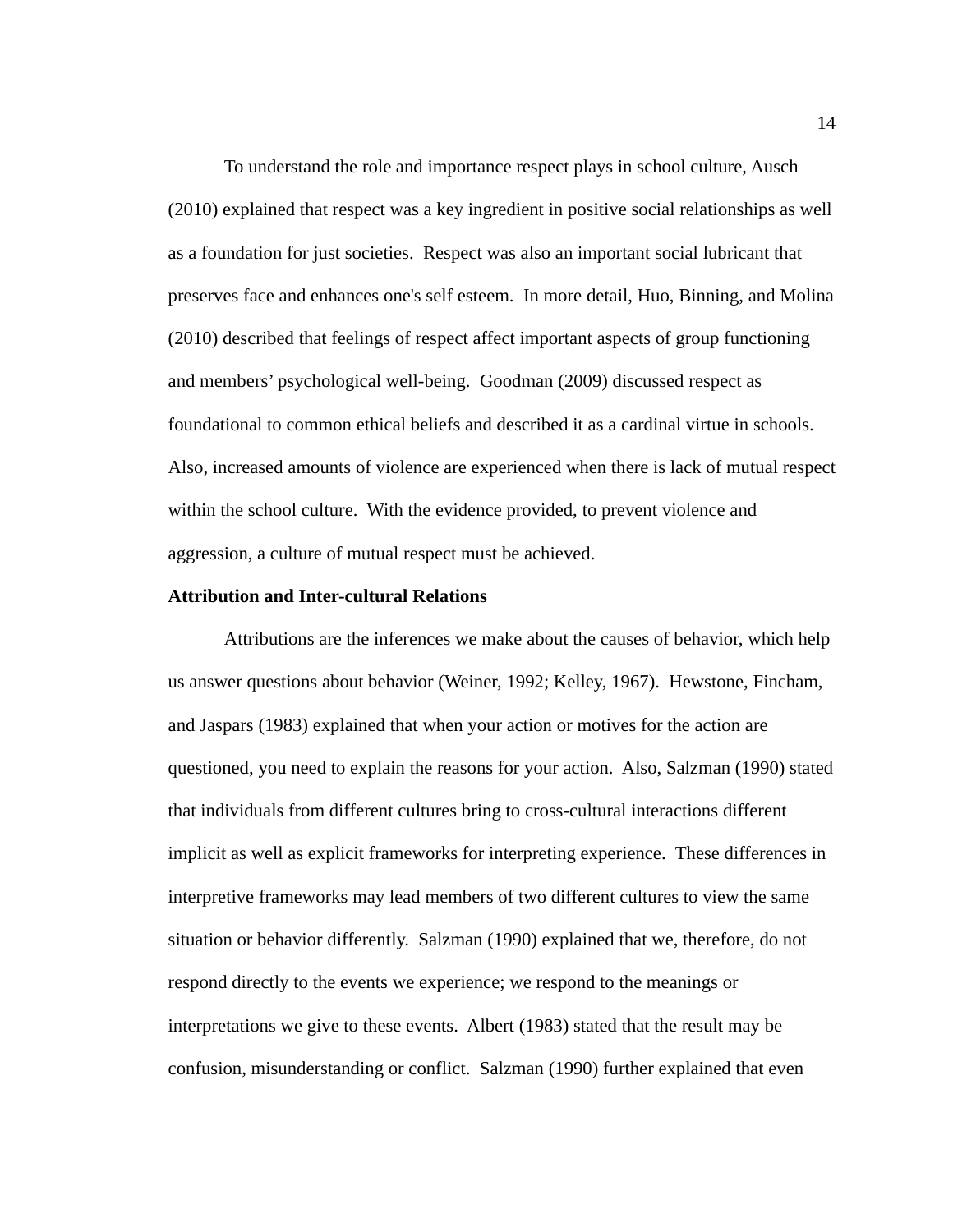with the best of intentions, the development of mutually respectful and cooperative intercultural relations can be difficult due to attributional differences.

From a motivational perspective on attribution, Weiner (1992) proposed that individuals have initial affective responses to the potential consequences of the intrinsic or extrinsic motives of the actor, which in turn influence future behavior. This means a person's own perceptions or attributions as to why they succeeded or failed at an activity may determine the amount of effort the person will use for future activities. Weiner (1992) suggested that individuals exert their attribution search and cognitively evaluate casual properties of the behaviors they experience. When attributions lead to positive affect and high expectancy of future success, such attributions should result in greater willingness to approach similar achievement tasks in the future than those attributions that produce negative affect and low expectancy of future success. When an internal attribution is made, the cause of the given behavior is assigned to the individual's characteristics such as ability, personality, mood, efforts, attitudes, or disposition. When an external attribution is made, the cause of the given behavior is assigned to the situation in which the behavior was seen, such as the task, other people, or luck (that the individual producing the behavior did so because of the surrounding environment or the social situation). These two types lead to very different perceptions of the individual engaging in a behavior.

Also, with regard to bias and errors in attribution, Gilbert (1995) explained the fundamental attribution error as a tendency to overvalue dispositional or personalitybased explanations for behavior while undervaluing situational explanations. The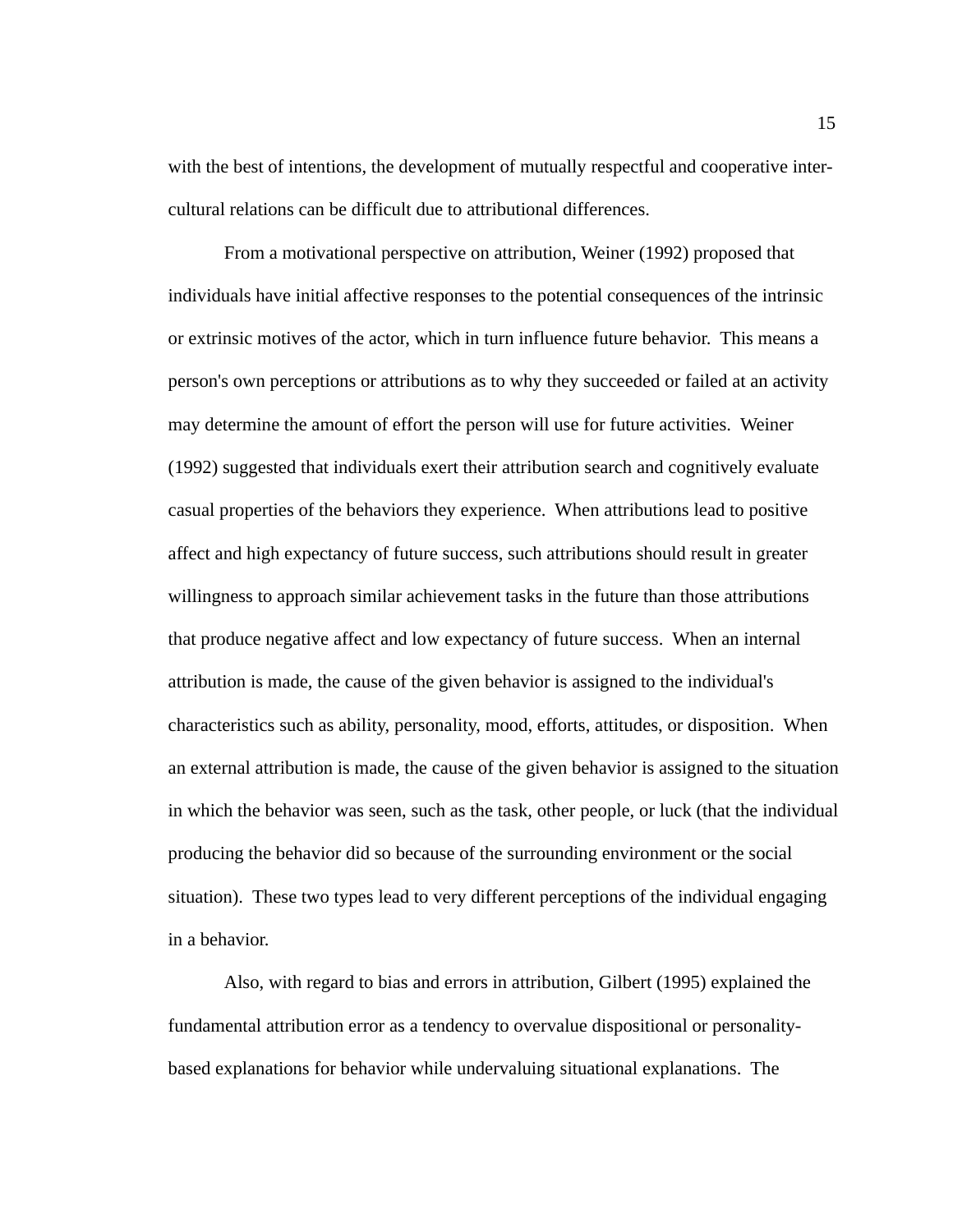fundamental attribution error is most visible when people explain and assume the behavior of others. A person's culture can lead to attributional error as well. Wang's (1993) research showed that culture, either individualist or collectivist, affects how people make attributions. Jones and Nisbett (1971) explained that there can also be attributional bias or error from either the actor or the observer, where people tend to attribute other people's behaviors to their dispositional factors while attributing own actions to situational factors. Even in the same situation, people's attribution can differ depending on their role. Dispositional attribution, according to Pettigrew (1979), is a tendency to attribute people's behaviors to their dispositions; that is, to their personality, character, and ability.

Regarding perceptual salience and attribution, according to Aronson (1992), when people try to make attributions about another's behavior, their information focuses on the individual. Their perception of the individual is lacking most of the external factors which might affect the individual. The gaps tend to be skipped over and the attribution is made based on the perception information most salient. The most salient perceptual information dominates a person's perception of the situation. Huffman (2012) explained that for individuals making behavioral attributions about themselves, the situation and external environment are entirely salient, but their own body and behavior are less so. This leads to the tendency to make an external attribution in regards to their own behavior.

According to Triandis (1972), the occurrence, form and meaning of a particular behavior in a particular situation may differ across cultures due to differences in norms,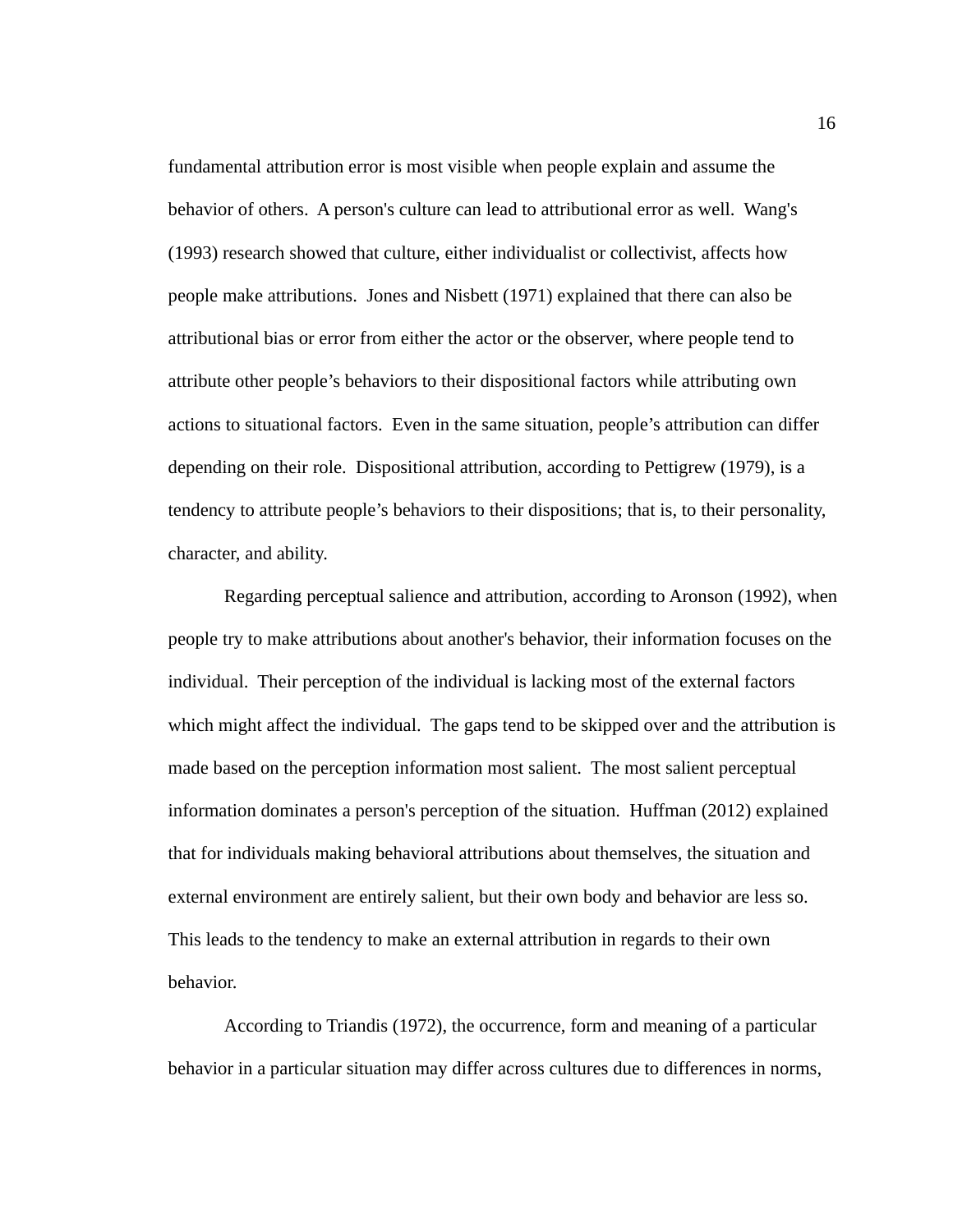values, role perceptions and experiences. Heider (1958) indicated that we are constantly engaged in the process of making inferences about causes and motives of behaviors in order to make our worlds more predictable and understandable. Although the behaviors that are or are not performed in any interaction are important, Albert and Triandis (1979) contended that it was the interpretations we give to these behavior that were critical. Salzman (1990) explained attributions as the answer to the vital "why" questions about a behavior. Discrepancies in attributions may result in misunderstandings, low interpersonal attraction, rejection, and even conflict. Social psychology (Greenberg, Pyszczynski, & Solomon, 1982; Greenberg & Rosenfield, 1979; Jones & Nisbett, 1971; Ross, 1977) has provided evidence that attributional biases may be based on perceptual, self-esteem maintenance, and ethnocentric factors.

## **Summary**

Because of the prevalence of problematic behaviors, and the role respect plays in mitigating these problems, prevention programs that can reduce the incidence of such behaviors should provide clear public health benefits. Therefore, an appropriate program must be implemented in order to facilitate a healthy and optimal school culture and environment. Woods (2007) contended that academic achievement will improve with a supportive and caring learning environment. Also, the occurrence, form and meaning of a particular behavior in a particular situation may differ from culture to culture due to differences in norms, values, role perceptions and experiences.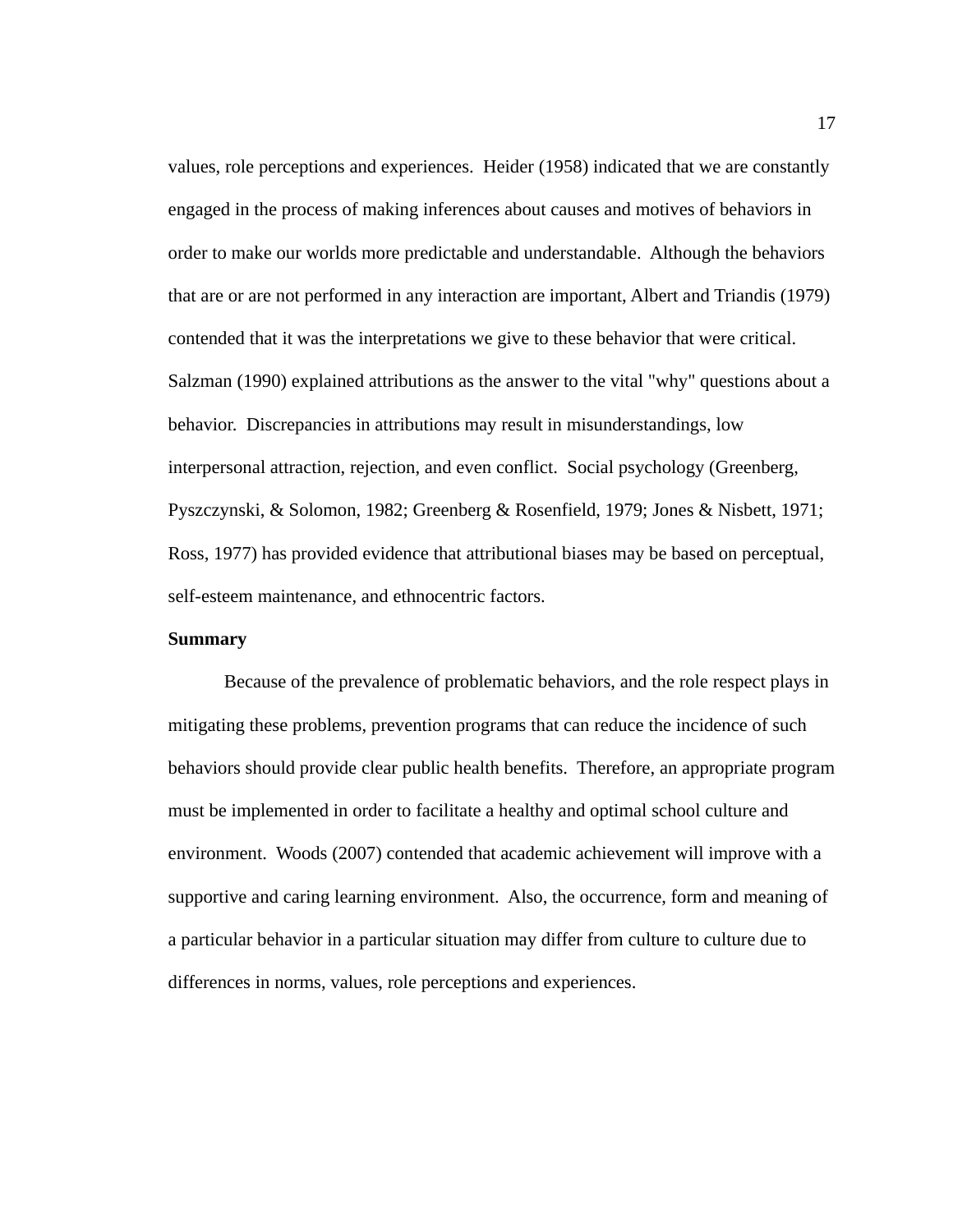#### **Method**

## **Participants**

From one high school site on Oʻahu, 28 boys and 25 girls from 14 to 18 years of age were conveniently sampled administered the Critical Incident (Episode Generation) Student/Student Form (Appendix A). This high school site was predominantly Asian, and most students were of low socio-economic status. Using Flanagan's (1954) critical incident methodology (See Appendix A), these students described their own critical incidences of respectful or disrespectful interactions between peers, which were then developed into exemplar incidents of respectful or disrespectful interactions. These exemplar incidents were then analyzed for themes of respectful or disrespectful behavior to be used to create a Likert scale tool (Appendix B) to measure what behaviors tended to be viewed as respectful or disrespectful between high school students.

For the next part of the study, 63 male and 86 female students from two high schools on Oʻahu were conveniently sampled to participate and administered The Respect Survey (Appendix B). Of the high school sites chosen to participate, both had students of low socio-economic status, and were of various ethnic and cultural backgrounds. One of the schools had a predominantly Asian population, with many foreign students as well. The other high school had many students from Oʻahu, intermixed with students from families that serve in the military. The frequency table below summarizes demographics for: Primary Ethnic Identification, Primary Cultural Influence, First Language Learned, Age in Years.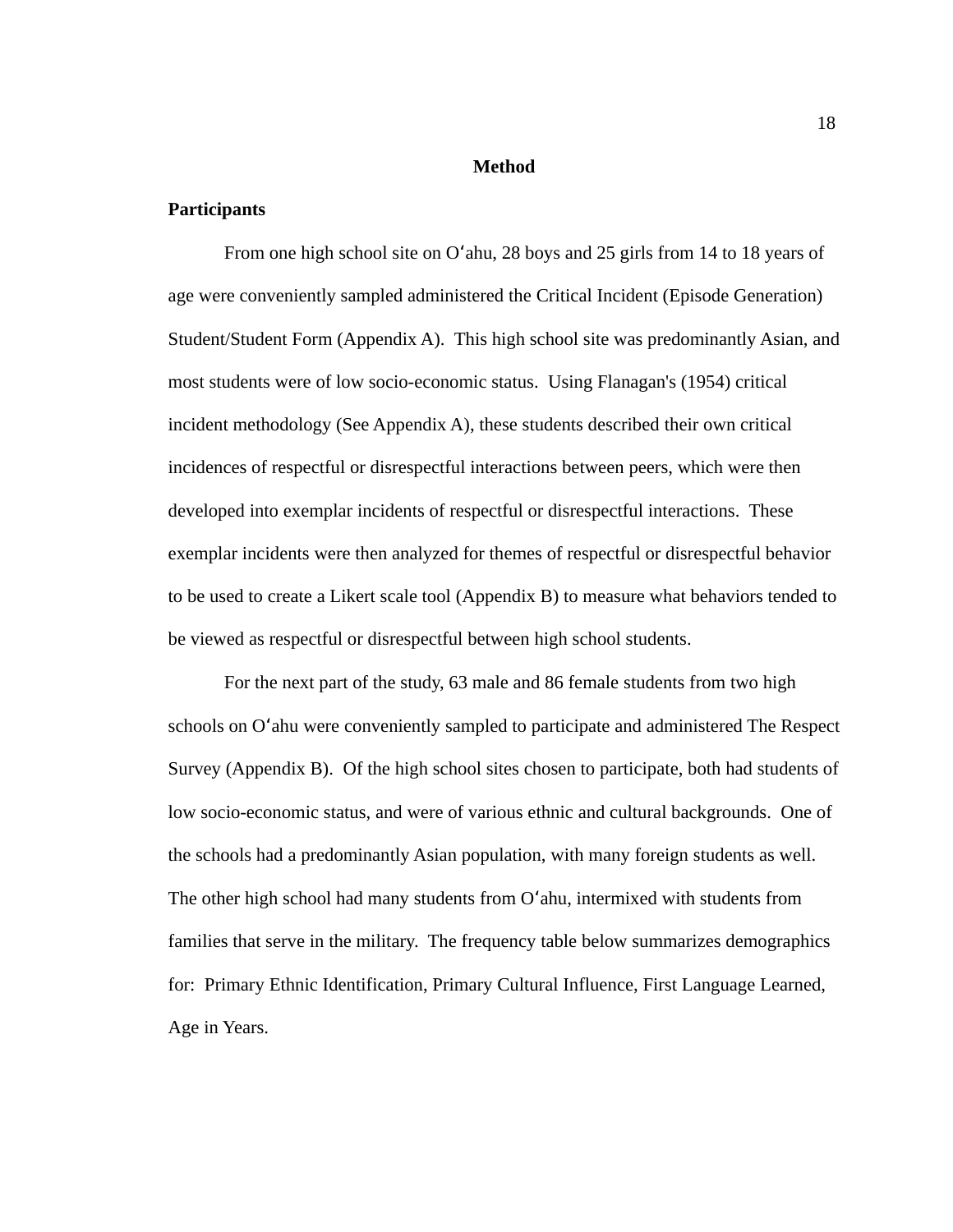# Table 1

# *Demographics*

| <b>Primary Ethnic Identification</b> | <u>Frequency</u> | <u>Percent</u> |
|--------------------------------------|------------------|----------------|
| Native Hawaiian/Pacific Islander     | 34               | 22.8           |
| African-American                     | 7                | 4.7            |
| European-American                    | 11               | 7.4            |
| Asian-American                       | 72               | 48.3           |
| Hispanic/Latino                      | 11               | 7.4            |
| Other                                | 14               | 9.4            |
| <b>Primary Cultural Influence</b>    |                  |                |
| Native Hawaiian/Pacific Islander     | 31               | 20.8           |
| African-American                     | 6                | 4.0            |
| European-American                    | 16               | 10.7           |
| Asian-American                       | 72               | 48.3           |
| Hispanic/Latino                      | 11               | 7.4            |
| Other                                | 13               | 8.7            |
| <b>First Language Learned</b>        |                  |                |
| English                              | 112              | 75.2           |
| Spanish                              | 3                | 2.0            |
| Chinese                              | $\mathbf{1}$     | 0.7            |
| Japanese                             | $\overline{0}$   | $0.0\,$        |
| Korean                               | $\mathbf{1}$     | 0.7            |
| Filipino                             | 26               | 17.4           |
| Hawaiian                             | $\boldsymbol{0}$ | 0.0            |
| Other                                | 6                | 4.0            |
| <u>Age</u>                           |                  |                |
| 14                                   | 6                | 4.0            |
| 15                                   | 7                | 4.7            |
| 16                                   | 8                | 5.4            |
| 17                                   | 69               | 46.3           |
| 18                                   | 56               | 37.6           |
| <u>19</u>                            | 3                | 2.0            |

# **Research Design and Procedure**

This study was divided into two parts. For the first part of the study, the Critical Incident (Episode Generation) Student/Student Form (Appendix A) was used as a preliminary identifier of themes of respectful behavior or disrespectful behavior. This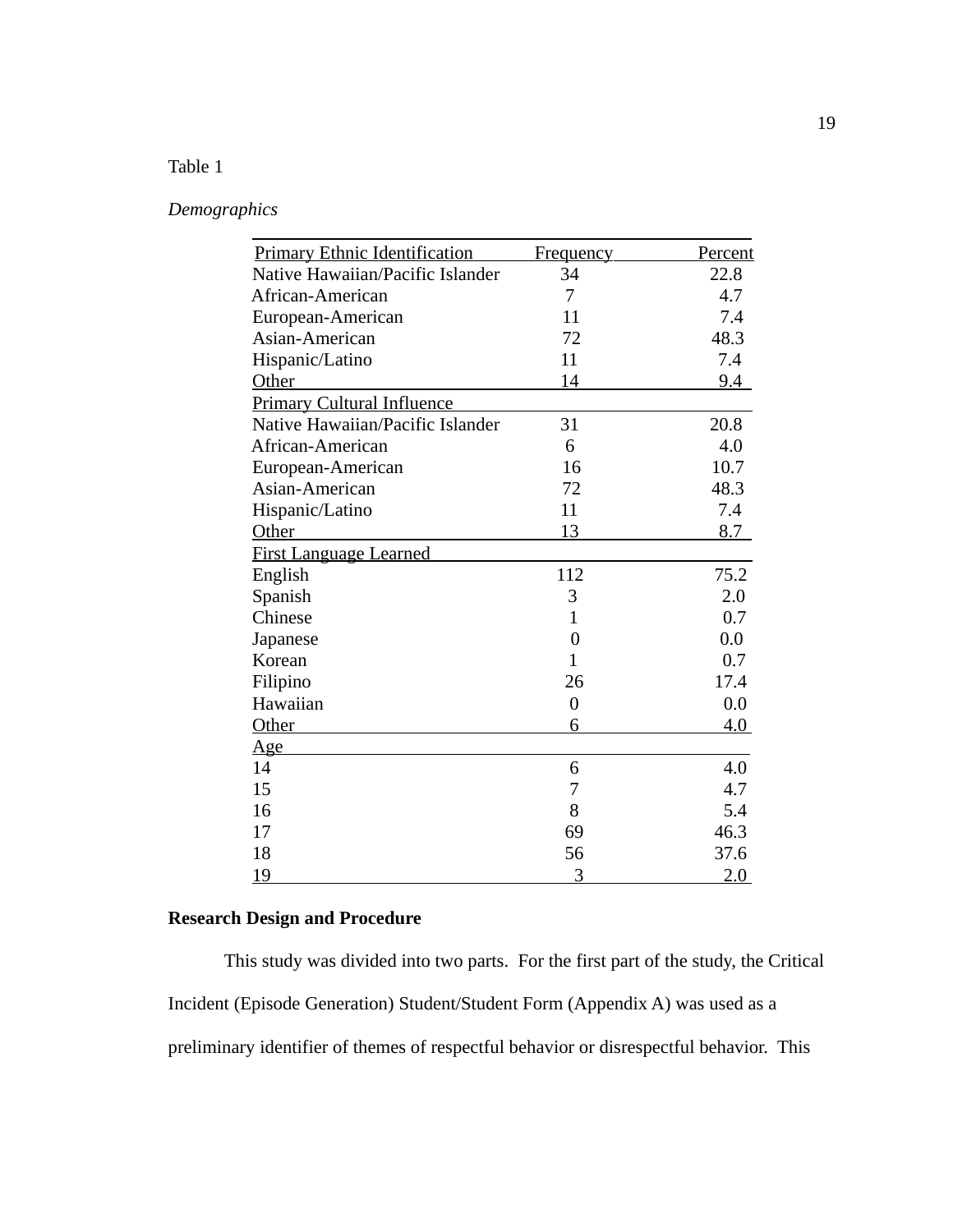form was administered by Dr. Michael Salzman to 53 students from one high school site on Oʻahu. As stated above, this high school had a predominantly Asian student population, with many foreign students as well. The form asked participants to describe incidents of feeling respected or disrespected, and each incident in the questionnaire was then interpreted for students experiencing either respect or disrespect. These incidents were then grouped by themes of respectful or disrespectful behaviors or interaction, initially identified by Dr. Michael Salzman. Flanagan's (1954) critical incident technique was used as a model for data collection, acting as the structure for the Critical Incident (Episode Generation) Student/Student Form (Appendix A). Critical incidents can be gathered in various ways, but for the Critical Incident (Episode Generation) Student/Student Form (Appendix A) , critical incidents were gathered through respondents sharing respectful or disrespectful incidents they experienced.

Then, for the second part of the study, a review of the themes of respectful or disrespectful behavior from Appendix A was performed by reading each incident, identifying a theme of respect or disrespect, and then tallying the amount each theme occurred in the incidents. When this process was finished, a comparison between themes previously identified by Dr. Salzman and themes identified during the review was made. In comparing the themes, I was in full agreement with the themes of respectful and disrespectful behaviors previously identified by Dr. Salzman. After all incidents were analyzed, themes of respectful and disrespectful behavior or interactions were identified based upon their frequency within the incidents. The three themes regarding respectful or disrespectful interaction most frequently found in the incidents were Attention (A),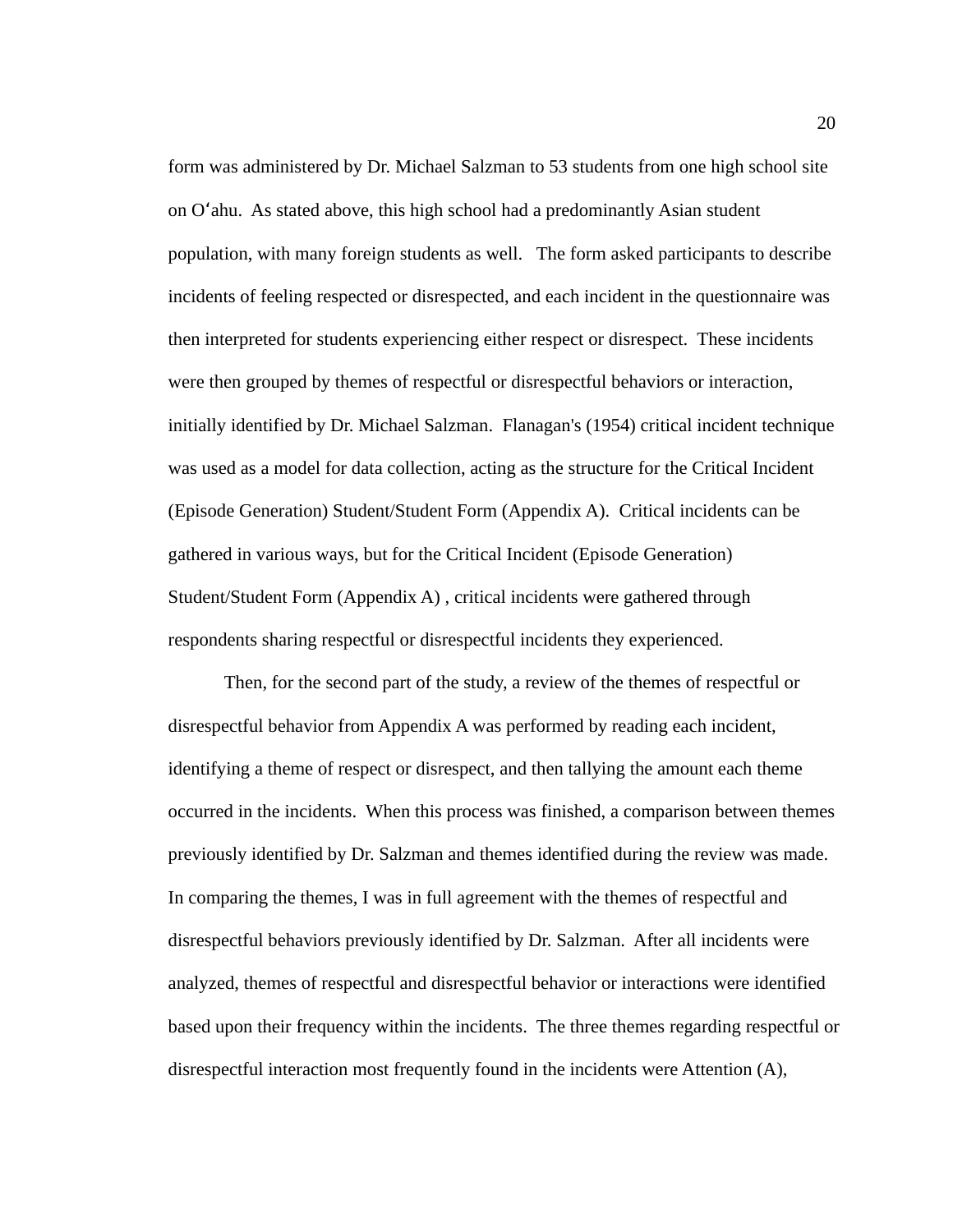Equality  $(E)$ , and Value  $(V)$ . In other words, in most of the interactions or scenarios described by participants in Appendix A, for a student to feel respected or disrespected, they felt either attention, or a lack thereof, equality, or inequality, or felt valued, or not. This was determined based upon each participants' descriptions of their experiences of respectful and disrespectful interactions in high school in the Critical Incident (Episode Generation) Student/Student Form. Following the analysis, comparison, and the identification of theme-based exemplar incidents of respectful or disrespectful behaviors or interactions, a Likert scale, The Respect Survey (Appendix B) were developed based upon these themes. Each of the created scenarios for The Respect Survey, therefore, encompassed one or more of these three themes of respect of disrespect. The new scale (Appendix B) depicted scenarios of interacting high school students and measured students' views or perceptions of what behaviors tended to be viewed as respectful or disrespectful. A new set of 149 student participants from two high schools on Oʻahu were conveniently selected and administered The Respect Survey (Appendix B). As described above, of the participating high school sites, both had students from low socioeconomic status, and were of various ethnic and cultural backgrounds. One of the schools was a predominantly Asian and foreign population. The other high school had many students from Oʻahu, intermixed with students from families that serve in the military. The Respect Survey was made up of 9 respectful interaction scenarios, and 9 disrespectful interaction scenarios. It was judged on a Likert scale, from 1-6, 1 being very disrespectful, and 6 being very respectful. When the scenarios were created, special attention was given to the most important themes (Attention, Equality, and Value) coming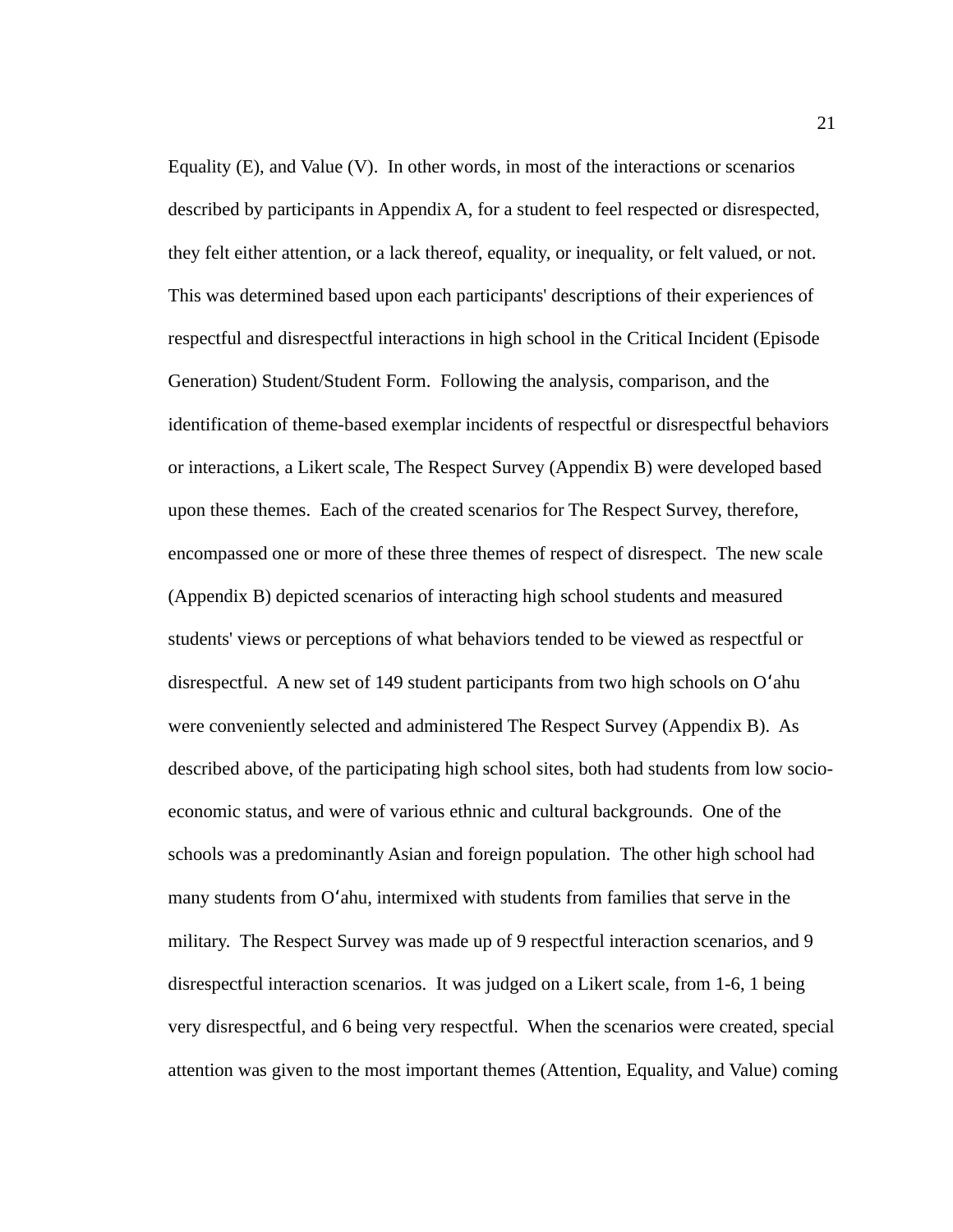from the described incidents of respectful interaction and disrespectful interaction from Appendix A. Items were given a letter  $(A, E, \text{or } V)$  based upon which of the three themes of respect or disrespect they came under (Attention, Equality, and Value). Then, they were given a number based upon what order they came in for each of the themes. Finally, they were labeled with an "R" for a respectful interaction, or a "DR" for a disrespectful interaction. For example, the first question on the survey was a disrespectful scenario with attention as its theme, so it was named A1DR. The goal of the new scale (Appendix B) was to provide a more specific definition as to what behaviors are interpreted as respectful or disrespectful between interacting high school students. After each scenario rating, there was space left for participants to comment on the scenario if they chose to do so. This allowed for further investigation and understanding of possible student reactions to each respectful or disrespectful scenario, as well as an opportunity for general feedback. During the data gathering sessions, I introduced myself, explained to the participants the goal of the study, and gave directions for completing the survey. I also gave participants the opportunity to ask questions.

For data analysis, I analyzed the data for reliability, as well as completed an exploratory factor analysis. Also, I explored commonalities and comparisons across culture using MANOVA statistical analyses.

# **Data Analysis**

After collecting the data, an analysis was accomplished to identify respectful and disrespectful behaviors or interactions using frequencies, reliability measures, exploratory factor analyses, and MANOVA. All analyses were done using the Statistical Product and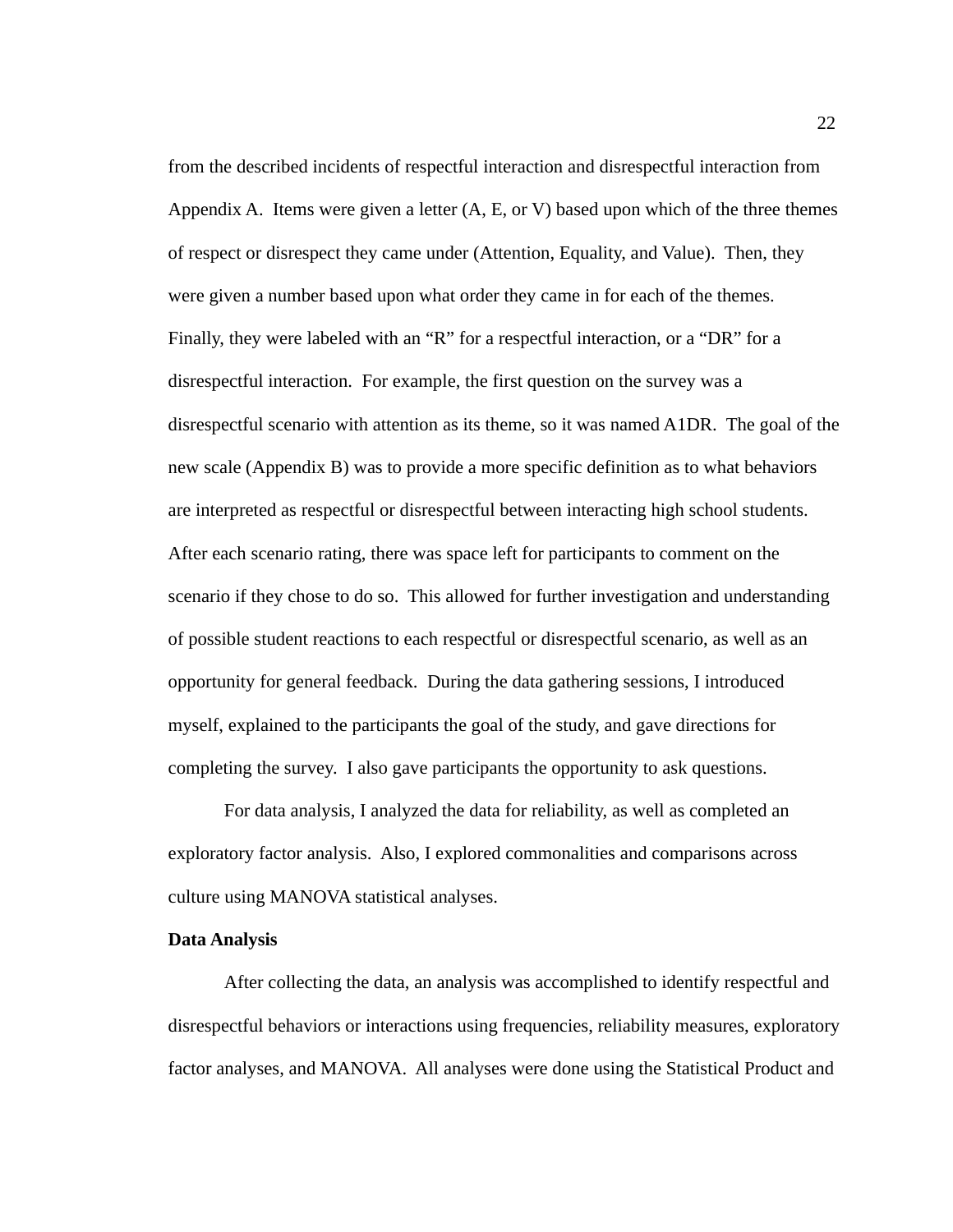Service Solutions (SPSS) statistical package.

A report of the frequencies on students' endorsement of an incident as respectful or disrespectful was calculated, including means, standard deviations, and percentages. This allowed for statements to be made that a particular behavior was seen as respectful or disrespectful, and also by a given percentage of respondents.

Next, Cronbach's alpha was used to measure internal consistency or reliability of the survey. After deeming the scale to be adequately reliable, an exploratory factor analysis was then completed to explain what factors were involved in respect as a construct or structure. Factor analyses were performed on the three themes of attention, equality, and value, as well as for the general themes of respect and disrespect. Finally, a MANOVA was used to determine if responses differed across primary cultural influences of the participants. This distinguished the cross cultural differences in the attributions of respect and disrespect to behaviors that occur in student-student interaction.

## **Role of the Researcher**

My role as the researcher was that of a theme analyzer and creator, scale constructor, survey facilitator, data collector, statistical analyzer, and writer. When implementing and drawing conclusions from this research, it was important to consider the effect of my background. Academically, I am trained in psychology and education. However, I have no formal experience creating data collection tools or using critical incident methodology. This may have led to the creation of a tool with mediocre reliability and validity, and to my misinterpretation of participants beliefs of respectful or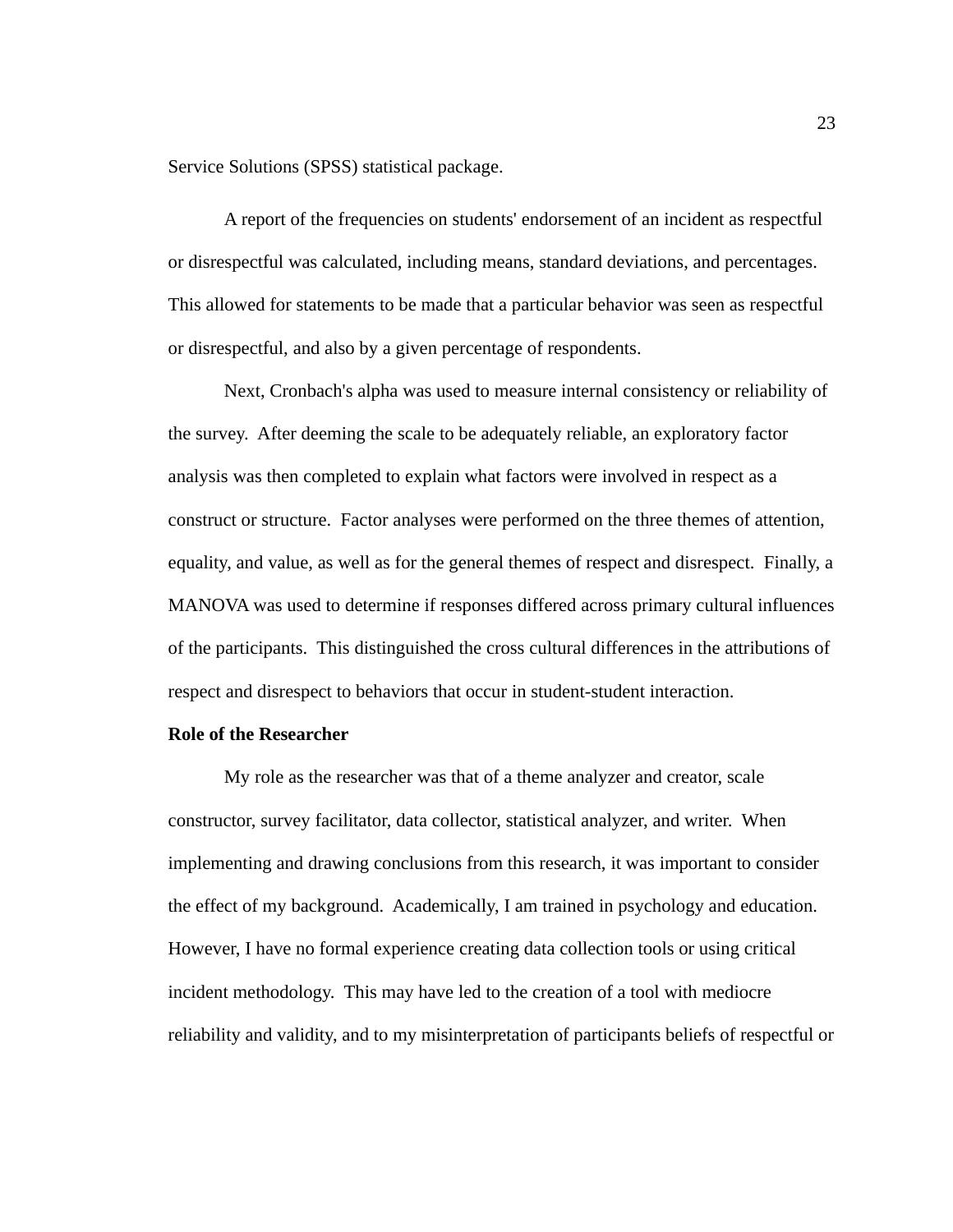disrespectful interactions or behaviors. This also affected my analyses of the surveys in judging variables that influenced respect or disrespect, and may have led to incorrect assumptions and interpretations of the data. For clarification purposes and to minimize misinterpretations, I allowed for student questions before each data collection session, although not many questions were asked.

I have never worked, nor have I ever established relationships with the high school student participants. This may have posed challenging for me to know exactly how to create scenarios fit for these participants, and for the participants to accurately rate the scenarios. Also, participants may have rated the scenarios based on what they thought I would expect, and not really what they believed was the true rating. To reduce discomfort and minimize anxiety, I introduced myself before each data collection, educated them about the research project and the survey procedures, and reassured them that their genuine opinions were desired.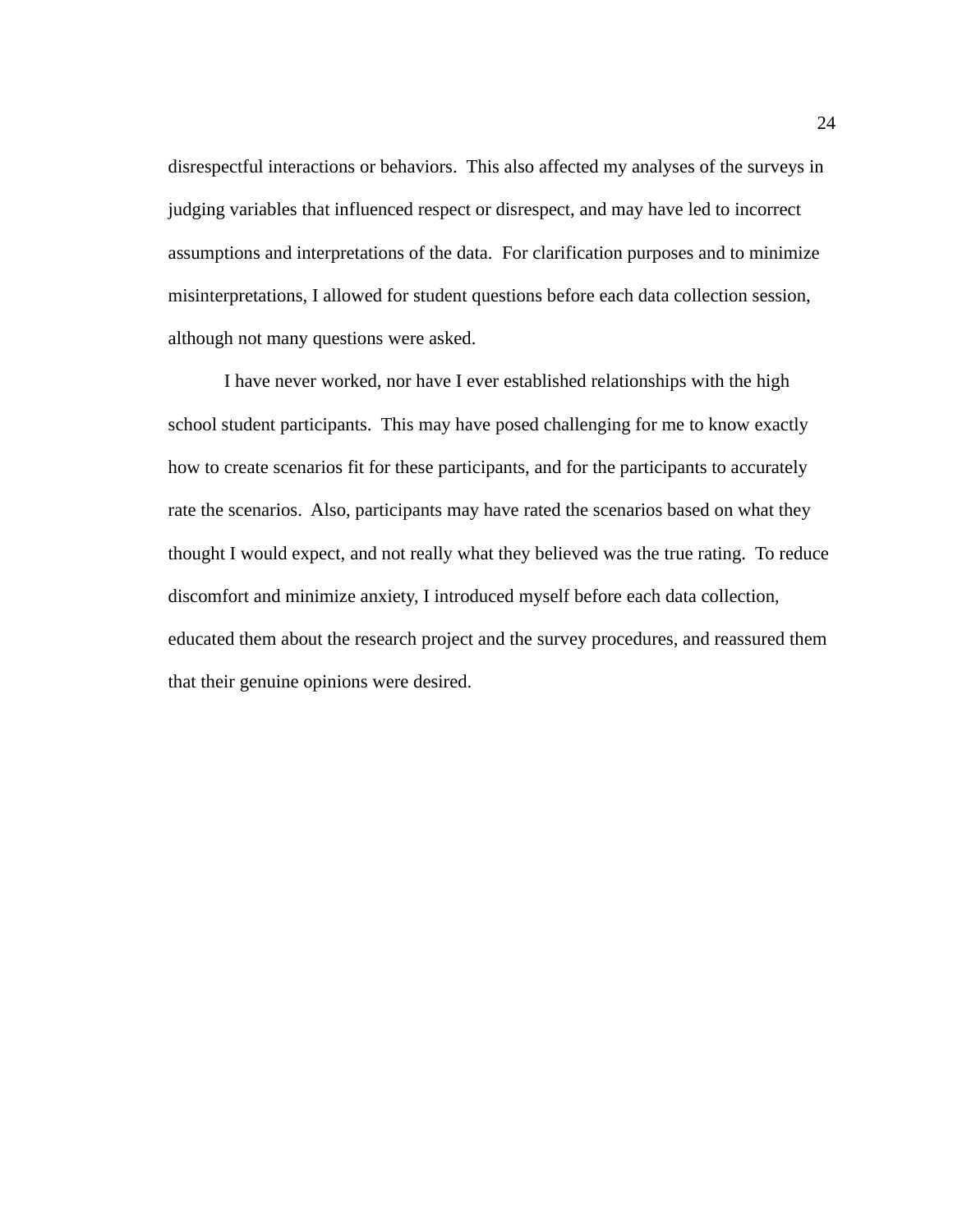#### **Results**

### **Reliability**

Cronbach's alpha was used to measure internal consistency, or reliability of the survey. In this study, it was effective in measuring reliability because of the type of measure used--multiple scenarios with a Likert scale rating system in a survey form.

The Cronbach's alpha level for the respectful scenario items was 0.661, indicating a somewhat satisfactory34.99 level of internal consistency. According to the Cronbach's Alpha if Item Deleted statistics, if items E1R and V5R were deleted from the survey, Cronbach's alpha level would increase to 0.738. Therefore, these items weakened the internal consistency, and could be removed to improve reliability of the scale.

The Cronbach's alpha level for the disrespectful scenarios was 0.715, indicating an acceptable level of internal consistency. According to the Cronbach's Alpha if Item Deleted statistics, removing any of the disrespectful scenarios from the survey would not improve internal consistency level, indicating that all the items (although they did not have high internal consistency) were appropriate for the measure.

Both Cronbach's alpha levels for respectful scenario items and disrespectful scenario items were lower than when all of the items were combined. Therefore, to exemplify the strongest internal consistency, the items from both respectful scenarios and disrespectful scenarios were combined to provide the reliability measure. The Cronbach's alpha level of all the items (respectful scenarios and disrespectful scenarios) in the survey was 0.789, indicating an acceptable level of internal consistency. According to the Cronbach's Alpha if Item Deleted statistics, if item E1R or item V5R were deleted,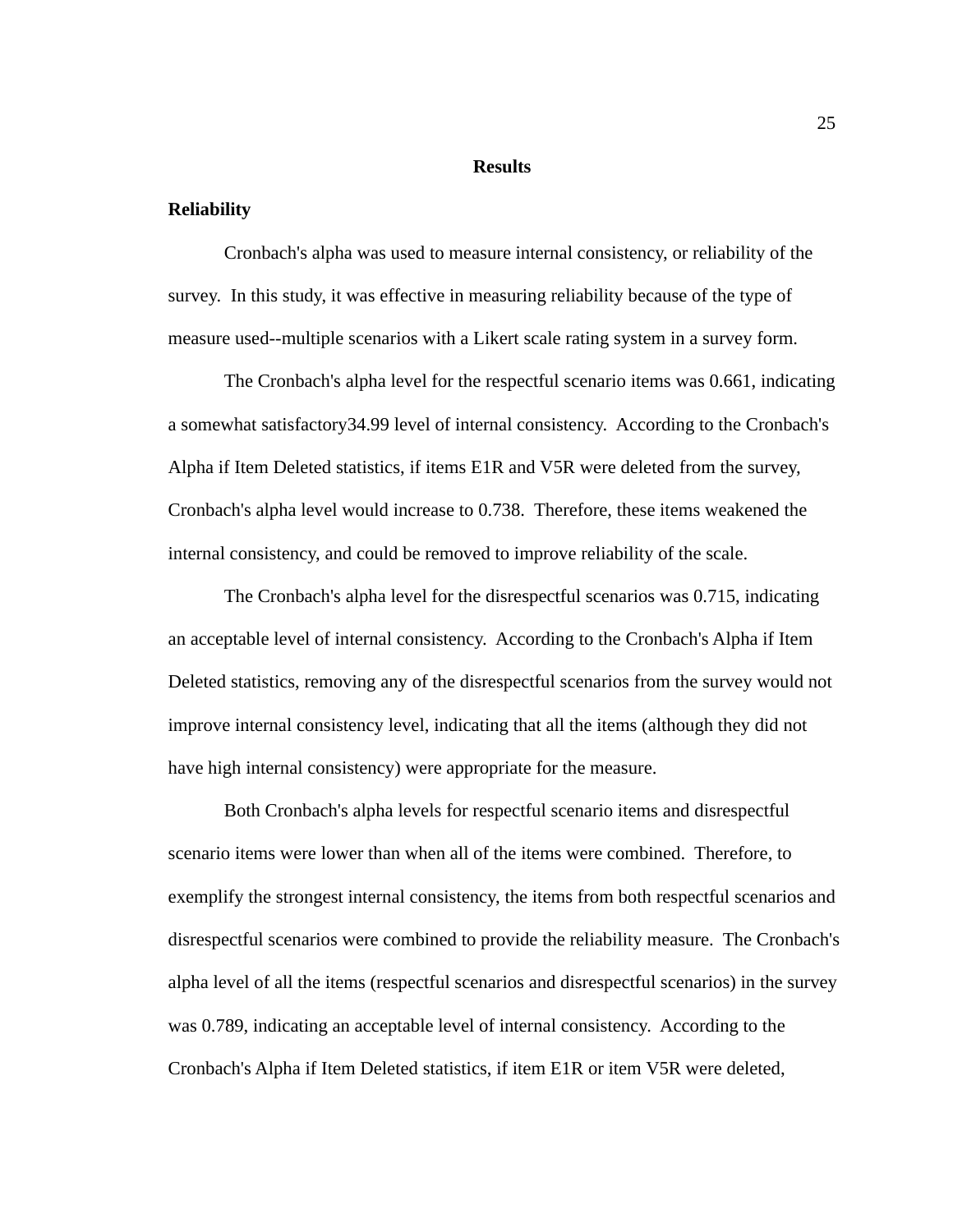internal consistency would increase to 0.801, or a higher level of internal consistency. The Corrected Item-Total Correlation value were low (0.028 and 0.140) for these items as well, so removal of E1R and V5R would lead to only a small improvement in Cronbach's alpha, and the reliability of the scale.

Overall, a Cronbach's alpha level of 0.789 for both respectful scenario items and disrespectful scenario items indicated an acceptable level of internal consistency, allowing for the survey to be a reliable measure of respectful and disrespectful scenarios of interacting high school students.

## **Frequencies of Ratings for Disrespectful Scenario Items**

The scenario item A1DR (See Appendix B) dealt with one high school student directly insulting another high school student, and was rated by participants as disrespectful (*M*=1.30, *S.D.*=0.542), and very disrespectful by 73.8% of the participants.

However, scenario item E2DR was not as clear, with only 23.5% of participants rating the scenario as very disrespectful. Yet, it still received a rating of disrespectful (*M*=2.13, *S.D.*=0.765). This scenario depicted a girl being bumped and not receiving an apology.

The group rejection scenario, item V2DR, was rated as very disrespectful by 75.2% of the participants, and received a rating of disrespectful by participants (*M*=1.29, *S.D.*=0.536).

The next disrespectful scenario, item A2DR involved inattentive and inappropriate student interaction during a class presentation. This scenario was rated as very disrespectful by only 47% of the participants, but still received, on average, a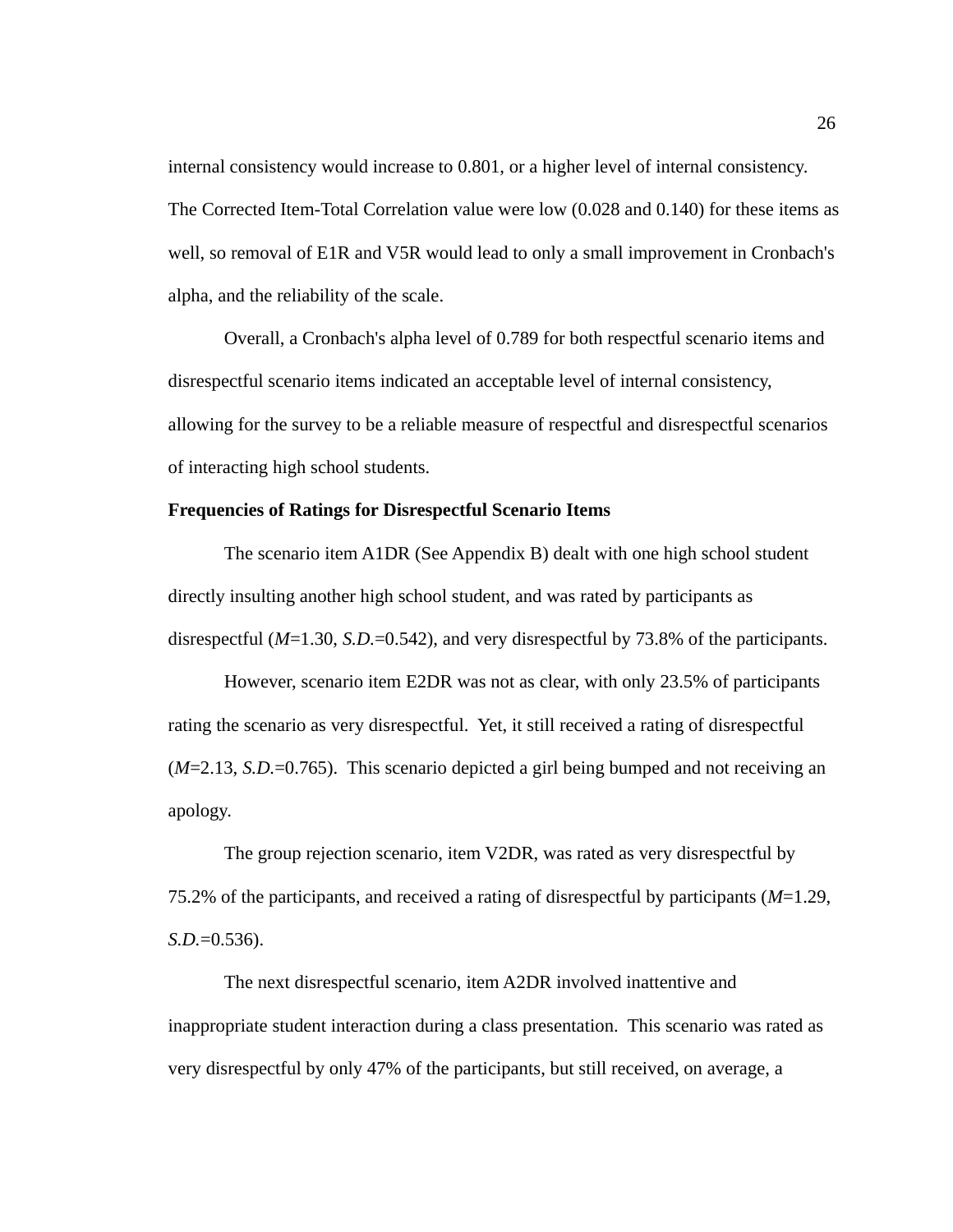disrespectful rating (*M*=1.71, *S.D.*=0.756).

Interruption by a classmate, item E3DR received a very disrespectful rating from only 30.9% of the participants, but again received disrespectful ratings (*M*=1.97, *S.D.*=0.771).

For inequality scenario E4DR, 77.9% of the participants thought the scenario of not being listened to while giving a presentation was very disrespectful (*M*=1.28, *S.D.*=0.570).

The scenario involving negative attention, item A4DR, depicted a girl being verbally harassed by boys. This scenario was rated by 84.6% of participants as very disrespectful, the most of any item (*M*=1.17, *S.D.*=0.409).

In the next inequality scenario, item E5DR, one student cut in front of another in line. This elicited a 40.3% very disrespectful rating from participants, and was given an overall disrespectful rating (*M*=1.82, *S.D.*=0.831).

Item E6DR, our final disrespectful scenario, exemplified exclusion from group play, and was rated by only 43% of participants as very disrespectful, but still maintained a rating of disrespect (*M*=1.85, *S.D.*=0.860).

#### **Frequencies of Ratings for Respectful Scenario Items**

The first respectful scenario, Item E1R, dealt with friends protecting each other from bullying, and was rated as respectful (*M*=5.72, *S.D.*=0.556), and very respectful by 77.9% of the participants.

The next scenario, Item V1R, exemplified one student valuing and encouraging another. This scenario was given an overall respectful rating by participants (*M*=5.40,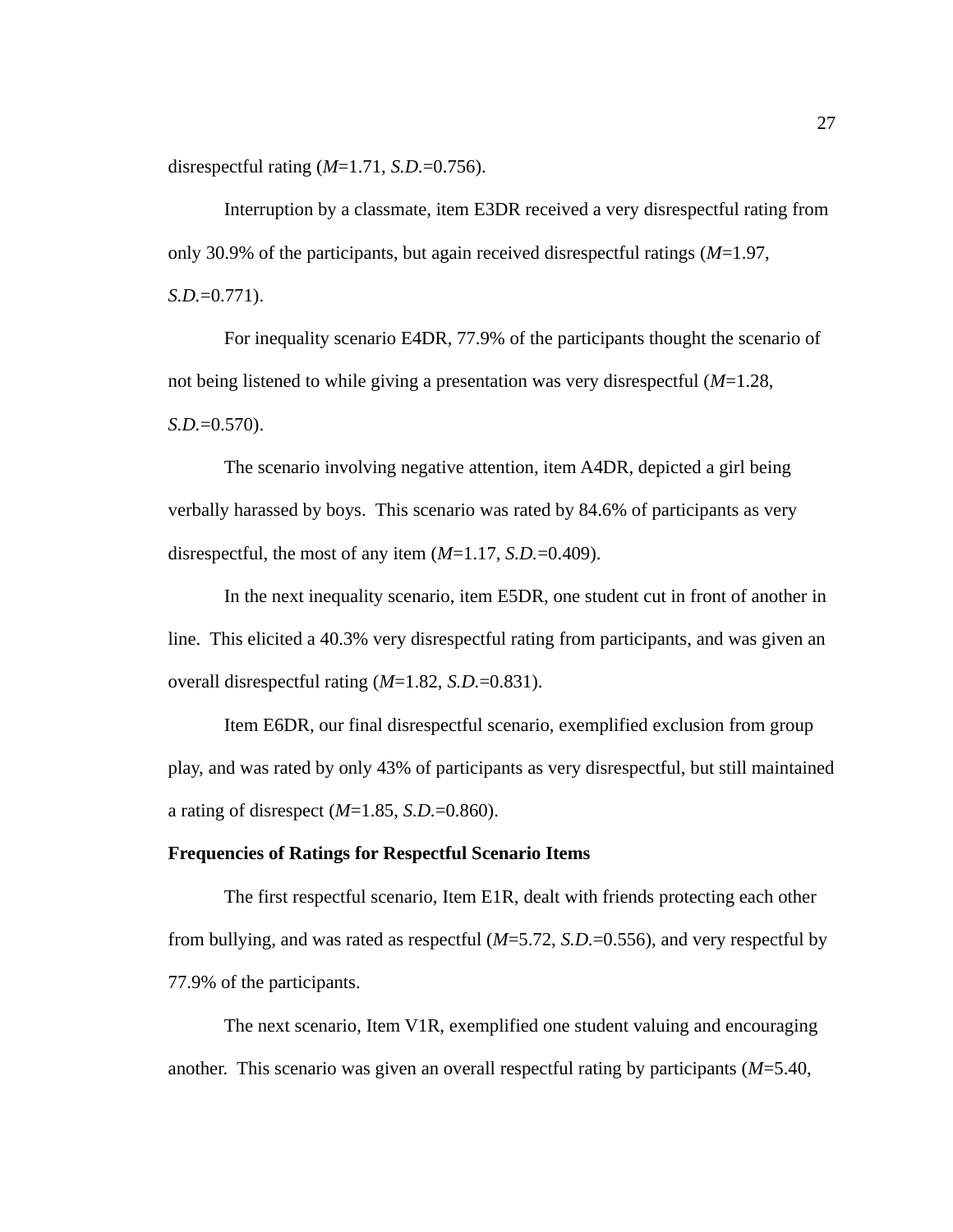*S.D.*=0.666), and was rated as very respectful by 49.7% of the participants.

In Item V3R, one student was injured, and another came to her aid. For this scenario, 83.2% of the participants rated this scenario as very respectful, and in general, participants rated this item as respectful (*M*=5.82, *S.D.*=0.420).

Item A3R emphasized attentiveness and reassurance, and was rated by only 39.6% as very respectful, but still maintained an overall respectful rating (*M*=5.28, *S.D*.=0.666).

In Item V4R, exchanging help with assignments was rated by 70.5% of the participants as very respectful, and was given a respectful rating (*M*=5.67, *S.D*.=0.538).

In Item V5R, one student shared secrets with another student. This scenario was rated as very respectful by 49.0% of the participants, and received, on average, a respectful rating (*M*=5.28, *S.D*.=0.789).

Item V6R portrayed praise, admiration, and value during student classroom interaction. This scenario was rated by 80.5% of the participants as very respectful, and was found, on average, to be respectful behavior (*M*=5.75, *S.D*.=0.556).

Due to the attention given during class presentations, Item A5R was given a rating of very respectful by 75.2% of the participants, and was given a respectful rating (*M*=5.70, *S.D*.=0.551).

Item A6R also dealt with attentiveness during classwork, and was rated by 64.4% of the participants as very respectful, and was deemed, on average, a respectful behavior or interaction (*M*=5.57, *S.D*.=0.629).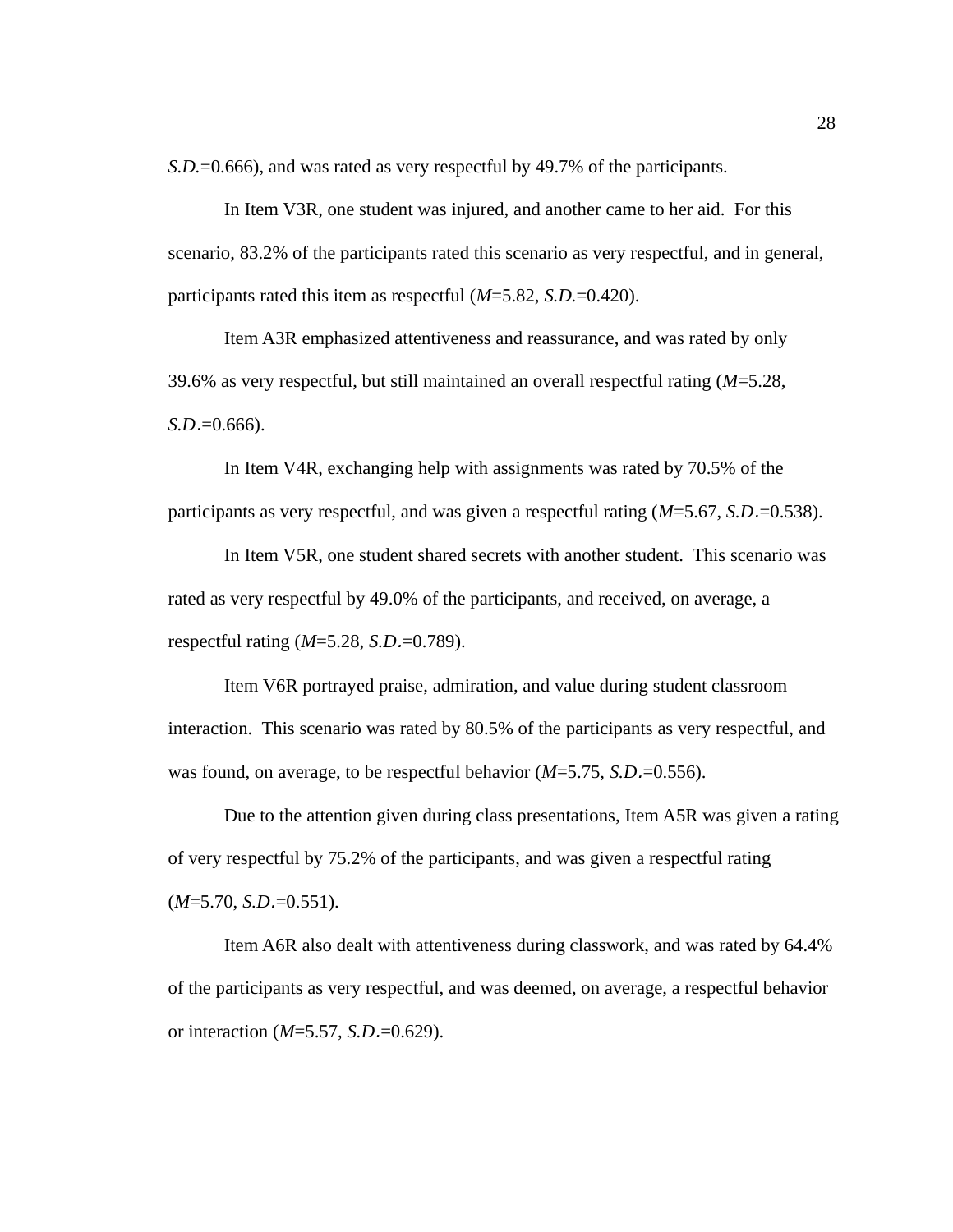# Table 2

| <u>Item</u>      | M    | S.D.  | <b>Percent Rated Very Respect/Disrespect</b> |
|------------------|------|-------|----------------------------------------------|
| A1DR             | 1.30 | 0.542 | 73.8                                         |
| E2DR             | 2.13 | 0.765 | 23.5                                         |
| V2DR             | 1.29 | 0.536 | 75.2                                         |
| A2DR             | 1.71 | 0.756 | 47.0                                         |
| E3DR             | 1.97 | 0.771 | 30.9                                         |
| E4DR             | 1.28 | 0.570 | 77.9                                         |
| A4DR             | 1.17 | 0.409 | 84.6                                         |
| E5DR             | 1.82 | 0.831 | 40.3                                         |
| E6DR             | 1.85 | 0.860 | 43.0                                         |
| E <sub>1</sub> R | 5.72 | 0.556 | 77.9                                         |
| V1R              | 5.40 | 0.666 | 49.7                                         |
| V3R              | 5.82 | 0.420 | 83.2                                         |
| A3R              | 5.28 | 0.666 | 39.6                                         |
| V <sub>4</sub> R | 5.67 | 0.538 | 70.5                                         |
| V5R              | 5.28 | 0.789 | 49.0                                         |
| V6R              | 5.75 | 0.556 | 80.5                                         |
| A5R              | 5.70 | 0.551 | 75.2                                         |
| A6R              | 5.57 | 0.629 | 64.4                                         |

### **Factor Analysis**

Initially, I created a structure with three constructs (Attention, Equality, and Value) to exemplify respect and disrespect, and ran a factor analysis to provide evidence of this. However, my results did not show evidence of the three constructs. Therefore, I used a data driven approach, meaning I interpreted the structure from the all item factor analysis, and used respect and disrespect as the two constructs of the structure.

First, I checked to see if the all item factor analysis was appropriate, using several very important parts of the output: the Kaiser-Meyer-Olkin (KMO) measure of sampling adequacy and Bartlett's test of sphericity. The KMO statistic varies between 0 and 1, and a value of 0 indicates that the sum of partial correlations is large relative to the sum of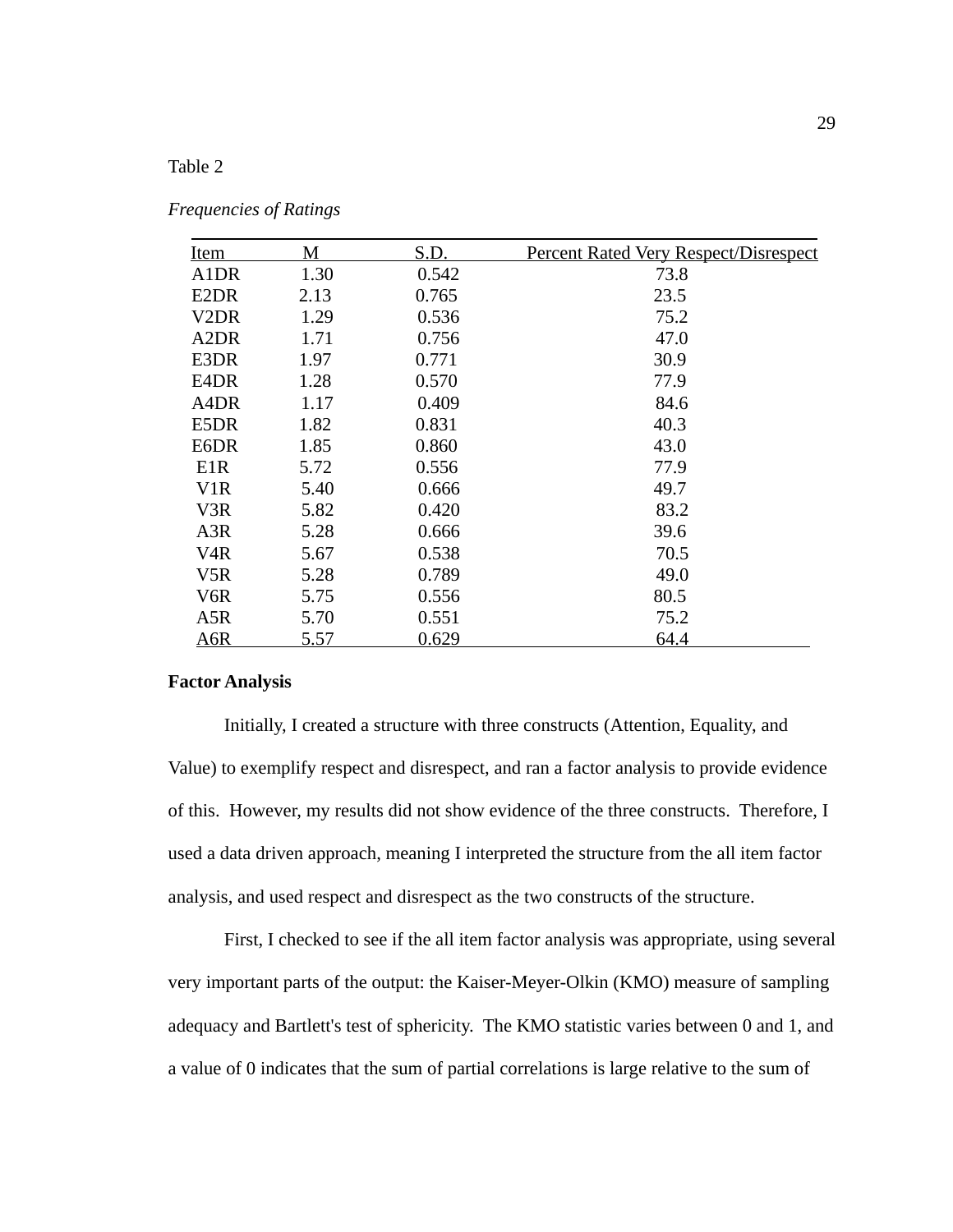correlations. This represents diffusion in the pattern of correlations, making factor analysis likely to be appropriate. A value close to 1 indicates that patterns of correlations are relatively compact, and so factor analysis should yield distinct and reliable factors. Kaiser (1974) recommends accepting values greater than 0.5 as acceptable, values between 0.7 and 0.8 are good, values between 0.8 and 0.9 are great and values above 0.9 are superb. For this data, the value was 0.725, which falls into the range of being good. Therefore, we should be confident that factor analysis was appropriate for the data. Bartlett's measure tested the null hypothesis that the original correlation matrix was an identity matrix. For the data, Bartlett's test was highly significant ( $p < 0.001$ ), and therefore factor analysis was appropriate.

At the first stage of factor analysis, SPSS extracted six factors. Factor analysis is an exploratory tool, so it should be used as a guide and not a decision maker. One important decision was the number of factors to extract. By Kaiser's (1974) criterion, we should extract six factors. However, this criterion is accurate when there are less than 30 variables and communalities after extraction are greater than 0.7 or when the sample size exceeds 250 and the average communality is greater than 0.6. From the initial communalities, two exceeded 0.7 (items V5R and E3DR). The average of the communalities can be found by adding them up and dividing by the number of communalities  $(10.898/18 = 0.605,$  sample size=149). On both grounds, therefore, Kaiser's rule may not be accurate.

However, considering the smaller sample size for the data, we can also use the scree plot to determine the point of inflexion on the curve where factors start to account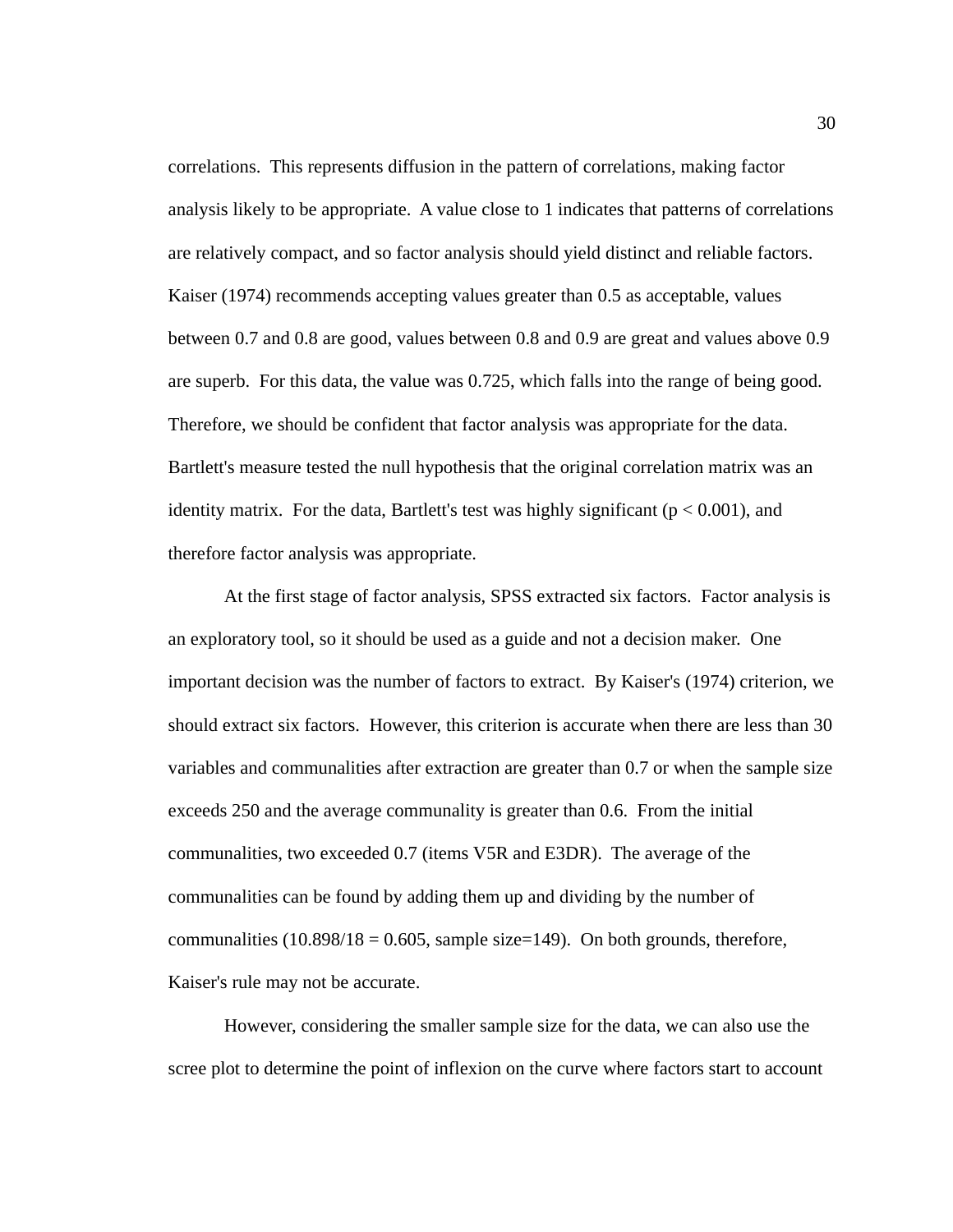for the same amount of variance in the data (plateau on the scree plot). The curve was difficult to interpret because it tailed off after two factors, but there was another drop after factors three and four, before a relatively stable plateau was reached. Therefore, there was justification for retaining either two, three, or four factors. Given the small sample, it was probably safe to assume Kaiser's criterion; however, I reran the analysis specifying that SPSS extract only two factors and compared the results.

#### **Factor Extraction**

When extracting with two factors, there was a list of eigenvalues associated with each linear component before extraction, after extraction, and after rotation. Before extraction, SPSS identified 18 linear components within the data set. The eigenvalues associated with each factor represented the variance explained by that particular linear component and SPSS also displayed the eigenvalue in terms of the percentage of variance explained. For example, Factor 1 explained 23.921% of the total variance. The first few factors explained relatively large amounts of variance (especially Factor 1), whereas subsequent factors explained smaller amounts of variance. In the final part of the table (labeled Rotation Sums of Squared Loadings), the eigenvalues of the factors after rotation were displayed. The benefit of rotation was its effect of optimizing the factor structure. It was important that the two factors were equalized. Before rotation, Factor 1 accounted for considerably more variance than the other factor (23.921% compared to 9%). However, after extraction it accounted for only 17.644% of variance (compared to 15.277%).

Table 3 shows the communalities before and after extraction. Principal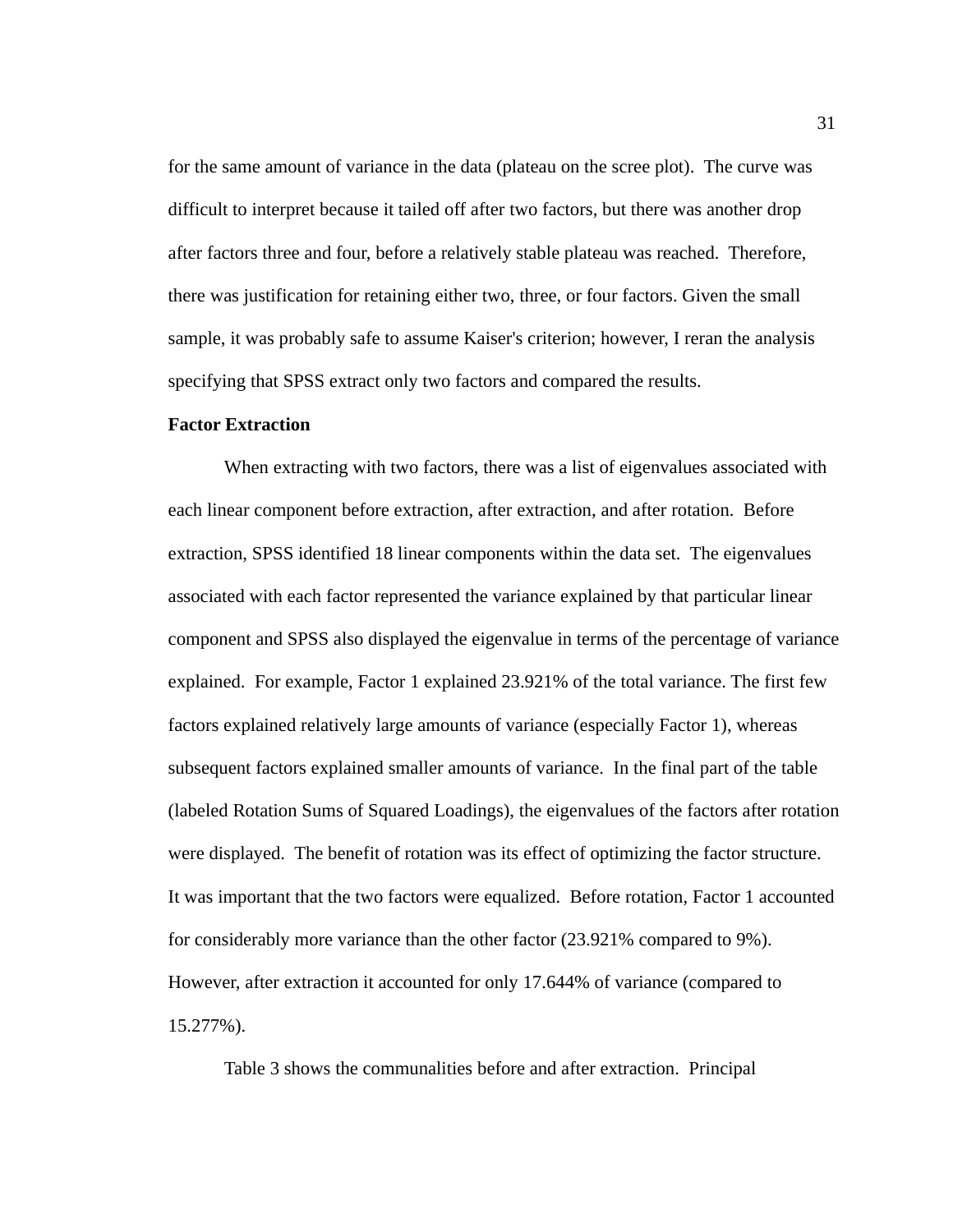component analysis works on the initial assumption that all variance is common; before extraction the communalities are all 1. The communalities in the column labeled Extraction reflect the common variance in the data structure. For example, only 0.4% of the variance associated with item E1R is common, or shared, variance. Another way to look at these communalities was in terms of the variance proportions explained by underlying factors. After extraction, some factors were discarded; and therefore, information was lost. The amount of variance in each variable that can be explained by the retained factors was represented by the communalities after extraction.

#### Table 3

### *Communalities*

| <b>Item</b>       | <b>Initial</b> | <u>Extraction</u> |
|-------------------|----------------|-------------------|
| E <sub>1</sub> R  | $\mathbf 1$    | 0.004             |
| V <sub>1</sub> R  | $\overline{1}$ | 0.505             |
| V <sub>3</sub> R  | $\overline{1}$ | 0.333             |
| A <sub>3</sub> R  | $\overline{1}$ | 0.399             |
| V <sub>4</sub> R  | $\overline{1}$ | 0.508             |
| V <sub>5</sub> R  | $\overline{1}$ | 0.130             |
| V <sub>6</sub> R  | 1              | 0.447             |
| A5R               | $\overline{1}$ | 0.337             |
| A6R               | 1              | 0.277             |
| A1DR              | $\overline{1}$ | 0.318             |
| E <sub>2</sub> DR | $\overline{1}$ | 0.232             |
| V2DR              | 1              | 0.200             |
| A <sub>2</sub> DR | $\mathbf{1}$   | 0.216             |
| E3DR              | 1              | 0.318             |
| E4DR              | $\overline{1}$ | 0.458             |
| E5DR              | $\overline{1}$ | 0.290             |
| A4DR              | $\overline{1}$ | 0.527             |
| E6DR              | 1              | 0.427             |

# **Factor Rotation**

Table 4 shows the rotated component matrix of the factor loadings for each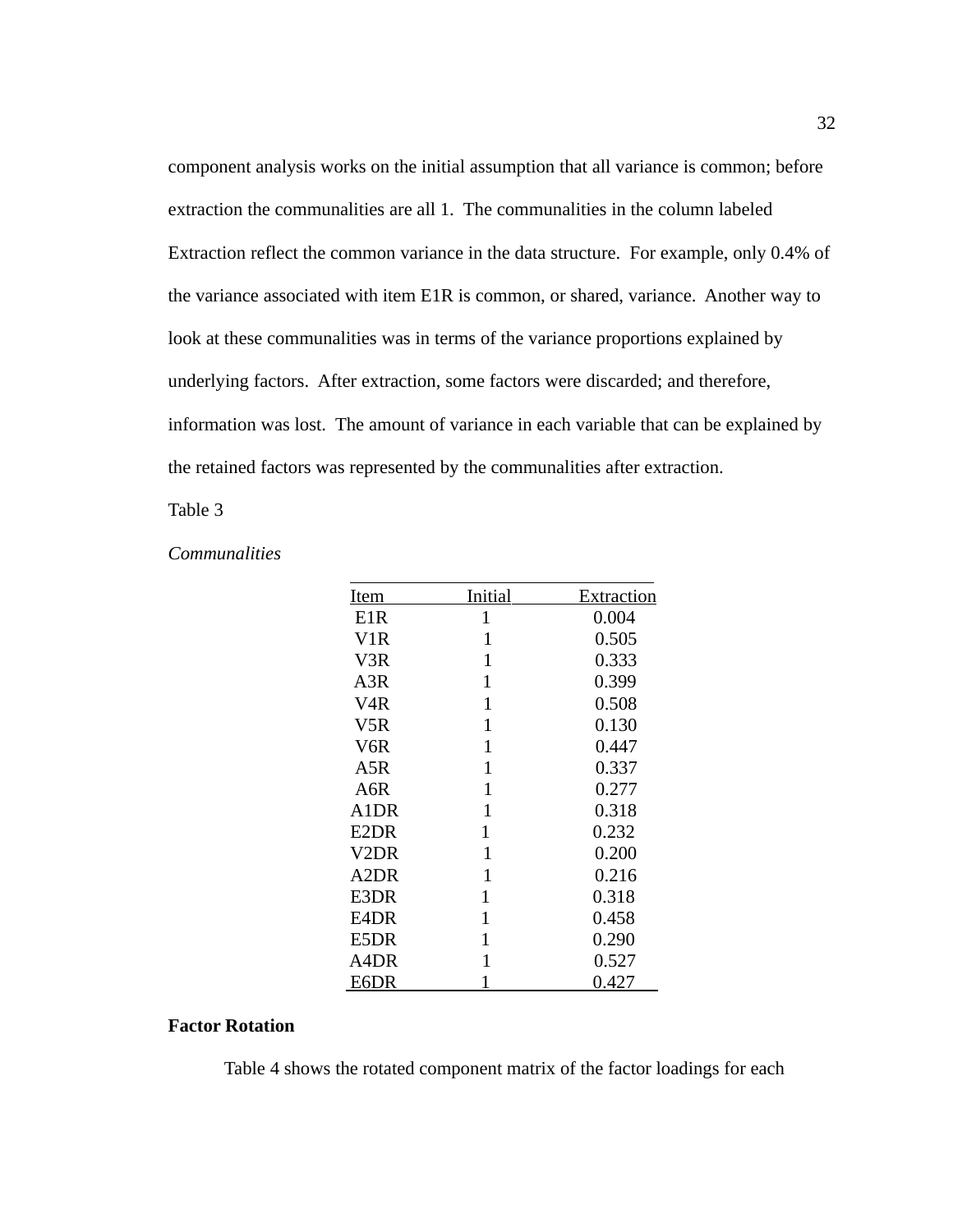variable onto each factor. There are several things to consider about the format of this matrix. First, factor loadings less than 0.4 have not been displayed because I asked for these loadings to be suppressed. The suppression of loadings less than 0.4 and ordering variables by loading size also made interpretation considerably easier. Second, the variables are listed in the order of size of their factor loadings because I asked for the output to be sorted by size. Before rotation, most variables loaded highly onto the first factor and the remaining factor was not influential. However, the rotation of the factor structure clarified things considerably: there were 9 variables that loaded onto one factor, and 5 variables that loaded on a second factor.

Table 4

| <b>Item</b>       |       | <u>Component</u> |
|-------------------|-------|------------------|
|                   | 1     | 2                |
| V <sub>4</sub> R  | 0.711 |                  |
| V <sub>1</sub> R  | 0.677 |                  |
| A <sub>3</sub> R  | 0.628 |                  |
| V <sub>6</sub> R  | 0.583 |                  |
| V <sub>3</sub> R  | 0.525 |                  |
| A5R               | 0.483 |                  |
| A <sub>6</sub> R  | 0.481 |                  |
| V <sub>2</sub> DR | 0.434 |                  |
| E2DR              | 0.404 |                  |
| E <sub>1</sub> R  |       |                  |
| A4DR              |       | 0.724            |
| E4DR              |       | 0.674            |
| E6DR              |       | 0.643            |
| E3DR              |       | 0.520            |
| A1DR              |       | 0.481            |
| E5DR              |       |                  |
| V5R               |       |                  |
| A2DR              |       |                  |

*Rotated Component Matrix*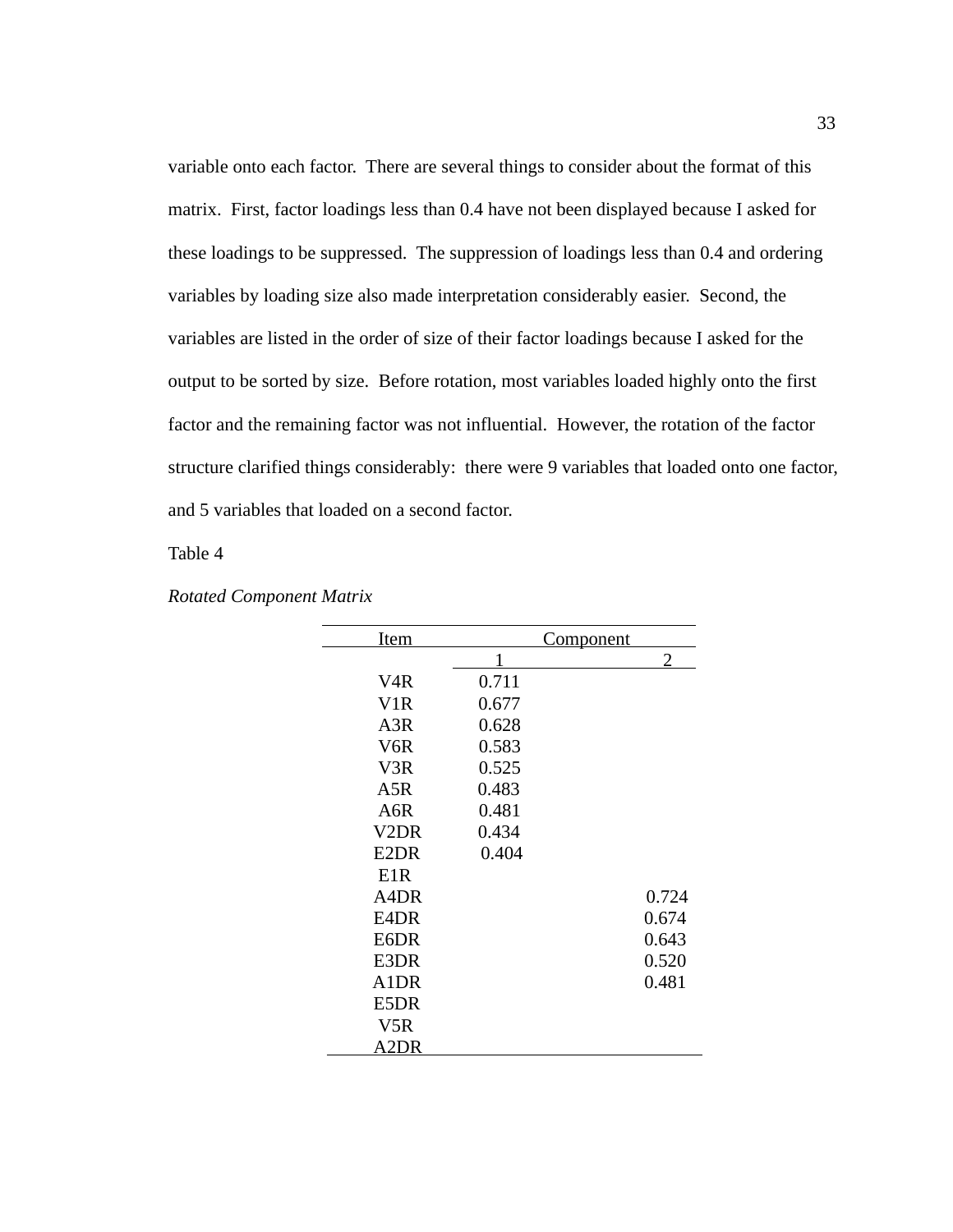## **Interpretation**

Next, I looked at the content of questions that loaded onto the same factor to identify common themes. If the mathematical factor produced by the analysis represented some construct then common themes among highly loaded questions could help identify what the construct might be. The questions that loaded highly on Factor 1 seemed to all relate to respectful interactions. Therefore, we might label this factor respect. The questions that loaded highly on Factor 2 all seemed to relate to disrespectful interactions; therefore, we might label this factor disrespect. There are 4 questions that did not load higher that 0.4 on either factor, and may only slightly relate to each factor. This analysis revealed that the initial survey was composed of two sub-scales, respectful interaction scenarios, and disrespectful interaction scenarios.

#### **MANOVA with Primary Cultural Influence**

The first important element of information gathered from the MANOVA was the descriptive statistics. This table was very useful as it provided the mean and standard deviation for the two different dependent variables, which were split by the independent variable. In addition, the table provided total rows, which allowed means and standard deviations for groups only split by the dependent variable to be known.

The Multivariate Tests table gave the actual result of the one-way MANOVA for all the items in the survey with Primary Cultural Influence (PCI) as the independent variable. There was a significance value of 0.638, which meant *p* > .05. Therefore, participant ratings of a scenario as respectful or disrespectful was not significantly dependent on their primary cultural influence  $(p > .05)$ . There was a statistically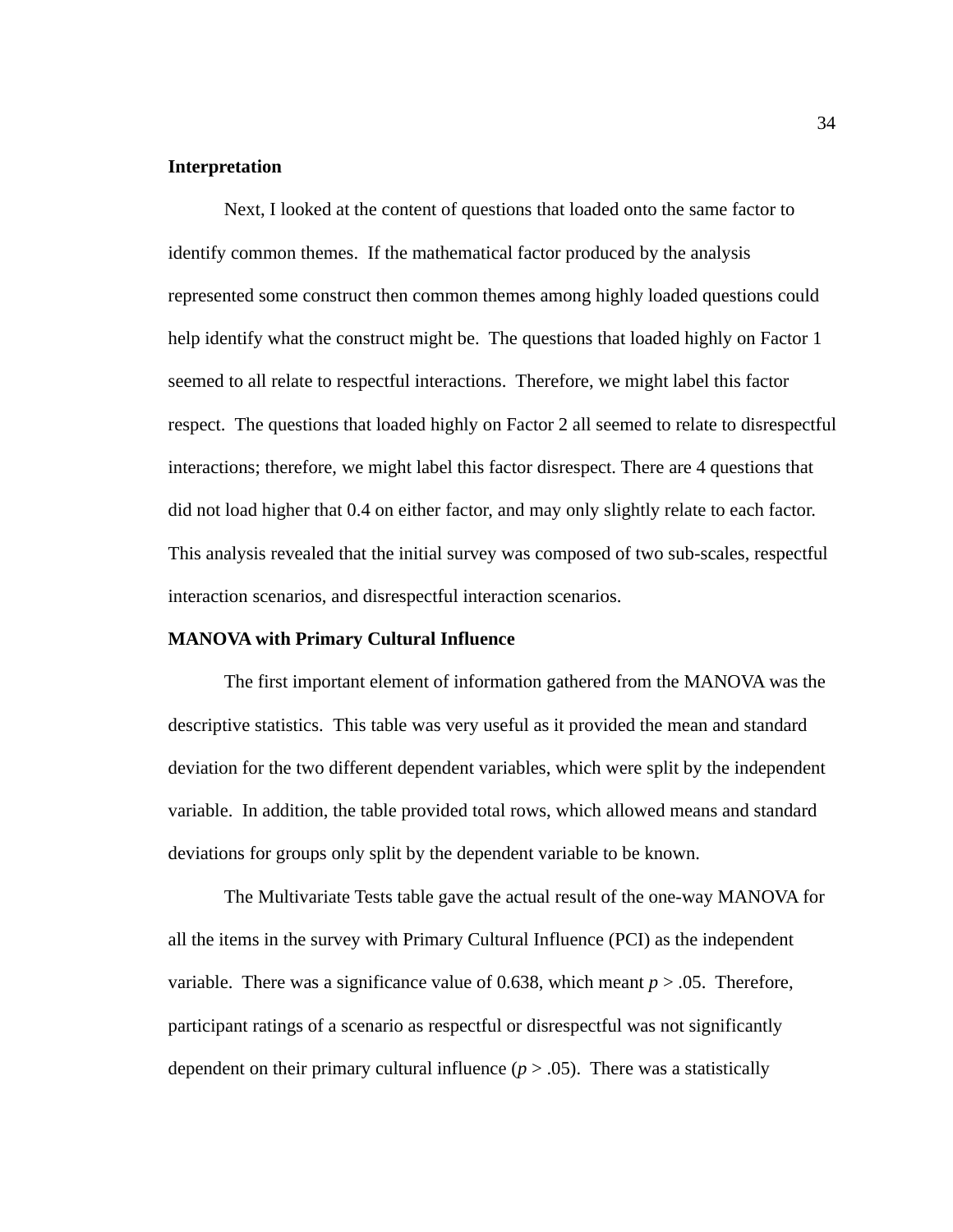insignificant difference in participant ratings based on participants' PCI, *F* (90, 615.774) = 0.939, *p* > .05; Wilk's Λ = 0.536, partial  $η<sup>2</sup> = .117$ .

I also performed a one-way MANOVA for just the respectful scenario items in the survey, again with Primary Cultural Influence (PCI) as the independent variable. There was a significance value of 0.637, which means *p* > .05. Therefore, participant ratings of a scenario as respectful was not significantly dependent on their primary cultural influence ( $p > .05$ ). There was a statistically insignificant difference in participant ratings of respectful scenarios based on participants' primary cultural influence, *F* (45, 606.991) = 0.913, *p* > .05; Wilk's Λ = 0.746, partial  $η<sup>2</sup> = .057$ .

To follow that analysis, I performed a one-way MANOVA, this time for just the disrespectful scenario items in the survey, again with Primary Cultural Influence (PCI) as the independent variable. There was a significance value of 0.316, which means  $p > 0.05$ . Therefore, participant ratings of a scenario as disrespectful was not significantly dependent on their primary cultural influence  $(p > .05)$ . There was a statistically insignificant difference in participant ratings of disrespectful scenarios based on participants' primary cultural influence,  $F(45, 606.991) = 1.094$ ,  $p > .05$ ; Wilk's  $\Lambda =$ 0.706, partial  $\eta^2$  = .067. Because the results were not statistically significant, I did not perform any further follow-up tests.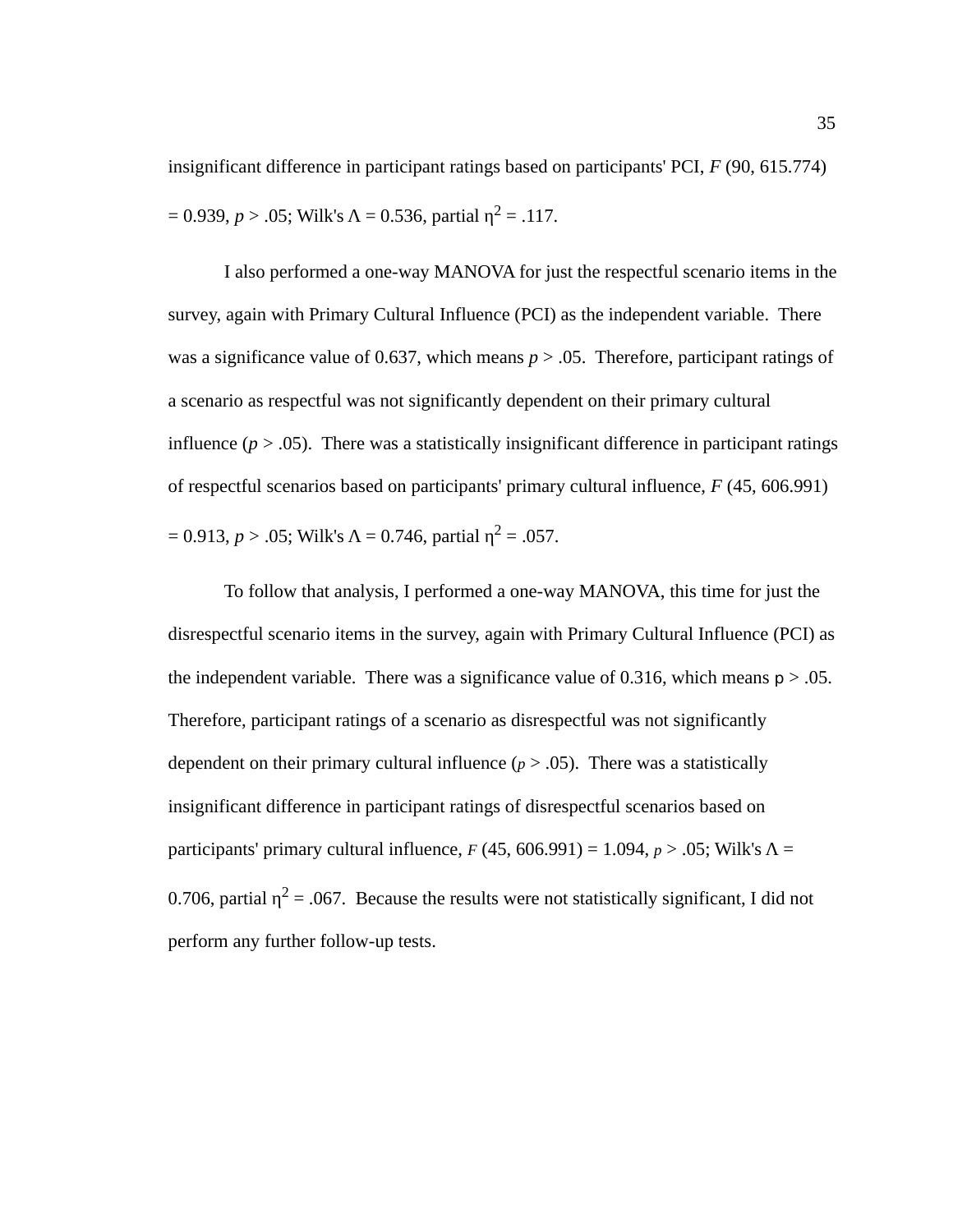#### **Discussion**

The purpose of this study was to more clearly define behaviors or interactions between high school students as either respectful or disrespectful. Regardless of cultural background of the student, all of the students had comparable ratings of respectful or disrespectful scenarios. Examining both respectful and disrespectful scenarios, as well as comparing the rating of these between cultures resulted in a more refined description of respectful and disrespectful behavioral interactions, with a better understanding of why knowledge of respect is valuable. Also, analyses of the data sources gave insight to possible determinants of respectful or disrespectful behavior or interaction.

From the surveys, participants rated scenarios of respectful or disrespectful interactions between high school students, identifying what behaviors were important for participants to feel respected or disrespected, and how they could promote respect themselves through acting in certain ways. Respectful behaviors can happen every day, across different ages, genders, ethnicities, and various cultural groups. However, there needs to be sufficient knowledge and understanding of respect for it to occur.

### **Respectful Environment for Optimal Achievement**

If schools have the task to create a culture of mutual respect so that students learn to their highest potential in an optimally nurturing environment, then knowledge and understanding of respect can help foster successful development and prevent psychological and behavioral problems, thus helping to create nurturing environments for promotion of human well-being (Biglan, Flay, Embry, & Sandler, 2012). In this study,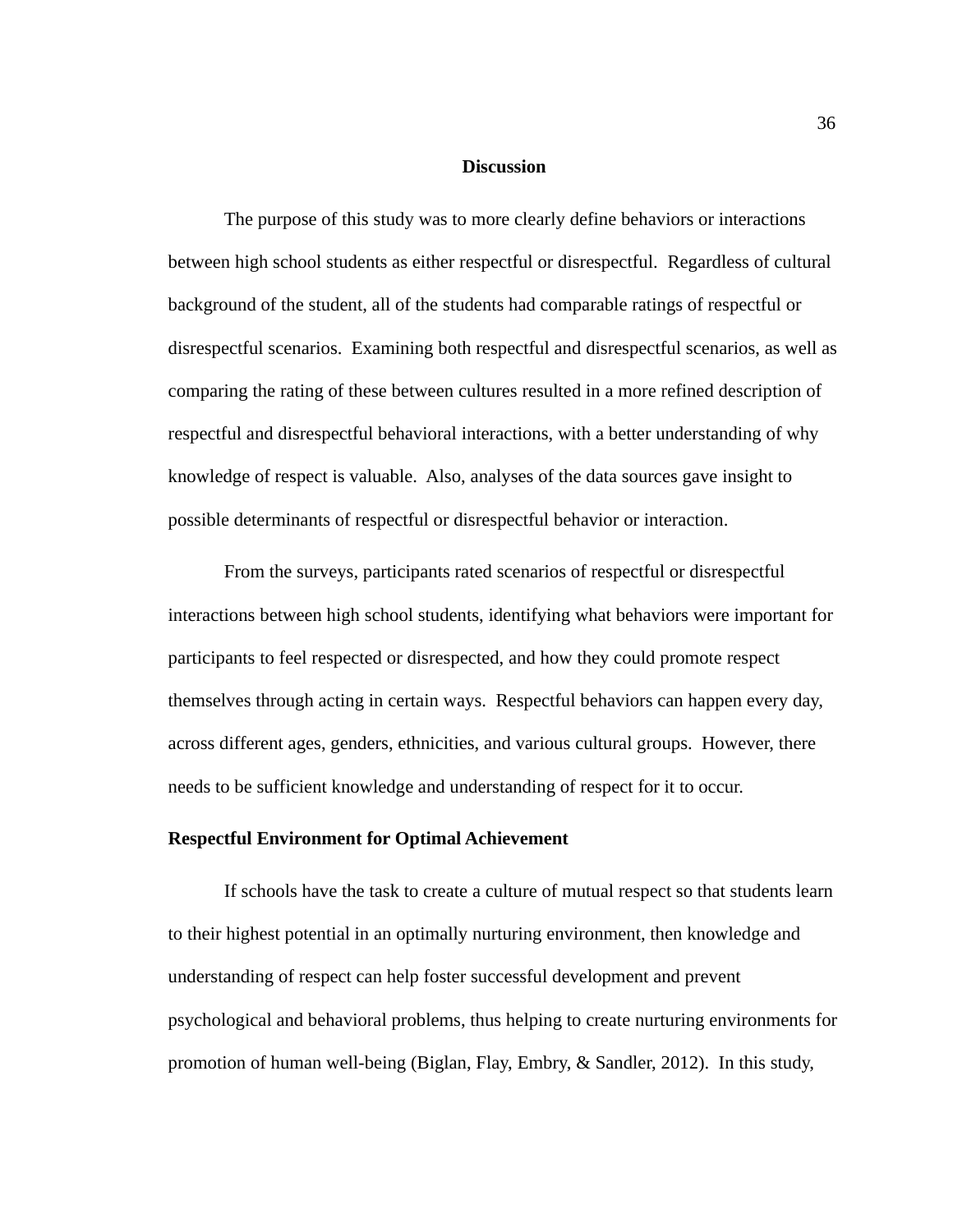knowledge regarding what behaviors were viewed as respectful or disrespectful was attained, and can be used to help build these nurturing environments. Continuing to explore the idea of environments, Peterson and Skiba (2000) defined school climate as the feelings that the students have about the school environment. With the understanding students have regarding respect and disrespect, they have the power to behave in ways to change school climate in a positive way, creating an optimal learning environment. The commitment of the students' respect for each other, according to Lance (2010), was identified as being a key factor to learning. Woods (2007) explained that educators have an urgent need to learn more about the role of behavior, emotion, values, character, and social skills in improving student academic performance, wellbeing, and life success. If this is so, then we need to continue to implement more strategies to learn more about respect and behavior to benefit students. Johnson (1999) stated that learning is only possible in an environment that is free of violence and that encourages mutual respect, self-confidence, and cooperation. In order to encourage mutual respect, one must first acknowledge what behaviors are respectful or disrespectful. According to Flay and Allred (2010), schools are expected to prevent violence, substance use, bullying, and other disruptive behaviors, all of which are clearly linked to student values, character, and school performance. Therefore, identifying what behaviors tended to be viewed as respectful or disrespectful between interacting high schools students was valuable because now students may be educated about ways to act in order to promote respect. Ultimately, this would lead to a more respectful, and therefore, more nurturing environment for students to learn and develop in.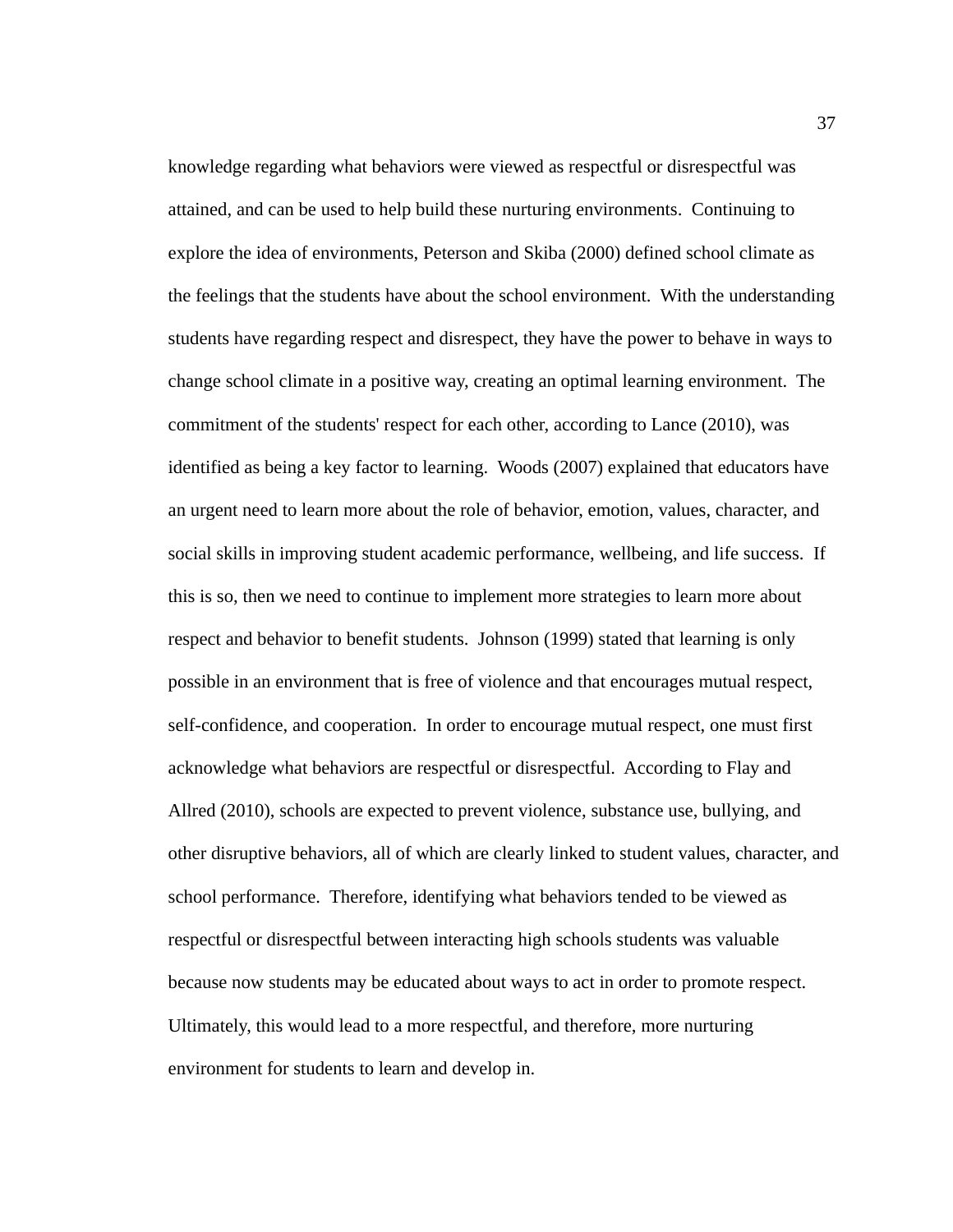#### **Attribution, ICS, and Critical Incident Technique in Relation to Respect**

Using attributional theories to make inferences about the causes for respectful or disrespectful feelings that come from behavior, I attempted to recognize the characteristics of acts of respect or disrespect, and the resulting feeling from being respected or disrespected. I also utilized the ICS to explain behavior from a host culture perspective, as well as critical incident technique to gather incidents to develop broader psychological principles of respect. Behaviors viewed as respectful or disrespectful between interacting high school students were identified, as well as the variability in the perception of these behaviors or interactions between students due to differences in cultural background. However, there was very little evidence of variability in either participant ratings of respectful or disrespectful scenarios, nor ratings due to cultural background. The uniformity of the ratings between students and across cultures was unexpected, and exemplified students' similar attributions to behaviors or incidents.

### **Respectful Solutions for Problem Behaviors**

According to Singh et al., (2007), and Beets et al., (2009), aggressive, violent, or disruptive behaviors occur at problematic levels among American youths. Mayseless and Scharf (2011) advocated an increased emphasis on respect in schools, and other contexts, because of its potential for reducing aggression and violence. Although we could not clearly see any reduction in aggression and violence, identifying what behaviors may lead to these negative events may help prevent them. Mayer (1995) demonstrated that the aversive ways people treat each other in school settings was a major reason for the high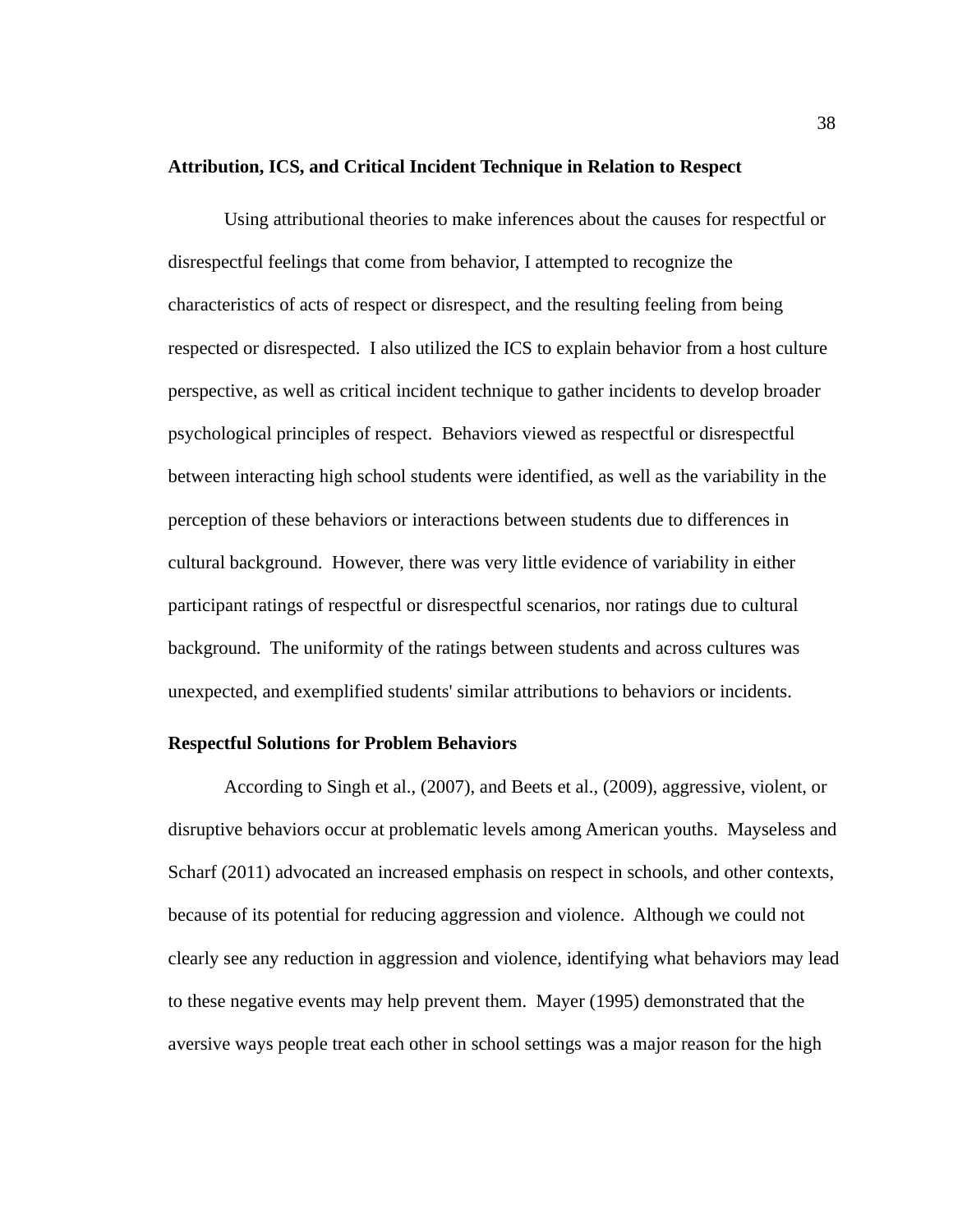levels of aggression. Therefore, by recognizing each of the respectful or disrespectful behaviors, we could increase the knowledge and emphasis on them, and reduce aggressive or violent episodes in schools. In intergroup conflicts, Mayseless et al., (2011) explained that respect has been recognized as an important form of positive regard that helps to diffuse aggressive impulses. Respect, therefore, may play a role in mitigating aggression in school settings as well. Singh et al., (2007) contended that often these behaviors are controlled or managed through behavioral or other psychosocial interventions. Therefore, an appropriately designed and implemented school-based prevention program can prevent or reduce negative behaviors (Beets et al., 2009). Education needs to be provided after respectful and disrespectful behaviors have been identified in order to increase respectful behaviors and prevent disrespectful behaviors. Thus, an appropriate program must be implemented in order to facilitate a healthy and optimal school culture and environment, and prevention programs that can reduce the incidence of such behaviors should provide clear benefits.

#### **Role of Respect in Social Context**

Individuals' status in the group, the degree to which they are liked by the group, and or how fairly they are treated in interactions with group members are just some examples and definitions of cultural and universal respect (Mayseless et al., 2011). Goodman (2009) supported the universal idea of respect by saying it encompasses universal human dignity, autonomy, and equality. Definitions of cultural and universal respect were exemplified by participants of various cultures rating respectful and disrespectful scenarios in a relatively uniform fashion. Students from all cultures that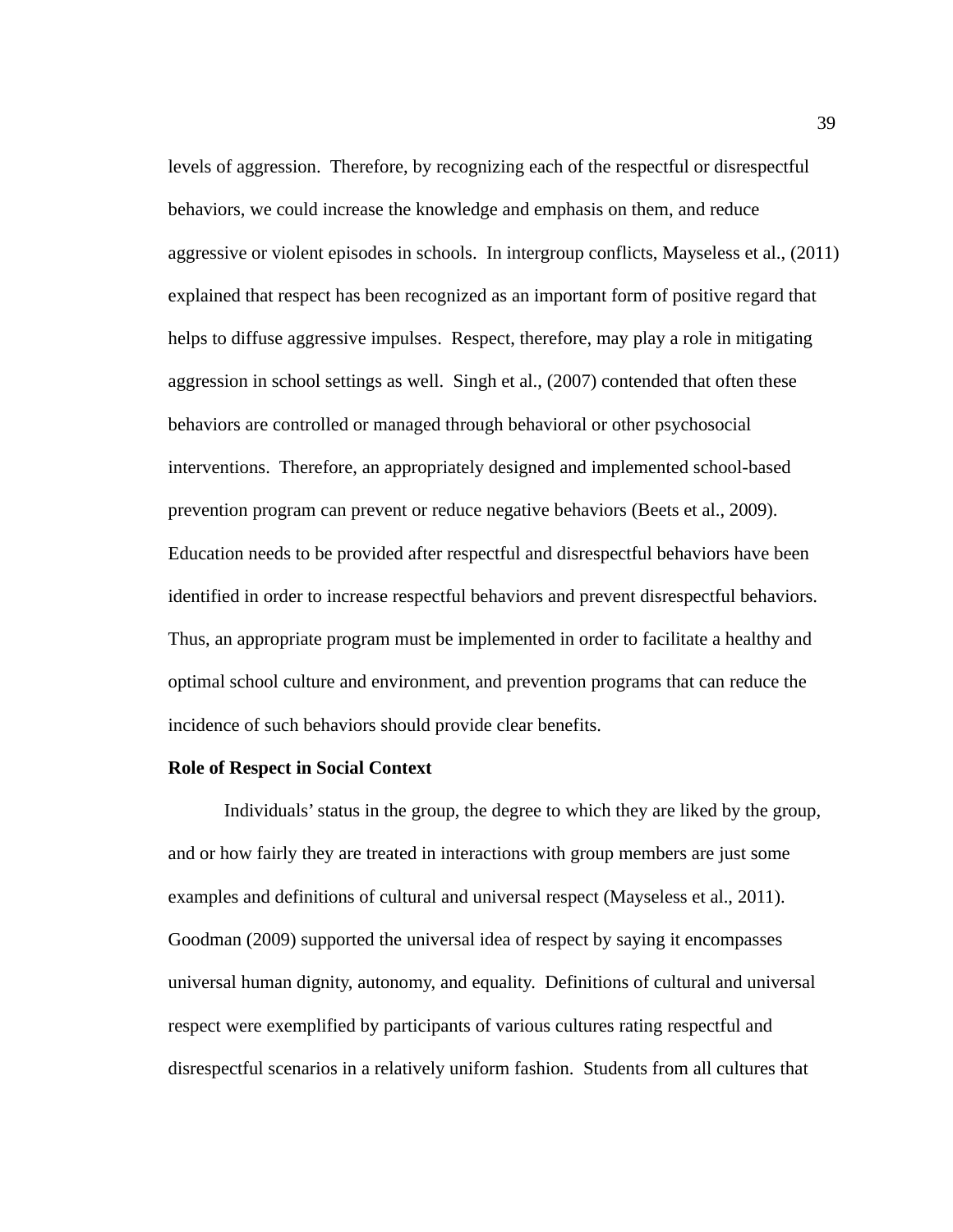participated in the current study showed no statistically significant difference in opinion regarding behaviors or interactions that were respectful or disrespectful. One alternative explanation may be that the culture of Hawai'i and its people become a special case, where many cultures influence each other, creating a hybrid, more universal culture. This may in turn influence the attributions of respect and disrespect, and could account for the apparent "universal" nature of the attributions to particular behaviors in this study. However, Okamura (2008) challenged this "universal" view of Hawai'i culture by examining how ethnic inequality was maintained in island culture. Social relations were structured based upon ethnicity, and not race or class, and this signified the difference for Hawai'i. Residents of Hawai'i attributed greater social significance to the presumed cultural differences among ethnic groups than to more obvious physical differences.

Based upon the evidence from this research, and supported by previous research, respect can play an important role in creating an optimal learning environment. Students' perception of a learning environment they deem to be supportive and caring, according to Woods (2007), promotes their sense of belongingness and commitment to learning, which in turn improves their academic achievement.

#### **Attribution and Inter-cultural Relations**

The occurrence, form and meaning of a particular behavior in a particular situation, according to Triandis (1972), may differ across cultures due to differences in norms, values, role perceptions and experiences. However, in this study, the form and meaning of respectful and disrespectful behaviors were not different between cultures. In order to make our worlds more predictable and understandable, Heider (1958) indicated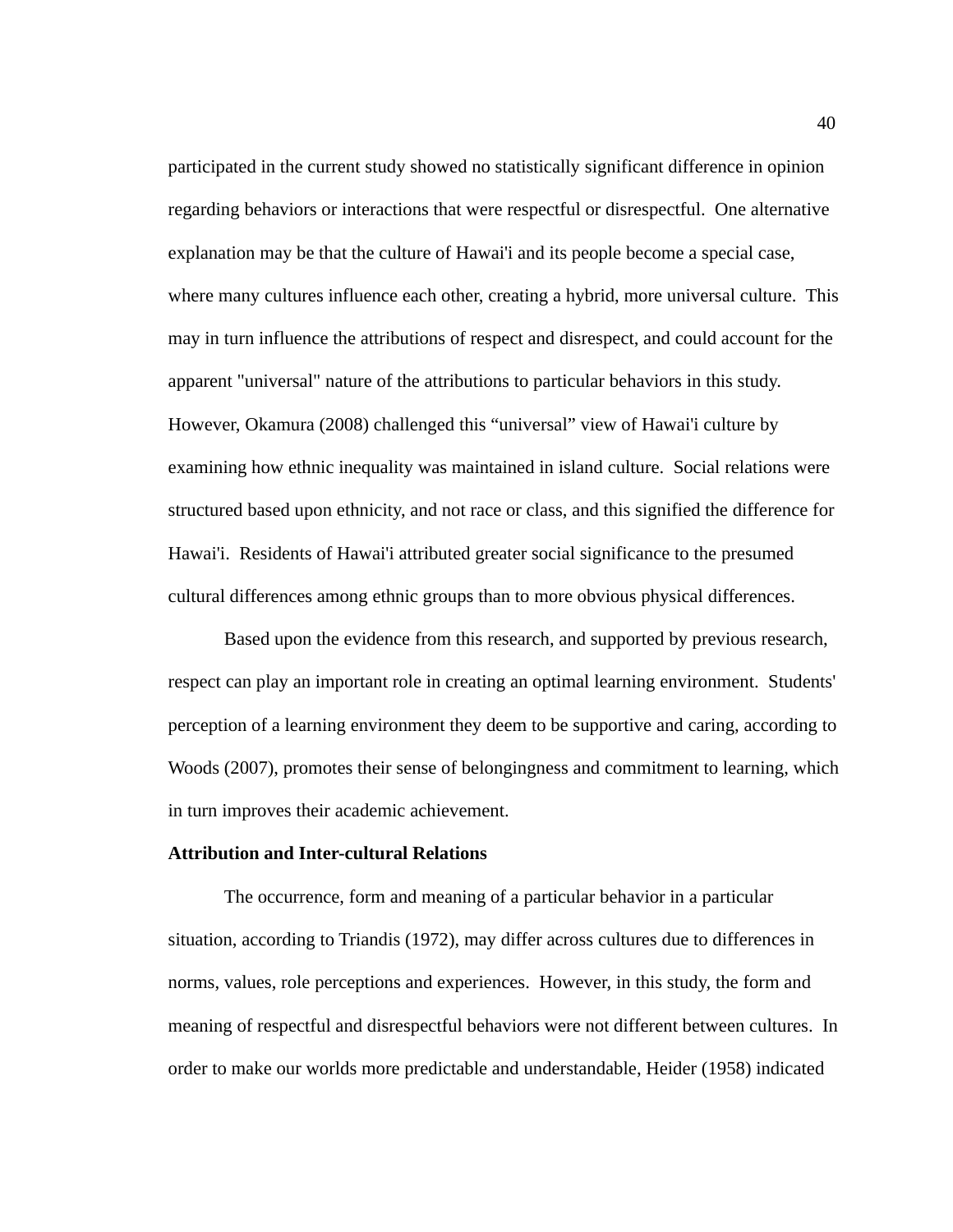that we are constantly engaged in the process of making inferences about causes and motives of behaviors. Because of this, it was easy to decipher what participants thought about behaviors, allowing them to rate scenarios based upon their inferences. Salzman (1990) explained attributions as the answer to the vital "why" questions about a behavior, and Albert and Triandis (1979) contended that it was the interpretations we give to these behavior that were critical. In this study, it was not possible to conclude why participants rated certain scenarios like they did; it was only possible to identify what behaviors were viewed as respectful or disrespectful. Conflict, rejection, and misunderstandings may result from discrepancies in attributions, thus creating a poor learning environment. Attributions, therefore, become key to explaining behavior, and must be guided through understanding of respectful and disrespectful behavioral interactions.

#### **Implications**

There are several implications based on the findings of this study. Students have to be attentive to one another, treat each other equally, and value each other. Students should also encourage respectful behavior in order to create a safe and optimal learning environment, and to promote inter-cultural unity.

**Be attentive.** Students should pay attention to one another, especially while working and communicating in groups, and during class presentations. Respect, Howard (2010) explained, was implicitly tied to certain ways of speaking in situated classroom interactions. Also, students should avoid giving negative attention, such as insults, laughing at other students, and harassment. Students consistently rated scenarios dealing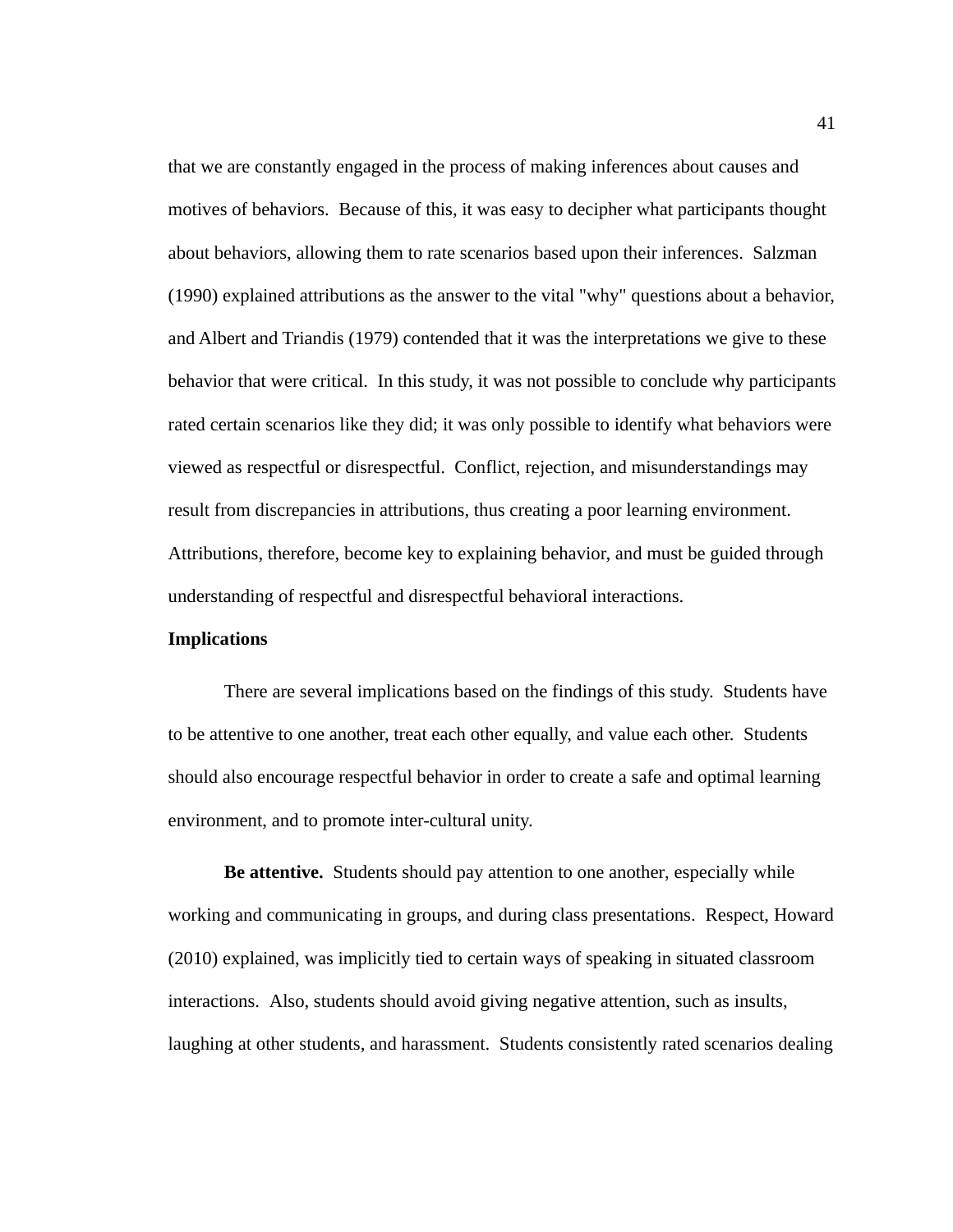with attention, or lack thereof, as respectful or disrespectful, therefore emphasizing the fact that attentive behavior could enhance respectful feelings, and inattentive behavior could be disrespectful. The attentive behaviors possibly tie into the idea of being valued, so first students may be encouraged to enhance value for one another.

**Value one another.** Students should be encouraged to value one another. Respectful behaviors deemed to encourage valuing one another included giving encouragement, reassurance, trust, and help in any form. On the other hand, devaluing another student was seen as disrespectful behavior, especially when there was rejection from group projects or activities. Acceptance, therefore, can be a way to prevent rejection and subsequent feelings of disrespect. As a result, students can feel respected, improving their experience in school.

**Equal treatment for all.** Students who treat each other with equality may help increase each others' feelings of respect. When there is reciprocity in actions between students, or the idea to treat someone as you want to be treated, then respectful behavior was achieved. This can also, unfortunately, be true for disrespectful behavior. Also, in scenarios regarding attentiveness and value, the theme of equality seemed to become an overarching principle guiding the respectful or disrespectful feelings associated. In other words, students should treat each other equally and how they would want to be treated, to optimize feelings of respect, and provide a nurturing learning environment.

#### **Conclusion**

If students acknowledge and understand what behaviors are viewed as respectful or disrespectful, it will result in positive interaction and emotion, and benefit the school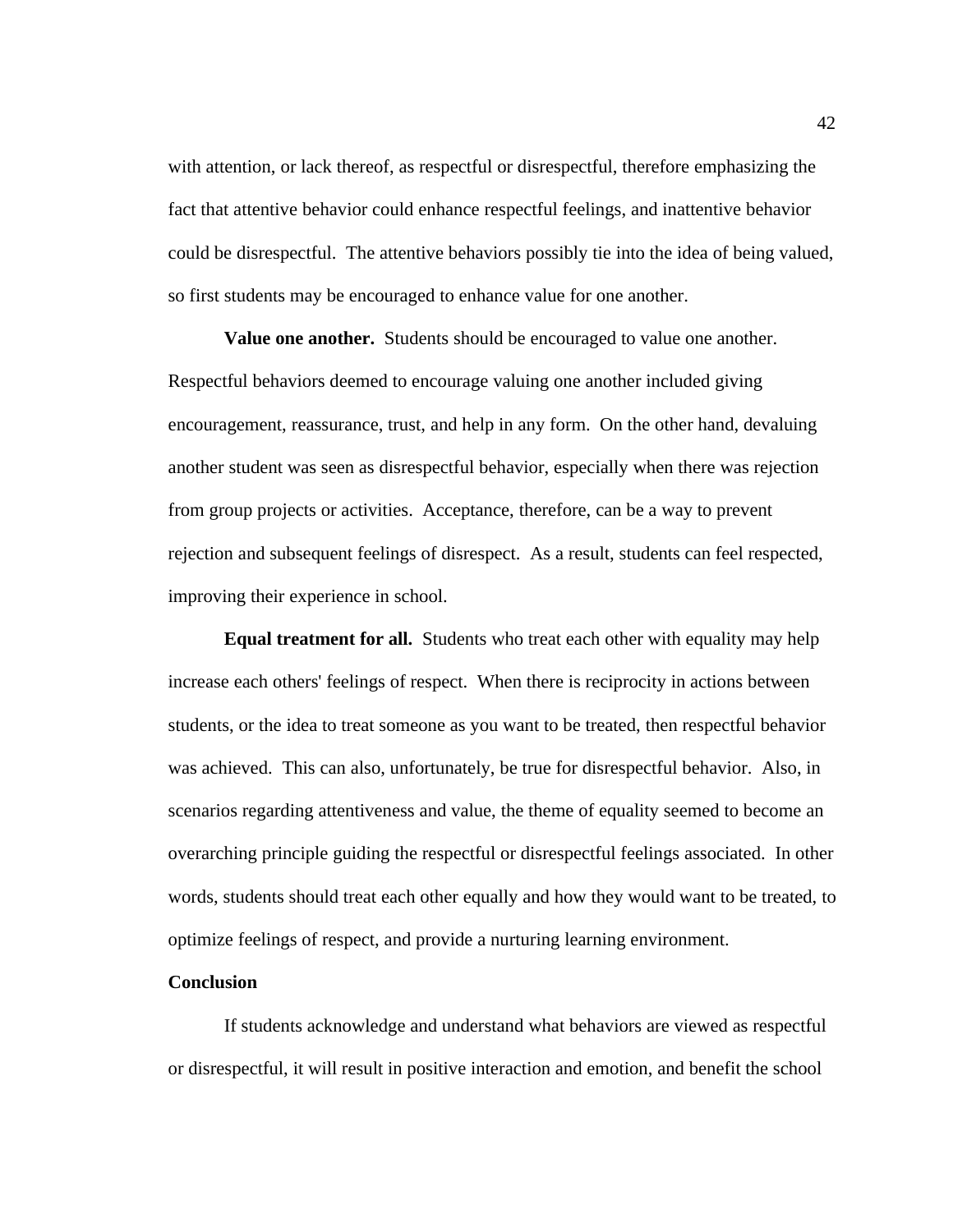environment and experience. Students will learn how to behave in respectful ways, and educating them about what behaviors are appropriate may foster this learning. Through positive attention, equal treatment, and valuing one another, students can build respectful relationships, creating a nurturing environment to optimally learn in. This, in turn, leads to future successes in all aspects of life.

The primary analysis supported the prediction that participants would rate certain behaviors as respectful, and others as disrespectful in response to critical incidents identified according to procedures described in the construction of the ICS. The factor analysis offered further support for these findings, where two factors, respectful behavior, and disrespectful behavior, were identified. These similar attributional frameworks between participants have regular identifications of either respectful or disrespectful behaviors in these interactions. The findings suggest that between cultures, participants tended to view the same behaviors or interactions as respectful or disrespectful. These findings, therefore, exemplified a universal idea of respectful and disrespectful behavior or interactions between cultures. It remains to be determined if these results indicated the development of a "universal culture", with a consistent and coherent attributional framework that serves the essential function for social behavior and prescribes behavioral action.

# **Limitations**

There are several limitations to this study. The findings are specific to the setting, time, and population from which this research transpired. As such, this research study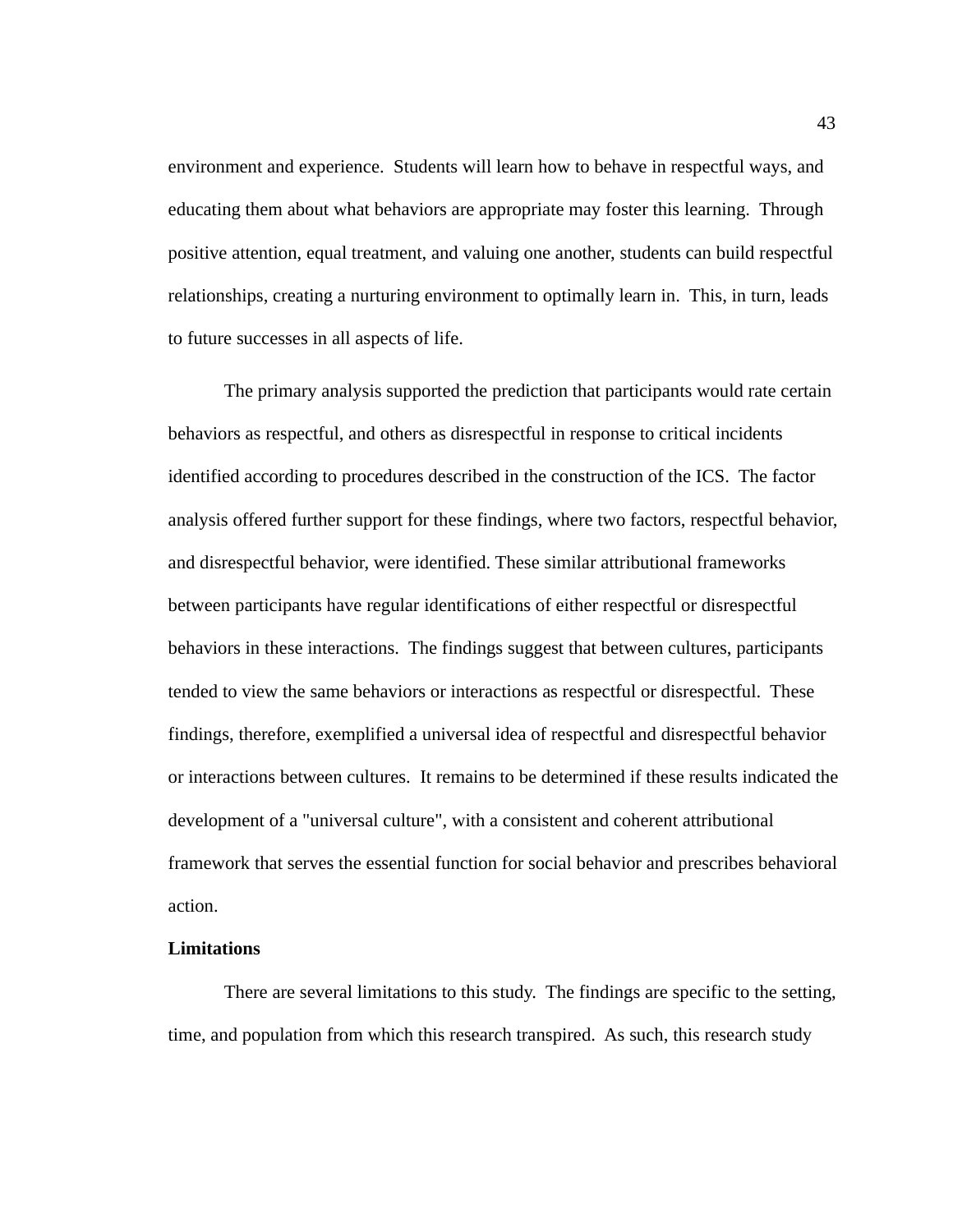did not gather a representative sample of all high school settings.

Further, the exploratory nature of the study only allowed for a clearer understanding of what respectful interactions may be, and speculated behaviors that can encourage it. It, however, does not give a definite formula for attaining respectful and avoiding disrespectful interaction.

Other limitations may exist within the survey and or participants. Reading comprehension, as well as clarity of the scenarios, posed difficulty for some participants, and may likely need to be revised. This may have affected the accuracy of participant ratings of certain scenarios. Also, another problem participants faced was confusing what side of the Likert scale was representative of respect or disrespect. For an example of the problems stated above, a participant rated a scenario as "Very Disrespectful" on the Likert scale, but then commented on it as being a positive interaction. Questions relating to statistical conclusion, internal and external validity exist and need to be examined in subsequent papers.

#### **Future Directions**

For future research, larger and more representative samples of participants and school settings should be considered. Different contexts (i.e., varying types of high schools) with different populations (e.g., more males, people from other cultures, etc.) should be used as well. Furthermore, data gathered from various sources and methods, and across time could capture more information on respectful and disrespectful behavior, and monitor its development and benefits.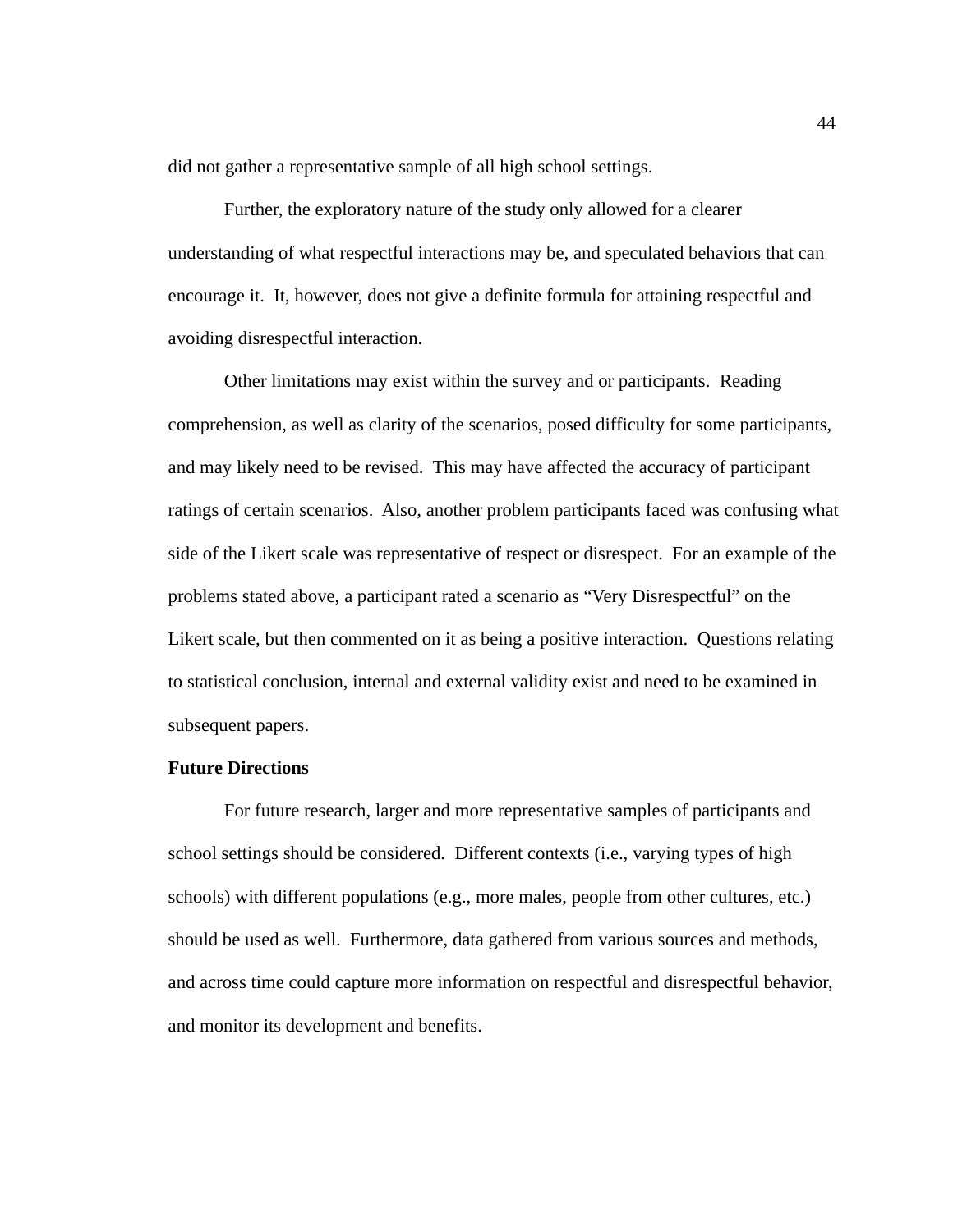#### **References**

Aronson, E. (2003). *The social animal*. Worth Pub.

- Ausch, R. (2010). Respect and Disrespect: Cultural and Developmental Origins. David W. Shwalb and Barbara J. Shwalb,(eds.) San Francisco: Wiley Periodicals, Inc. 2006. *Ethos, 38*(1), 1-3.
- Albert, R.A., & Triandis, H.C. (1979). Cross cultural training: A theoretical framework and observations. In H. Trueba and C. Barnett-Mizrahi (Eds.), *Bilingual Multicultural Education and the Professional from Theory to Practice*. MA: Newbury House.
- Albert, R. D. (1983). The inter-cultural sensitizer or culture assimilator: A cognitive approach. *Handbook of inter-cultural training*, *2*, 186-217.
- Beets, M. W., Flay, B. R., Vuchinich, S., Snyder, F. J., Acock, A., Li, K. K., Durlak, J. (2009). Use of a social and character development program to prevent substance use, violent behaviors, and sexual activity among elementary-school students in Hawaii. *American Journal of Public Health, 99*(8), 1438-1445. Doi: 10.2105/AJPH.2008.142919
- Biglan, A., Flay, B., Embry, D., & Sandler, I (2012). The critical role of nurturing environments for promoting human well-being. *American Psychologist, 67*(4), 257-271.
- Brislin, R. W., Landis, D., & Brandt, M. E. (1983). Conceptualizations of inter-cultural behavior and training. *Handbook of inter-cultural training, 1*, 1-35.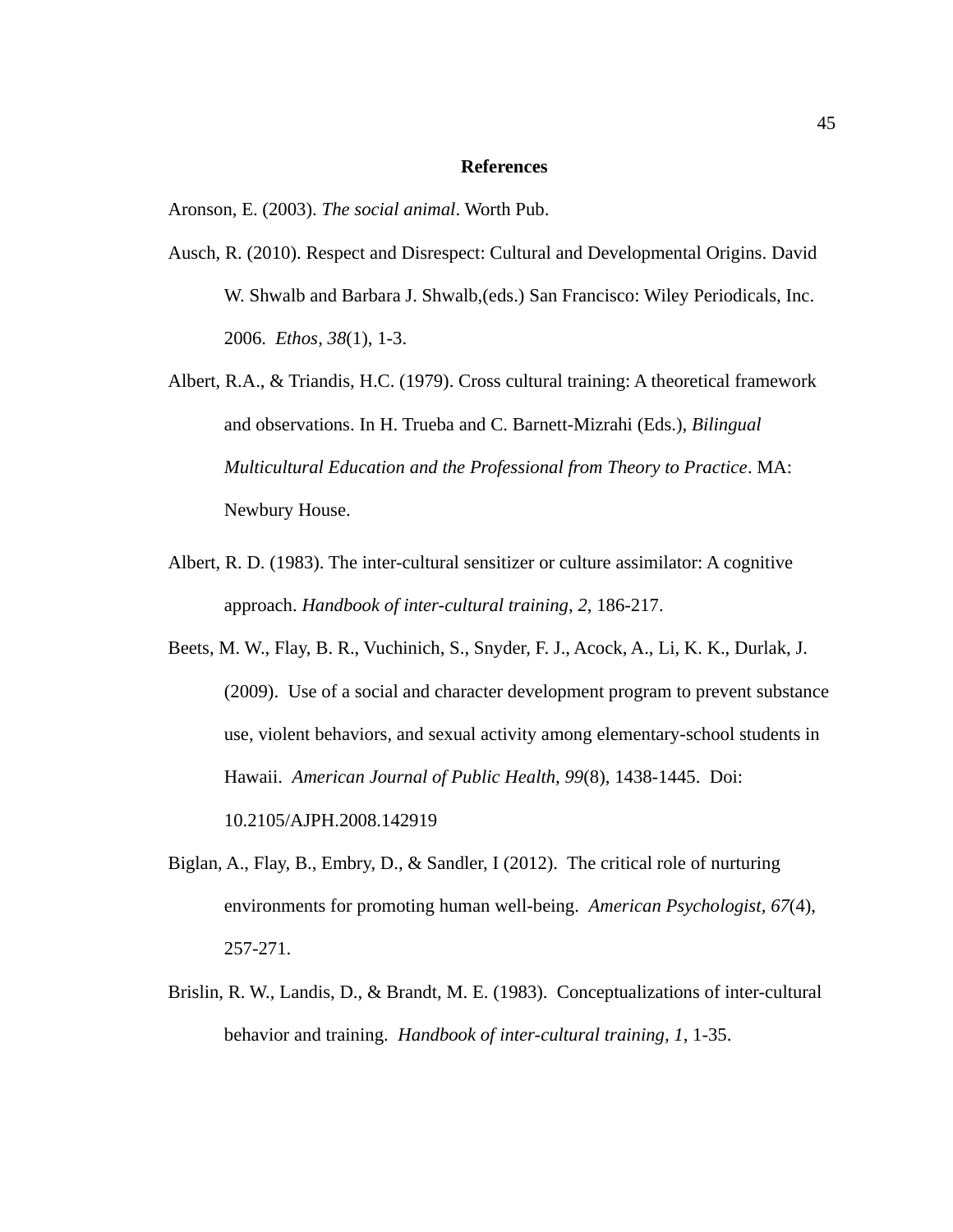- Cushner, K. (1989). Assessing the impact of a culture-general assimilator. *International Journal of Inter-cultural Relations, 13*(2), 125-146.
- Dean, S., & Galloway, D. (2008). Teaching respect: A school- and community-based approach to improving the social and educational climate. Can experiences in Canada have implications for practice in England? *Emotional & Behavioral Difficulties, 13*(3), 217-228.
- Deutsch, N. L., & Jones, J. N. (2008). "Show Me an Ounce of Respect" Respect and Authority in Adult-Youth Relationships in After-School Programs. *Journal of Adolescent Research, 23*(6), 667-688.
- Ertesvag, S. K., & Vaaland, G. S. (2007). Prevention and reduction of behavioral problems: An evaluation of the Respect program. *Educational Psychology, 27*(6), 713-736.
- Flanagan, J. C. (1954). *The critical incident technique* (Vol. 51, No. 4). American Psychological Association.
- Flay, B. R. (2002). Positive youth development requires comprehensive health promotion programs. *American Journal of Health Behavior, 26*(6), 407-424.
- Flay, B. R., & Allred, C. G. (2003). Long-term effects of the Positive Action program. American *Journal of Health Behavior, 27*(Supplement 1), S6-S21.
- Flay, B. R., & Allred, C. G. (2010). The positive action program: Improving academics, behavior, and character by teaching comprehensive skills for successful learning and living. In *International research handbook on values education and student wellbeing* (pp. 471-501). Springer Netherlands.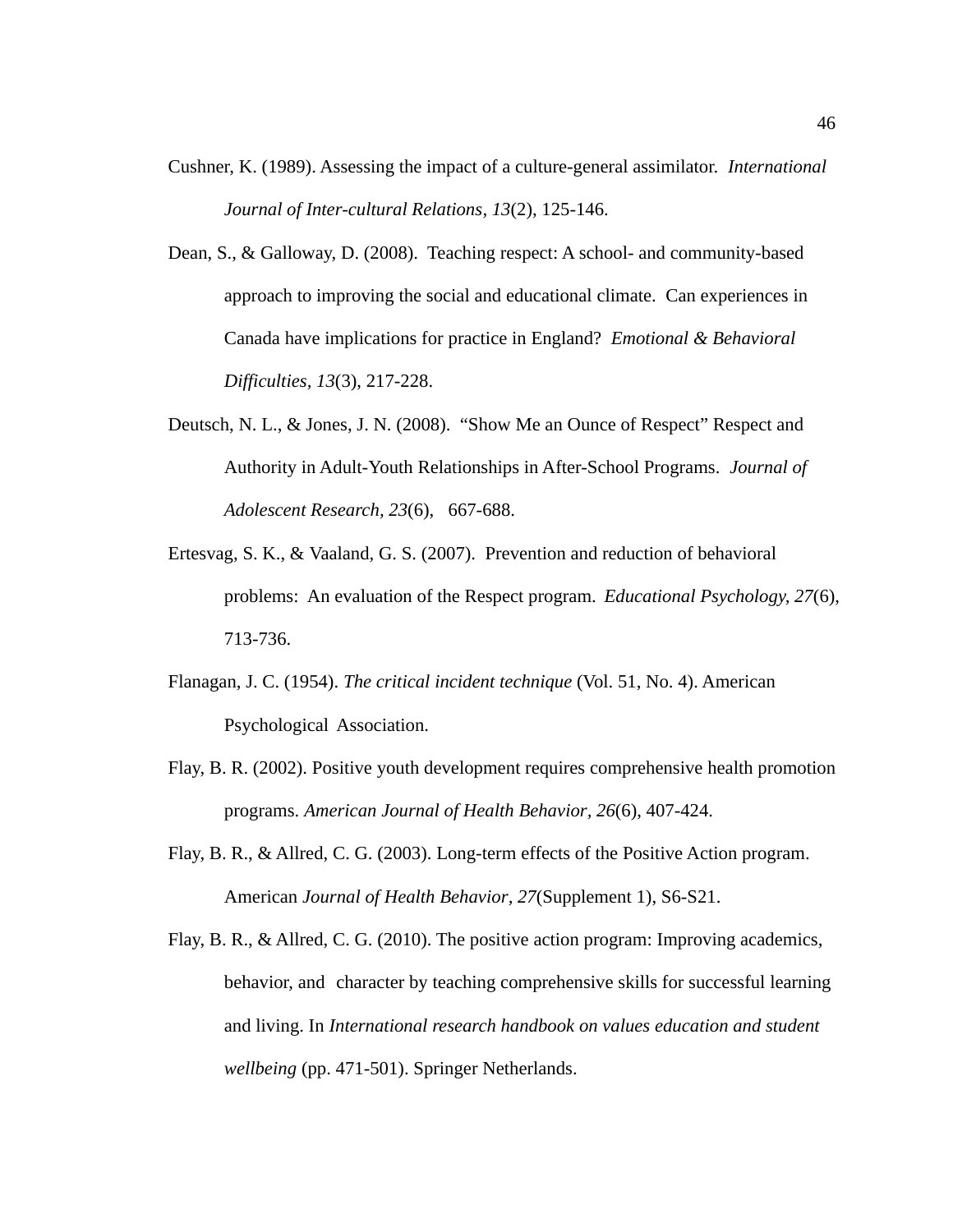- Goodman, J. F. (2009). Respect-due and respect-earned: negotiating student–teacher relationships. *Ethics and Education, 4*(1), 3-17.
- Greenberg, J., Pyszczynski, T., & Solomon, S. (1982). The self-serving attributional bias: Beyond self-presentation. *Journal of Experimental Social Psychology, 18*(1), 56- 67.
- Greenberg, J., & Rosenfield, D. (1979). Whites' ethnocentrism and their attributions for the behavior of blacks: A motivational bias. *Journal of Personality, 47*(4), 643- 657.
- Huffman, K. (2012). Psychology in action  $(10<sup>th</sup>$  ed.).
- Huo, Y. J., Binning, K. R., & Molina, L. E. (2010). Testing an integrative model of respect: Implications for social engagement and well-being. *Personality and Social Psychology Bulletin, 36*(2), 200-212.
- Huo, Y. J., Molina, L. E., Binning, K. R., & Funge, S. P. (2010). Subgroup respect, social engagement, and well-being: A field study of an ethnically diverse high school. *Cultural Diversity and Ethnic Minority Psychology, 16*(3), 427.
- Johnson, I. M. (1999). School violence: The effectiveness of a school resource officer program in a southern city. *Journal of Criminal Justice, 27*(2), 173-192.
- Jones, E. E., & Nisbett, R. E. (1971). *The actor and the observer: Divergent perceptions of the causes of behavior* (p. 16). New York: General Learning Press.
- Kaiser, H. F. (1974). An index of factorial simplicity. *Psychometrika, 39*(1), 31-36.
- Kelley, H. H. (1967). Attribution theory in social psychology. In *Nebraska symposium on motivation*. University of Nebraska Press.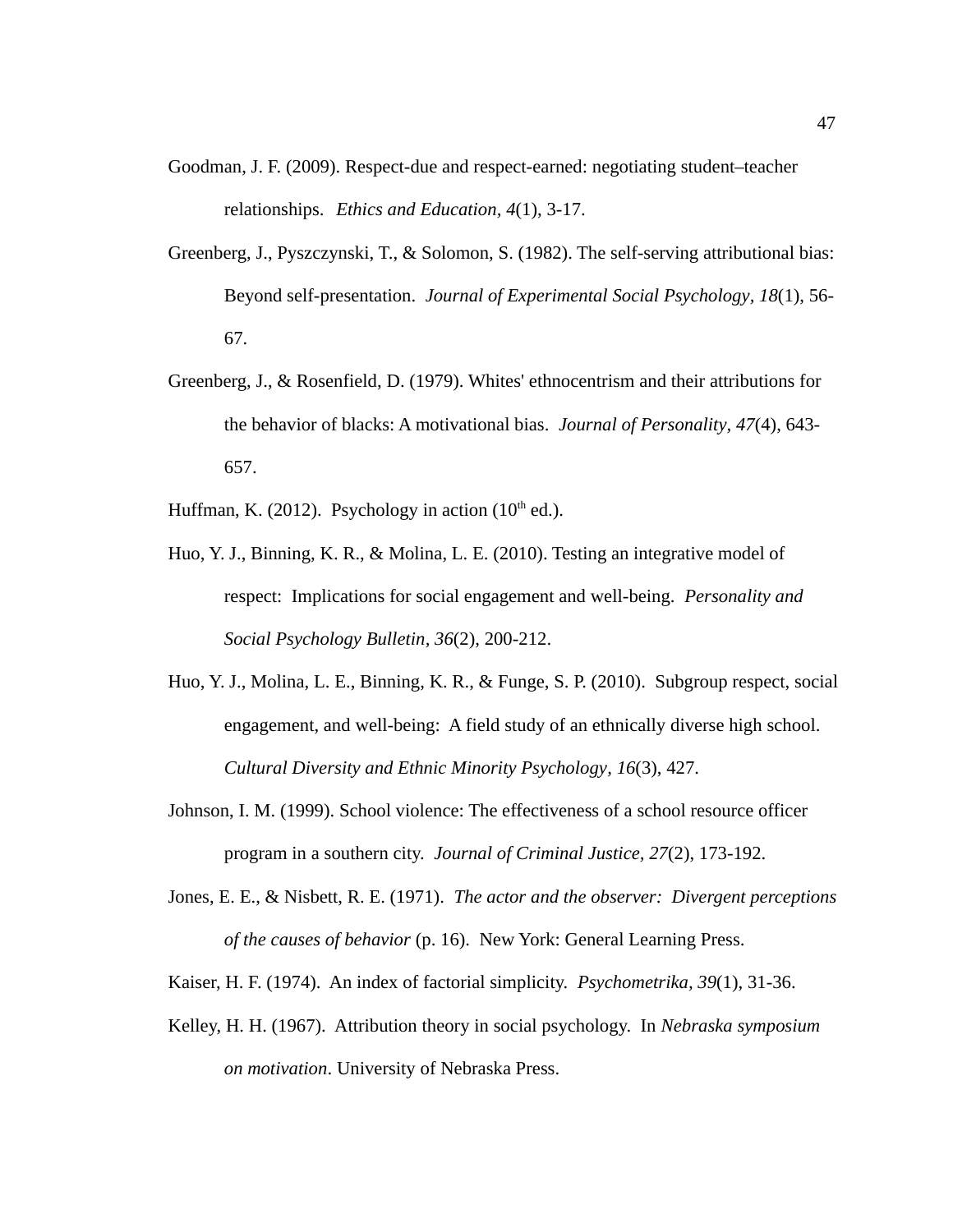- Lance, A. (2010). A case study of two schools: identifying core values conducive to the building of a positive school culture. *Management in Education, 24*(3), 118-123.
- Leary, M. R., Kowalski, R. M., Smith, L., & Phillips, S. (2003). Teasing, rejection, and violence: Case studies of the school shootings. *Aggressive Behavior, 29*(3), 202- 214.
- Mayer, G. R. (1995). Preventing antisocial behavior in the schools. J*ournal of applied behavior analysis, 28*(4), 467-478.
- Mayseless, O., & Scharf, M. (2011). Human aggression and violence: Causes, manifestations, and consequences. *Series on personality and social psychology*, 277-294. Washington, DC, US: American Psychological Association.
- Meraviglia, M. G., Becker, H., Rosenbluth, B., Sanchez, E., & Robertson, T. (2003). The Expect Respect Project Creating a Positive Elementary School Climate. *Journal of Interpersonal Violence, 18*(11), 1347-1360.
- Okamura, J. (2008). *Ethnicity and Inequality in Hawai'i*. Philadelphia: Temple University Press.
- Peterson, R. L., & Skiba, R. (2000). Creating school climates that prevent school violence. Preventing School Failure: Alternative Education for Children and Youth, 44(3), 122-129.
- Pollard, W. R. (1989). Gender stereotypes and gender roles in cross-cultural education: the cultural assimilator. *International journal of inter-cultural relations, 13*(1), 57-72.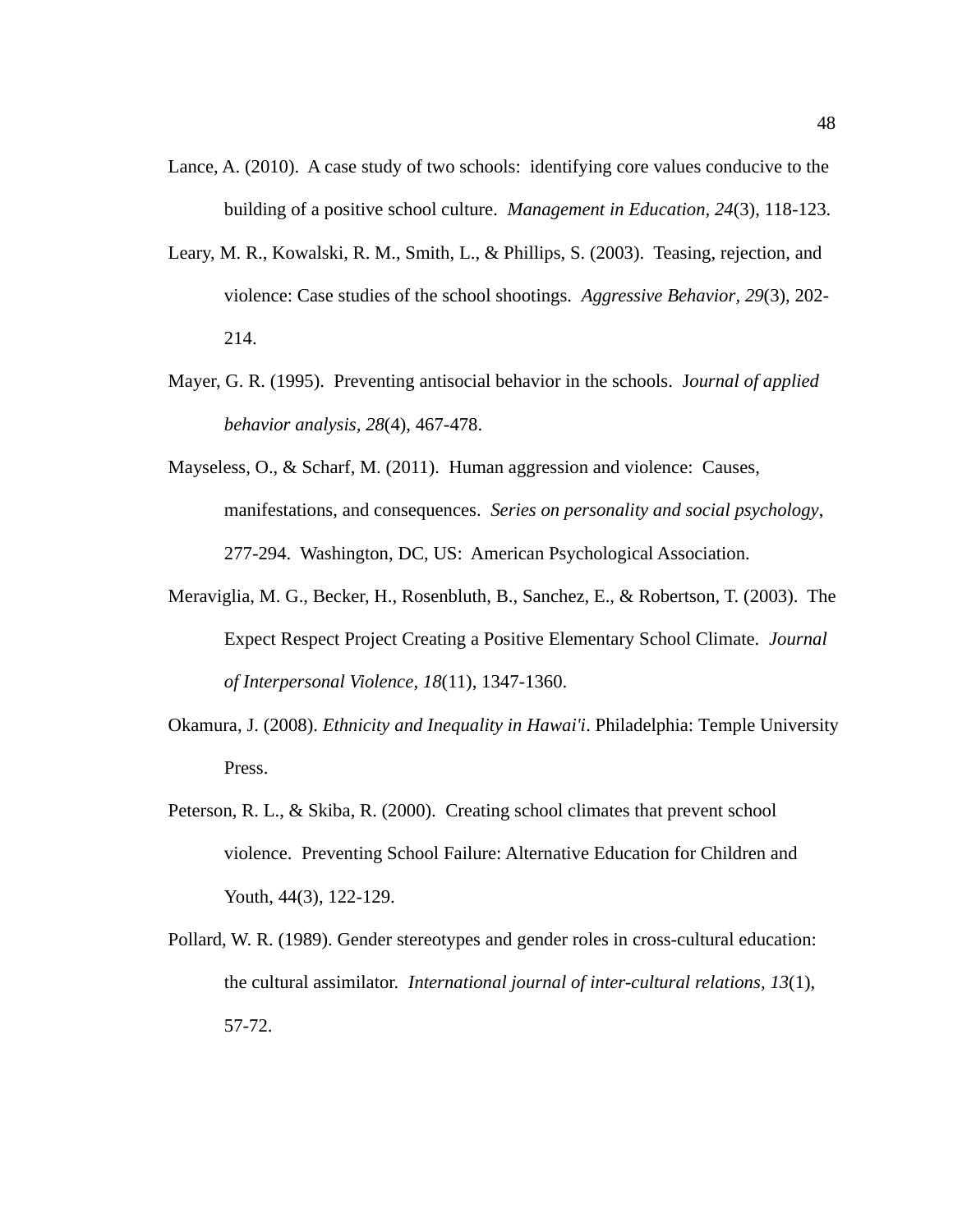- Pettigrew, T. F. (1979). The ultimate attribution error: Extending Allport's cognitive analysis of prejudice. Personality and Social Psychology Bulletin, 5(4), 461-476.
- Salzman, M.B. (1990). The construction of an inter-cultural sensitizer training non-Navajo personnel. Journal of American Indian Education, 30(1).
- Singh, N. N., Lancioni, G. E., Joy, S. D. S., Winton, A. S., Sabaawi, M., Wahler, R. G., &
- Singh, J. (2007). Adolescents with conduct disorder can be mindful of their aggressive behavior. *Journal of Emotional and Behavioral Disorders, 15*(1), 56-63.
- Stojanov, K. (2009). Overcoming social pathologies in education: On the concept of respect in RS Peters and Axel Honneth. *Journal of Philosophy of Education, 43*(s1), 161-172.
- Talmy, S. (2009). A very important lesson: Respect and the socialization of order (s) in high school ESL. *Linguistics and Education, 20*(3), 235-253.

Wang, H. (1993). Introduction to the Cross-Culture Psychology, Xi'an.

- Weiner, B. (1992). *Human motivation: Metaphors, theories, and research*. SAGE Publications, Incorporated.
- Woods, Larry A. (2007). *Respect is the key: At-risk high school students' perception of a supportive caring learning environment*. Dissertation Abstracts International Section A: Humanities and Social Sciences, 1765.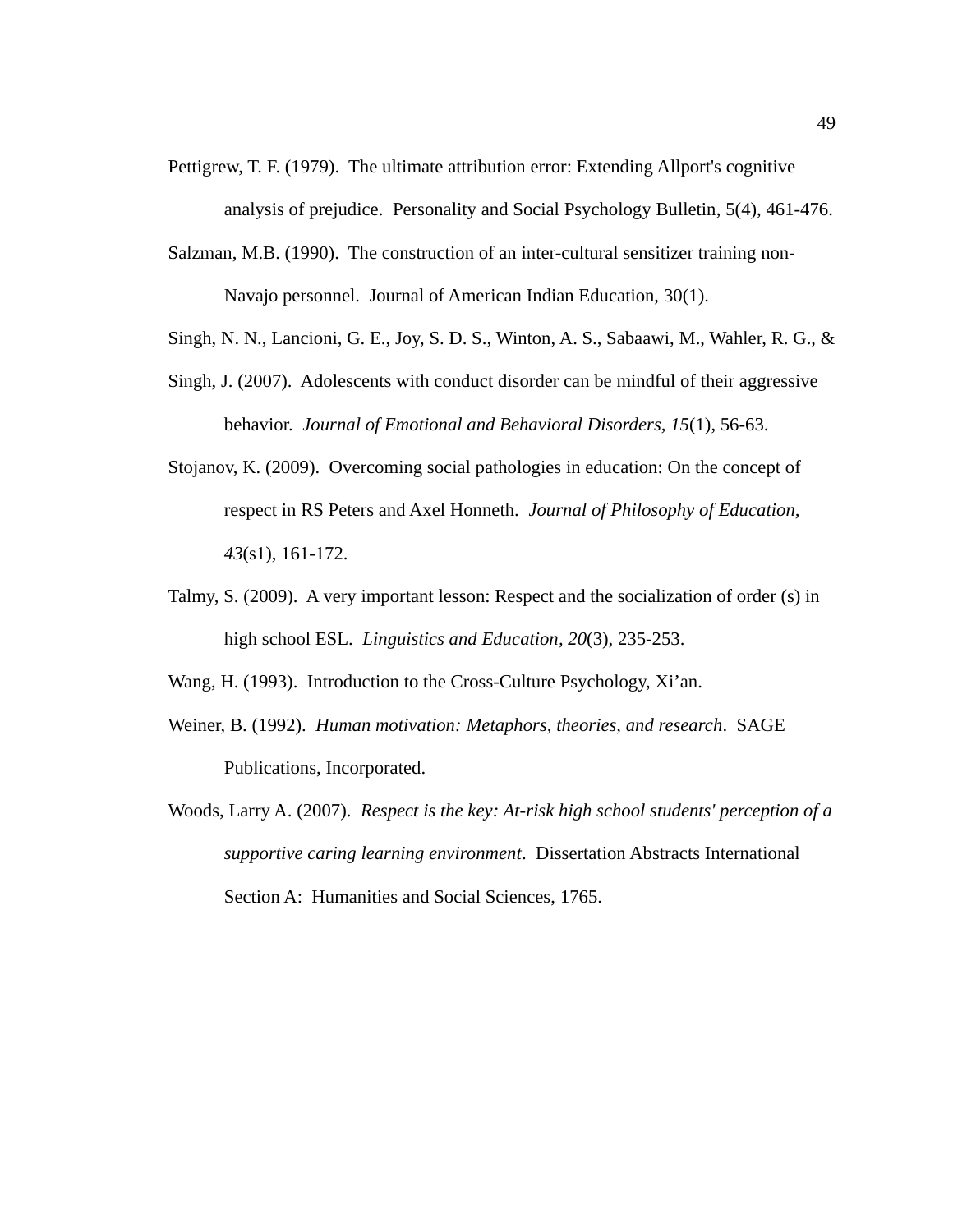# Appendix A

# Critical Incident Form

# Critical Incident (Episode Generation) Questionnaire

### Student/Student Form

I. Personal Information:

 $\overline{a}$ 

A. Primary Cultural Identification (i.e., Hawaiian, African American, Euro-American, Filipino-American, Japanese American)

- B. Other Significant Cultural Influences (in order of significance)
- C. First Language Learned:
- D. Gender:
- E. Age:
- II. Critical Incident Question #1:

Can you think of a situation or incident when you were interacting with another student when you felt respected by that student?

A. What happened?

- B. How did the student behave towards you that lead you to feel respected?
- C. What thoughts did you have as a result of that interaction?
- D. What feelings did you have as a result of that interaction?
- E. How did the student's behavior affect your behavior?
- F. Culture/Ethnicity of the other participant/s (student/s)
- G. Why do you think that the other student or students behaved the way they did?
- III. Critical Incident Question #2: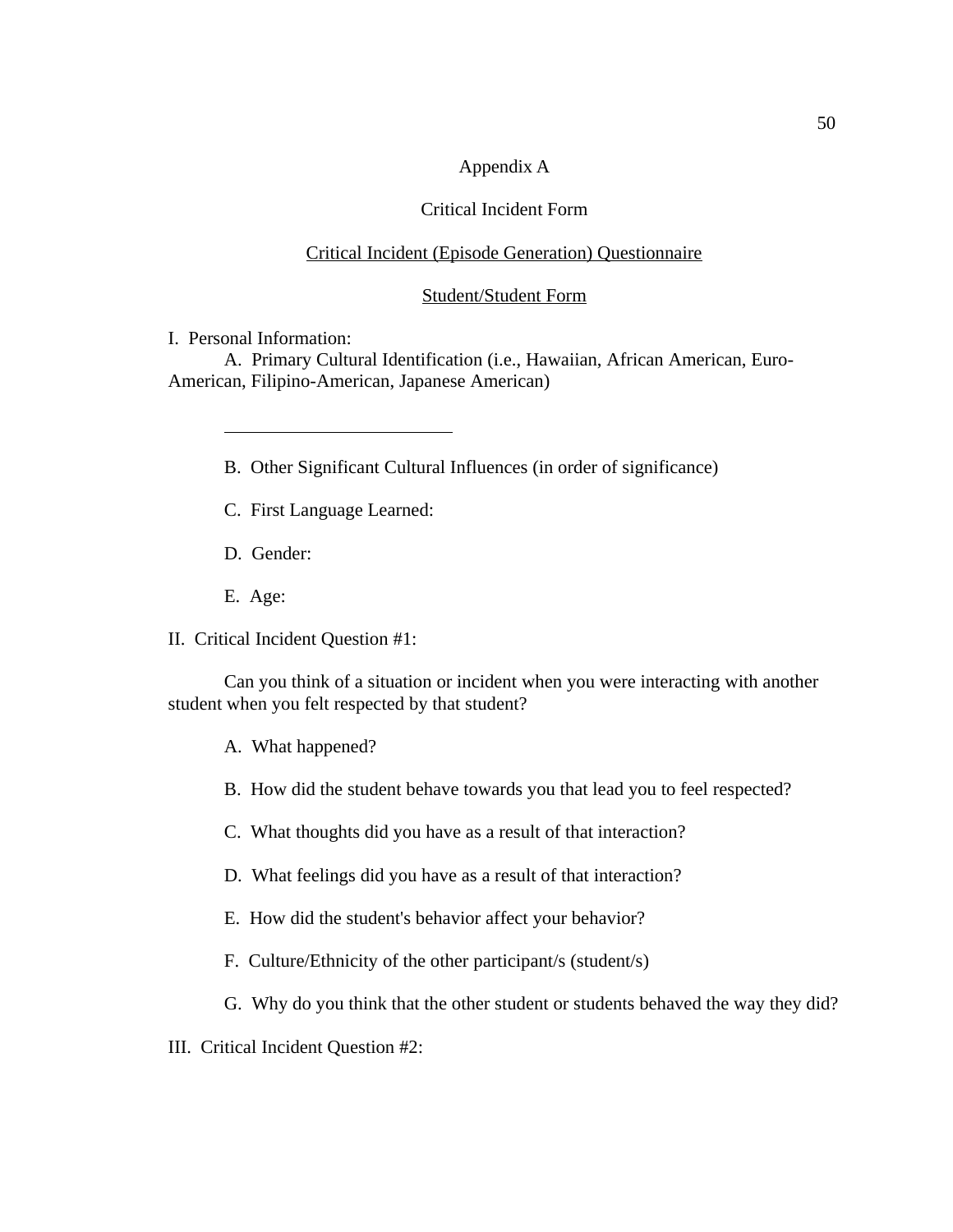A. What happened?

B. How did the student behave towards you that lead you to feel disrespected?

C. What thoughts did you have as a result of that interaction?

D. What feelings did you have as a result of that interaction?

E. How did the student's behavior affect your behavior?

F. Culture/Ethnicity of the other participant/s (student/s)

G. Why do you think that the other student or students behaved the way they did?

IV. Question:

If a fellow student wanted to demonstrate respect for you, as a student and human how would that student demonstrate respect?

V. Question:

What student behaviors would you experience or have you experienced as being disrespectful to you as a student and human being?

VI. Other Comments: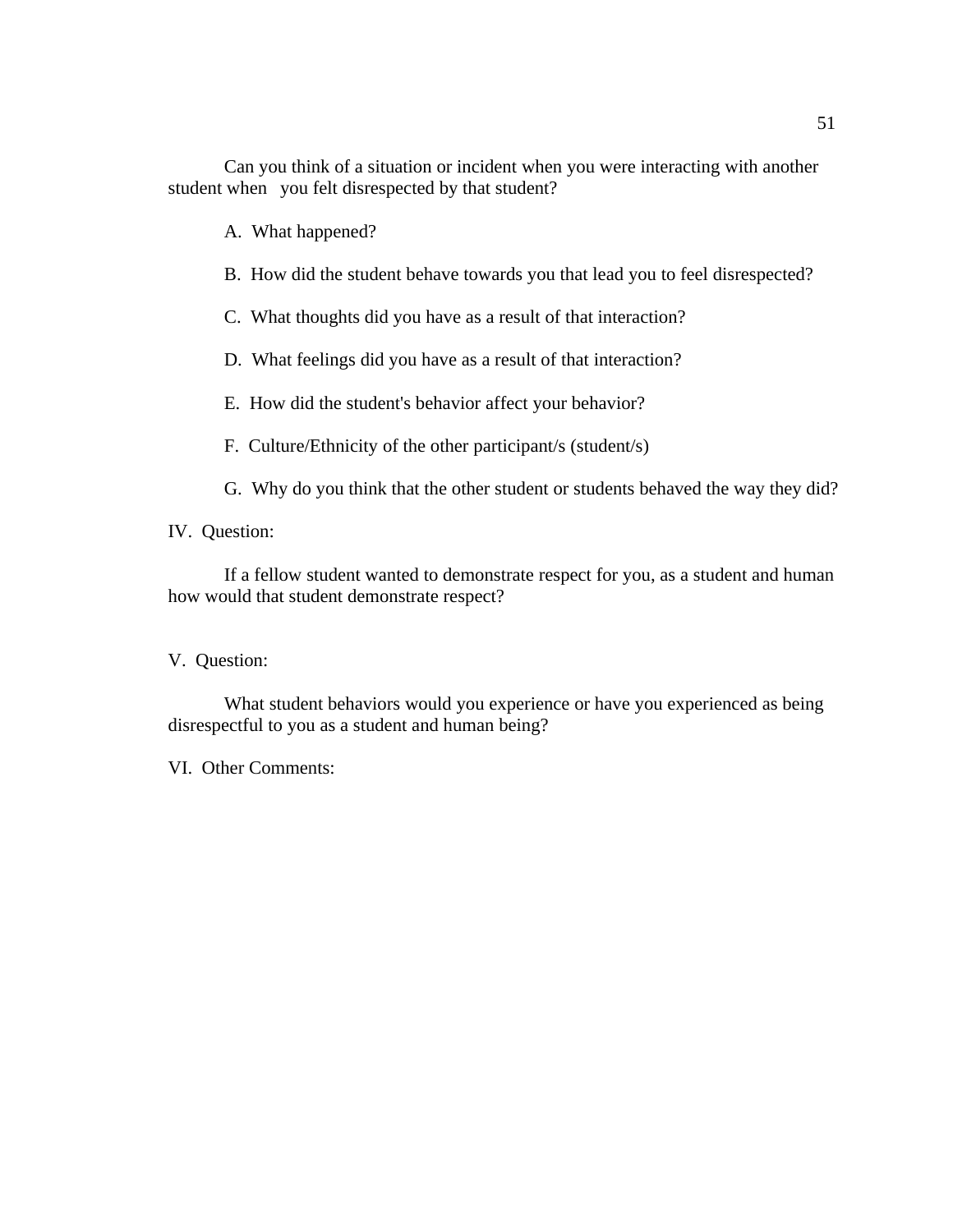# Appendix B

The Respect Survey

# **Demographical Information**

| A. Primary Ethnic Identification (circle one):                                                                                                                        |
|-----------------------------------------------------------------------------------------------------------------------------------------------------------------------|
|                                                                                                                                                                       |
| African-American:                                                                                                                                                     |
| European-American:                                                                                                                                                    |
| Asian-American:                                                                                                                                                       |
| Hispanic/Latino:<br><u> 1989 - Johann John Stein, markin fan it ferskearre fan it ferskearre fan it ferskearre fan it ferskearre fan i</u><br>Other (Please Specify): |
|                                                                                                                                                                       |
| B. Primary Cultural Influence (circle one):                                                                                                                           |
| Native Hawaiian/Pacific Islander: National Science of Australian Control of Australian Control of Australian C                                                        |
| African-American:                                                                                                                                                     |
| European-American:                                                                                                                                                    |
| Asian-American:                                                                                                                                                       |
| Hispanic/Latino:<br>Other (Please Specify):                                                                                                                           |
|                                                                                                                                                                       |
|                                                                                                                                                                       |
| C. First Language Learned (circle one):                                                                                                                               |

| English                    | <b>Spanish</b> | Chinese | Japanese | Korean |
|----------------------------|----------------|---------|----------|--------|
| Filipino                   | Hawaiian       | Other   |          |        |
| D. Gender (please circle): |                | Male    | Female   |        |

E. <u>Age:</u>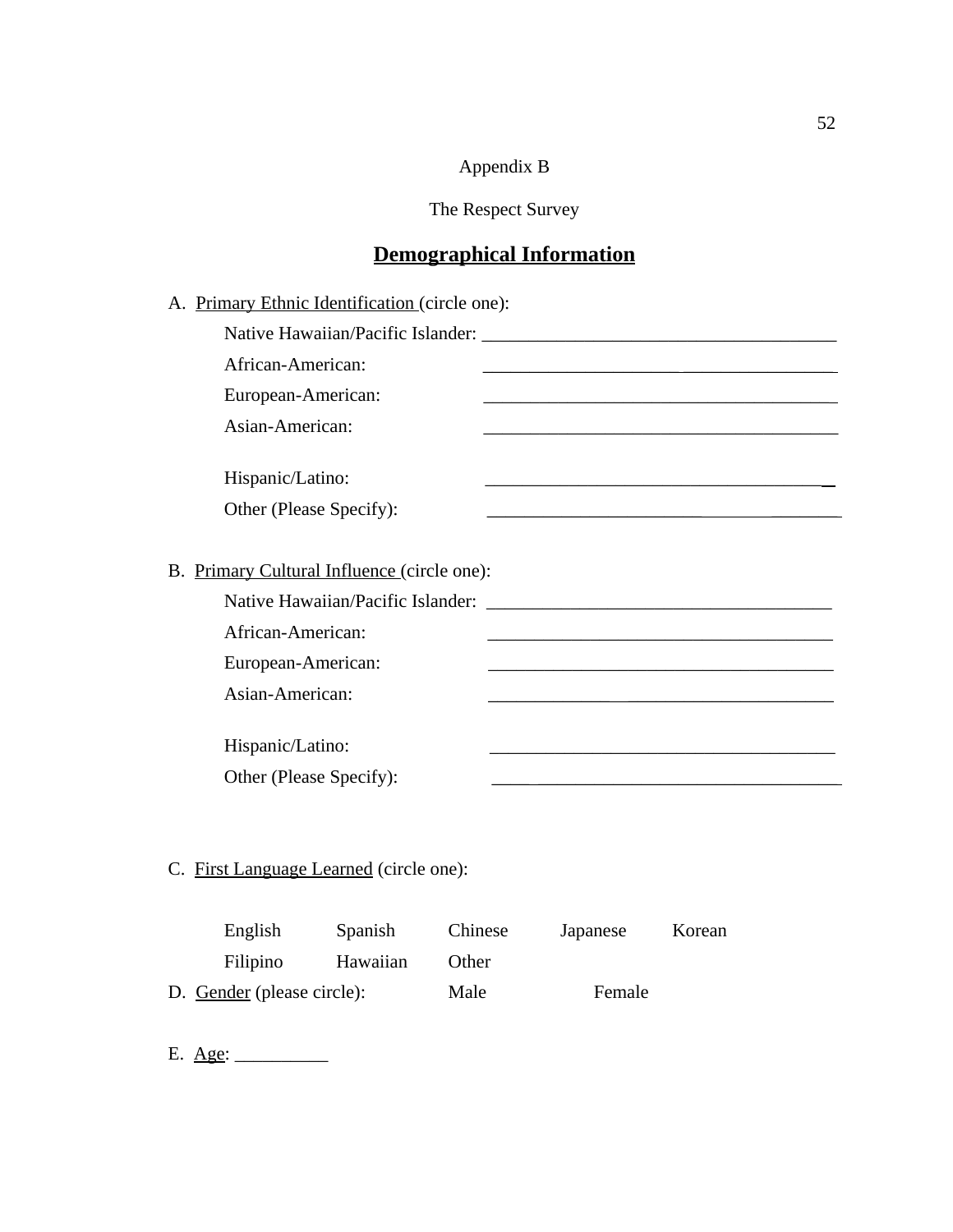| A1DR: When Natasha walked into class with a new dress her mom bought for her, her<br>classmate said, "look at that ugly dress". How did Natasha view the girl's remark?                                  |  |                                                                                                                                                                                                                                                                                                                     |                                                                       |               |                 |
|----------------------------------------------------------------------------------------------------------------------------------------------------------------------------------------------------------|--|---------------------------------------------------------------------------------------------------------------------------------------------------------------------------------------------------------------------------------------------------------------------------------------------------------------------|-----------------------------------------------------------------------|---------------|-----------------|
|                                                                                                                                                                                                          |  |                                                                                                                                                                                                                                                                                                                     |                                                                       |               |                 |
| $\begin{tabular}{c} 1 & 2 & 3 \\ \hline \end{tabular}$ Very Disrespectful                                                                                                                                |  |                                                                                                                                                                                                                                                                                                                     | $\begin{array}{cc}\n4 & 5 & 6 \\ \hline\n\end{array}$ Very Respectful |               |                 |
| <b>Comment:</b>                                                                                                                                                                                          |  |                                                                                                                                                                                                                                                                                                                     |                                                                       |               |                 |
| E1R: Joey was always there to defend Peter from the bullies at school. When Joey was<br>being bullied, Peter was always there to defend him. What do you think they thought of<br>each others' behavior? |  |                                                                                                                                                                                                                                                                                                                     |                                                                       |               |                 |
|                                                                                                                                                                                                          |  | $\frac{1}{2}$ $\frac{2}{3}$ $\frac{4}{2}$ $\frac{5}{2}$ $\frac{2}{2}$ $\frac{3}{2}$ $\frac{4}{2}$ $\frac{5}{2}$ $\frac{2}{2}$ $\frac{2}{2}$ $\frac{3}{2}$ $\frac{4}{2}$ $\frac{5}{2}$ $\frac{2}{2}$ $\frac{2}{2}$ $\frac{2}{2}$ $\frac{4}{2}$ $\frac{5}{2}$ $\frac{2}{2}$ $\frac{2}{2}$ $\frac{4}{2}$ $\frac{5}{2}$ |                                                                       |               |                 |
| Very Disrespectful                                                                                                                                                                                       |  |                                                                                                                                                                                                                                                                                                                     |                                                                       |               | Very Respectful |
| <b>Comment:</b>                                                                                                                                                                                          |  |                                                                                                                                                                                                                                                                                                                     |                                                                       |               |                 |
| E2DR: Britney was walking down the hall when a girl bumped into her and did not say<br>sorry. What did Britney think about the girl's actions?                                                           |  |                                                                                                                                                                                                                                                                                                                     |                                                                       |               |                 |
|                                                                                                                                                                                                          |  |                                                                                                                                                                                                                                                                                                                     |                                                                       | $\frac{5}{2}$ |                 |
| Very Disrespectful                                                                                                                                                                                       |  |                                                                                                                                                                                                                                                                                                                     |                                                                       |               | Very Respectful |
| <b>Comment:</b>                                                                                                                                                                                          |  |                                                                                                                                                                                                                                                                                                                     |                                                                       |               |                 |
| V1R: Katie's friend Angela encouraged her to run for prom queen. Angela nominated<br>Katie and told her that she believed she could win. What did Katie think of Angela's<br>behavior?                   |  |                                                                                                                                                                                                                                                                                                                     |                                                                       |               |                 |
|                                                                                                                                                                                                          |  |                                                                                                                                                                                                                                                                                                                     |                                                                       |               | 6               |
| Very Disrespectful                                                                                                                                                                                       |  |                                                                                                                                                                                                                                                                                                                     |                                                                       |               | Very Respectful |
| <b>Comment:</b>                                                                                                                                                                                          |  |                                                                                                                                                                                                                                                                                                                     |                                                                       |               |                 |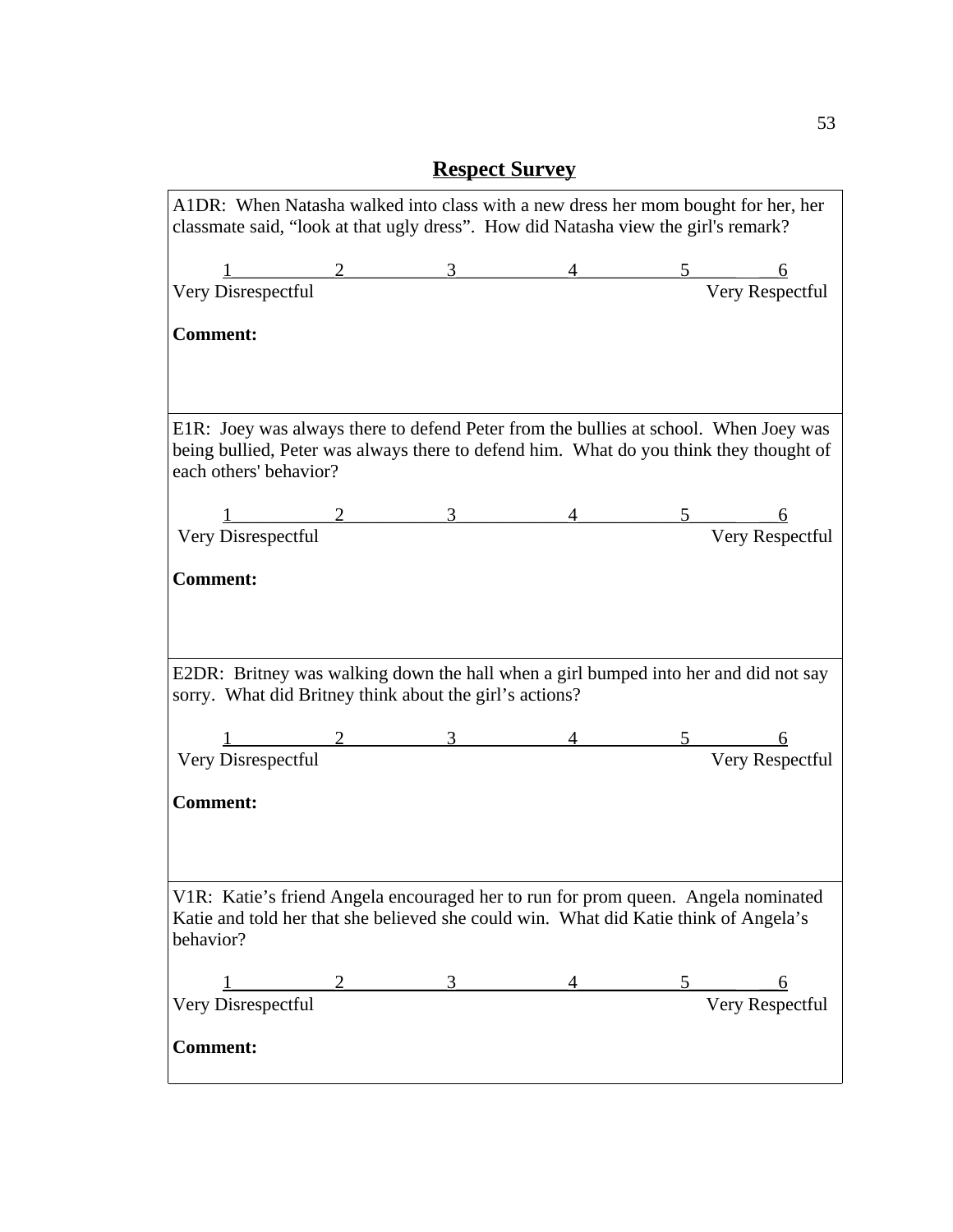| V2DR: Melissa wanted to join a group for a project, but the group rejected her. She<br>then overheard the group saying they were happy they had avoided her being a part of<br>their group. How did Melissa view the group's behavior? |               |                          |  |
|----------------------------------------------------------------------------------------------------------------------------------------------------------------------------------------------------------------------------------------|---------------|--------------------------|--|
|                                                                                                                                                                                                                                        |               |                          |  |
| $\begin{array}{c cccc}\n 1 & 2 & 3 & 4 & 5 & 6 \\  \hline\n \text{Very Disrespectful} & & & \text{Very Respectful} & \\  \end{array}$                                                                                                  |               |                          |  |
| <b>Comment:</b>                                                                                                                                                                                                                        |               |                          |  |
| V3R: Tina was walking down the stairs when she accidentally fell to her knees. A<br>classmate nearby immediately asked if she was okay and helped her up. What did Tina<br>think of her classmate's behavior?                          |               |                          |  |
| $\begin{array}{cccccccc}\n 1 & 2 & 3 & 4 & 5 & 6 \\  \hline\n \text{Very Disrespectful} & & & & \end{array}$                                                                                                                           |               |                          |  |
|                                                                                                                                                                                                                                        |               |                          |  |
| <b>Comment:</b><br>A2DR: Cammie was giving a presentation to her class when some of her classmates                                                                                                                                     |               |                          |  |
| began laughing. What did Cammie think her classmates' behavior?                                                                                                                                                                        |               |                          |  |
|                                                                                                                                                                                                                                        | $\frac{3}{2}$ |                          |  |
| Very Disrespectful                                                                                                                                                                                                                     |               | 4 5 6<br>Very Respectful |  |
| <b>Comment:</b>                                                                                                                                                                                                                        |               |                          |  |
| A3R: While Matt talked with his friend about the terrible weekend he had, his friend<br>reassured him that everything would improve. How did Matt view his friend's behavior?                                                          |               |                          |  |
| $\begin{array}{c cccccc} & 1 & 2 & 3 & 4 & 5 & 6 \\ \hline \text{Very Disrespectful} & & & & \end{array}$                                                                                                                              |               |                          |  |
| <b>Comment:</b>                                                                                                                                                                                                                        |               |                          |  |

 $\sqrt{ }$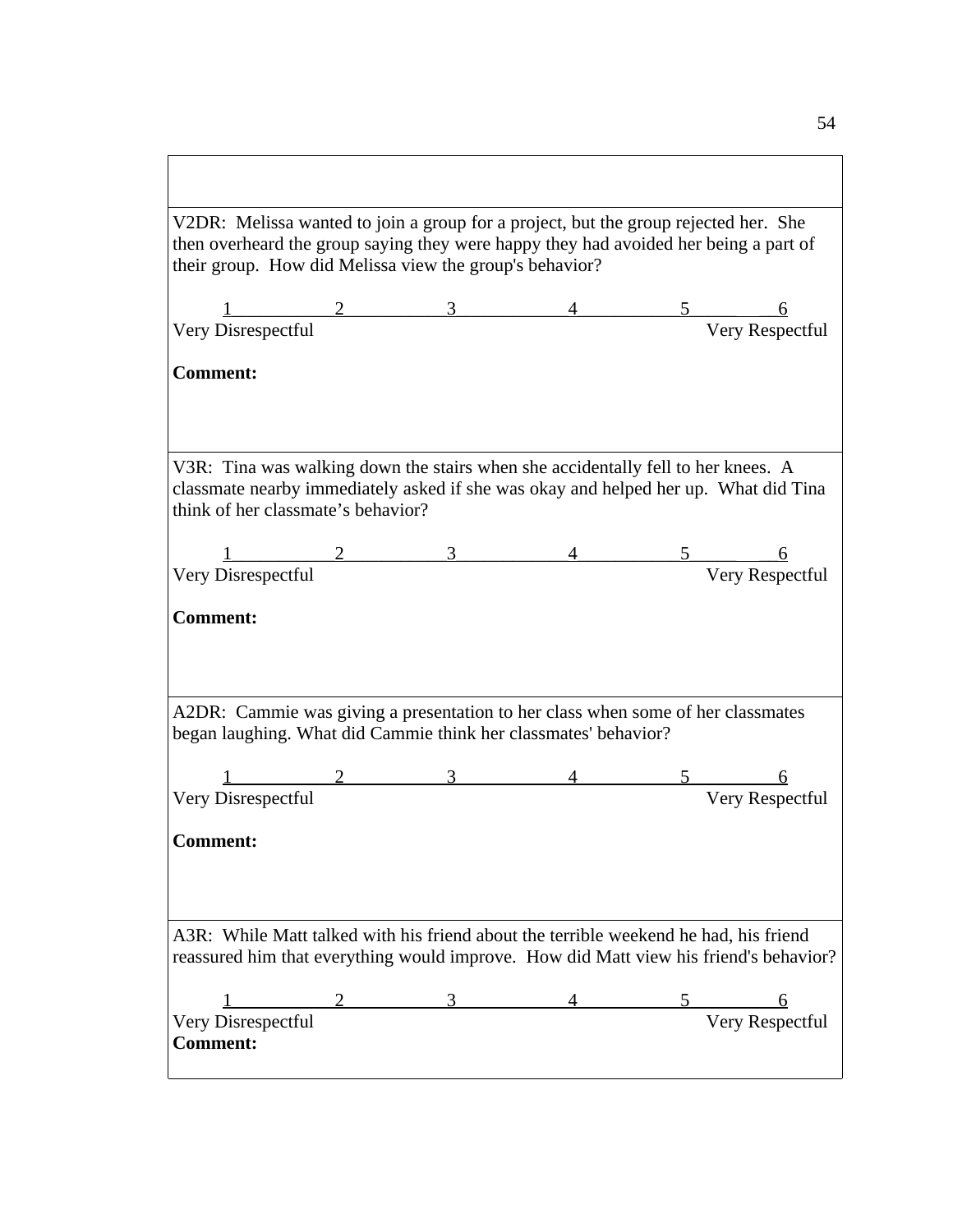| E3DR: Mary raised her hand to answer a question, and the teacher called on her. As                                                      |  |                 |  |                                                                                                                                                                                                                                                                                                 |                 |  |
|-----------------------------------------------------------------------------------------------------------------------------------------|--|-----------------|--|-------------------------------------------------------------------------------------------------------------------------------------------------------------------------------------------------------------------------------------------------------------------------------------------------|-----------------|--|
| she began to answer the question, one of her classmates yelled out the answer. How did                                                  |  |                 |  |                                                                                                                                                                                                                                                                                                 |                 |  |
| Mary view her classmate's behavior?                                                                                                     |  |                 |  |                                                                                                                                                                                                                                                                                                 |                 |  |
|                                                                                                                                         |  |                 |  |                                                                                                                                                                                                                                                                                                 |                 |  |
| $\frac{1}{1}$ 2 3 3                                                                                                                     |  |                 |  | $\begin{array}{cc}\n 4 & \hspace{1.5cm} 5 & \hspace{1.5cm} 6 \\  \hspace{1.5cm} \hspace{1.5cm} \hspace{1.5cm} \hspace{1.5cm} \hspace{1.5cm} \hspace{1.5cm} \hspace{1.5cm} \hspace{1.5cm} \hspace{1.5cm} \hspace{1.5cm} \hspace{1.5cm} \hspace{1.5cm} \hspace{1.5cm} \hspace{1.5cm} \end{array}$ |                 |  |
|                                                                                                                                         |  |                 |  |                                                                                                                                                                                                                                                                                                 |                 |  |
| <b>Comment:</b>                                                                                                                         |  |                 |  |                                                                                                                                                                                                                                                                                                 |                 |  |
|                                                                                                                                         |  |                 |  |                                                                                                                                                                                                                                                                                                 |                 |  |
|                                                                                                                                         |  |                 |  |                                                                                                                                                                                                                                                                                                 |                 |  |
|                                                                                                                                         |  |                 |  |                                                                                                                                                                                                                                                                                                 |                 |  |
| V4R: Ben always helped his classmate with her math assignments. When Ben had                                                            |  |                 |  |                                                                                                                                                                                                                                                                                                 |                 |  |
| difficulty in science class, she volunteered to help Ben with his assignments. How did<br>Ben view his classmate's behavior?            |  |                 |  |                                                                                                                                                                                                                                                                                                 |                 |  |
|                                                                                                                                         |  |                 |  |                                                                                                                                                                                                                                                                                                 |                 |  |
|                                                                                                                                         |  |                 |  |                                                                                                                                                                                                                                                                                                 |                 |  |
| $\frac{1}{\text{Very Disrespectful}}$ $\frac{2}{3}$ $\frac{3}{4}$ $\frac{5}{\text{Very Respectful}}$ $\frac{6}{\text{Very Respectful}}$ |  |                 |  |                                                                                                                                                                                                                                                                                                 |                 |  |
|                                                                                                                                         |  |                 |  |                                                                                                                                                                                                                                                                                                 |                 |  |
| <b>Comment:</b>                                                                                                                         |  |                 |  |                                                                                                                                                                                                                                                                                                 |                 |  |
|                                                                                                                                         |  |                 |  |                                                                                                                                                                                                                                                                                                 |                 |  |
|                                                                                                                                         |  |                 |  |                                                                                                                                                                                                                                                                                                 |                 |  |
| E4DR: Sarah listened to each one of her classmates give their science presentations.                                                    |  |                 |  |                                                                                                                                                                                                                                                                                                 |                 |  |
| When Sarah gave her presentation, no one was listening to her. How did Sarah view her                                                   |  |                 |  |                                                                                                                                                                                                                                                                                                 |                 |  |
| classmates' behaviors?                                                                                                                  |  |                 |  |                                                                                                                                                                                                                                                                                                 |                 |  |
|                                                                                                                                         |  |                 |  |                                                                                                                                                                                                                                                                                                 |                 |  |
|                                                                                                                                         |  | $\frac{2}{3}$ 3 |  | $5 -$                                                                                                                                                                                                                                                                                           |                 |  |
| Very Disrespectful                                                                                                                      |  |                 |  |                                                                                                                                                                                                                                                                                                 | Very Respectful |  |
| <b>Comment:</b>                                                                                                                         |  |                 |  |                                                                                                                                                                                                                                                                                                 |                 |  |
|                                                                                                                                         |  |                 |  |                                                                                                                                                                                                                                                                                                 |                 |  |
|                                                                                                                                         |  |                 |  |                                                                                                                                                                                                                                                                                                 |                 |  |
|                                                                                                                                         |  |                 |  |                                                                                                                                                                                                                                                                                                 |                 |  |
| V5R: Catherine and Jenny have been getting to know each other better. Recently,                                                         |  |                 |  |                                                                                                                                                                                                                                                                                                 |                 |  |
| Catherine told Jenny some of her personal secrets. How did Jenny view Catherine's                                                       |  |                 |  |                                                                                                                                                                                                                                                                                                 |                 |  |
| sharing of secrets?                                                                                                                     |  |                 |  |                                                                                                                                                                                                                                                                                                 |                 |  |
|                                                                                                                                         |  |                 |  |                                                                                                                                                                                                                                                                                                 |                 |  |
|                                                                                                                                         |  | 2 3 3           |  |                                                                                                                                                                                                                                                                                                 | <u>6</u>        |  |
|                                                                                                                                         |  |                 |  |                                                                                                                                                                                                                                                                                                 |                 |  |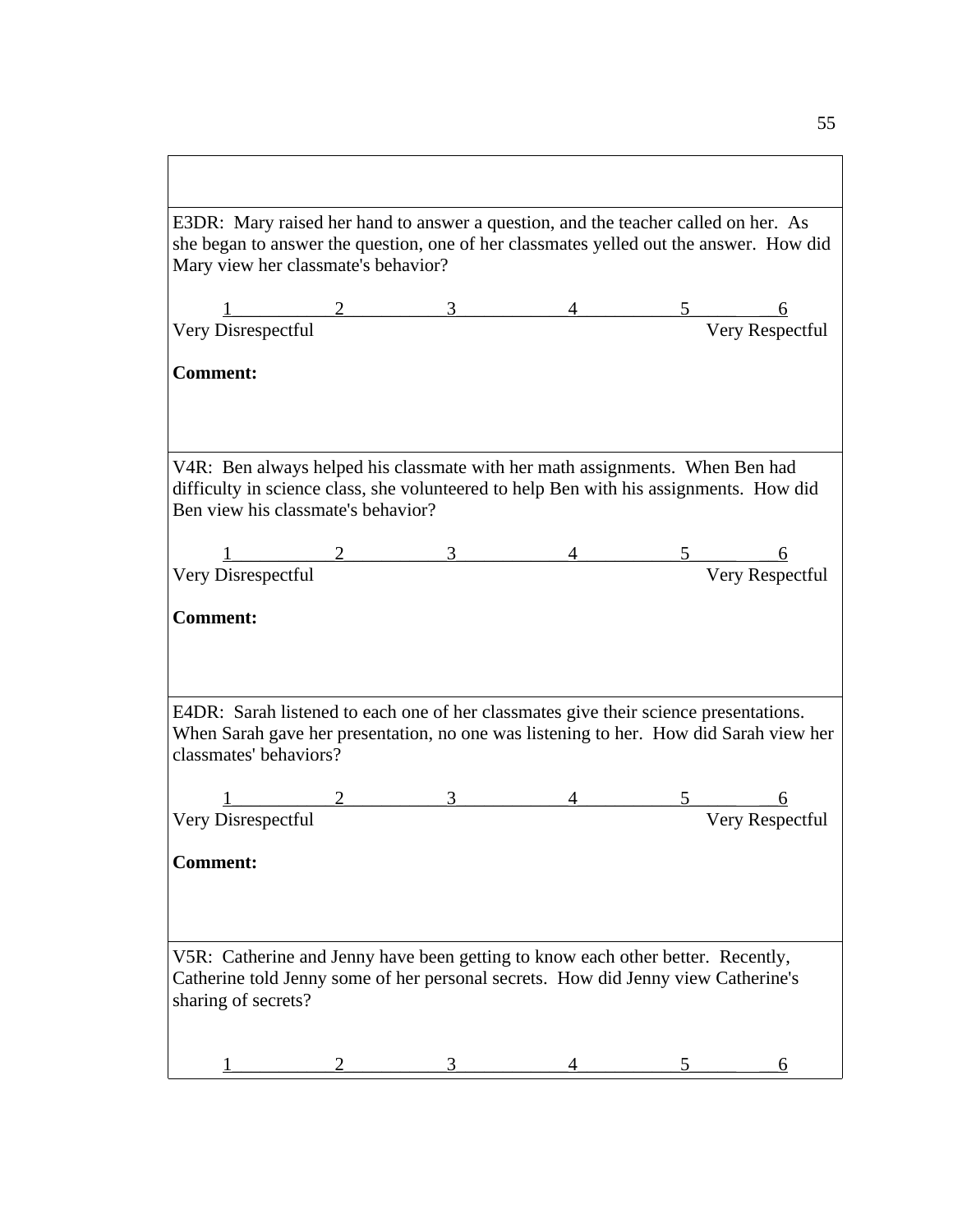| Very Disrespectful                                                                                                                                                                  |  |  |  | Very Respectful |  |  |  |
|-------------------------------------------------------------------------------------------------------------------------------------------------------------------------------------|--|--|--|-----------------|--|--|--|
| <b>Comment:</b>                                                                                                                                                                     |  |  |  |                 |  |  |  |
|                                                                                                                                                                                     |  |  |  |                 |  |  |  |
|                                                                                                                                                                                     |  |  |  |                 |  |  |  |
|                                                                                                                                                                                     |  |  |  |                 |  |  |  |
| A4DR: Sharon was walking down the hall when a group of boys began shouting<br>inappropriate things at her. What did Sharon think of the boys' behavior?                             |  |  |  |                 |  |  |  |
|                                                                                                                                                                                     |  |  |  |                 |  |  |  |
| $\begin{array}{cccccccccc} & 1 & 2 & 3 & 4 & 5 & 6 \\ \hline \text{Very Disrespectful} & & & & & \end{array}$                                                                       |  |  |  |                 |  |  |  |
|                                                                                                                                                                                     |  |  |  |                 |  |  |  |
| <b>Comment:</b>                                                                                                                                                                     |  |  |  |                 |  |  |  |
|                                                                                                                                                                                     |  |  |  |                 |  |  |  |
|                                                                                                                                                                                     |  |  |  |                 |  |  |  |
| V6R: After Stan's project presentation, many of his classmates clapped for him and told<br>him he did a great job. How did Stan view his classmates behavior?                       |  |  |  |                 |  |  |  |
|                                                                                                                                                                                     |  |  |  |                 |  |  |  |
| $\begin{array}{cccccccccc} & 1 & 2 & 3 & 4 & 5 & 6 \\ \hline \text{Very Disrespectful} & & & & & \end{array}$                                                                       |  |  |  |                 |  |  |  |
|                                                                                                                                                                                     |  |  |  |                 |  |  |  |
| <b>Comment:</b>                                                                                                                                                                     |  |  |  |                 |  |  |  |
|                                                                                                                                                                                     |  |  |  |                 |  |  |  |
|                                                                                                                                                                                     |  |  |  |                 |  |  |  |
| E5DR: Crystal was waiting in line to get her lunch when Tony cut in line in front of her.                                                                                           |  |  |  |                 |  |  |  |
| What did Crystal think of Tony's behavior?                                                                                                                                          |  |  |  |                 |  |  |  |
|                                                                                                                                                                                     |  |  |  |                 |  |  |  |
| $\begin{array}{cccccccccc} & 1 & 2 & 3 & 4 & 5 & 6 \\ \hline \text{Very Disrespectful} & & & & & \end{array}$                                                                       |  |  |  |                 |  |  |  |
| <b>Comment:</b>                                                                                                                                                                     |  |  |  |                 |  |  |  |
|                                                                                                                                                                                     |  |  |  |                 |  |  |  |
|                                                                                                                                                                                     |  |  |  |                 |  |  |  |
|                                                                                                                                                                                     |  |  |  |                 |  |  |  |
| A5R: During class presentations, Alan watched each of his classmates present. When it<br>was his turn to present, his classmates all watched carefully.  What did Alan think of the |  |  |  |                 |  |  |  |
| behavior of his class?                                                                                                                                                              |  |  |  |                 |  |  |  |
|                                                                                                                                                                                     |  |  |  |                 |  |  |  |
|                                                                                                                                                                                     |  |  |  |                 |  |  |  |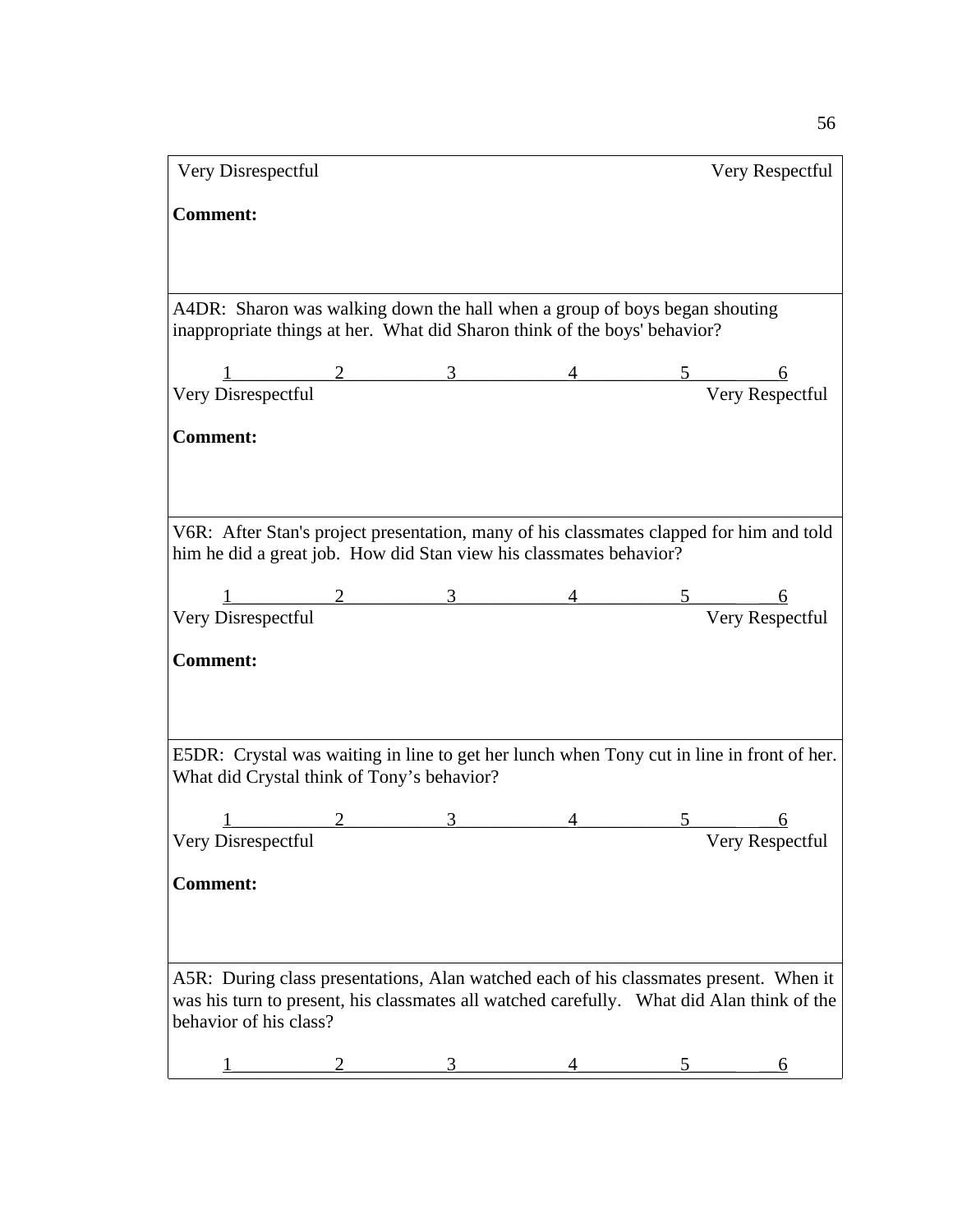| Very Disrespectful                                                                                                                                                         |  |  |               | Very Respectful |  |  |  |  |  |
|----------------------------------------------------------------------------------------------------------------------------------------------------------------------------|--|--|---------------|-----------------|--|--|--|--|--|
| <b>Comment:</b>                                                                                                                                                            |  |  |               |                 |  |  |  |  |  |
|                                                                                                                                                                            |  |  |               |                 |  |  |  |  |  |
| A6R: While in class, Janet was talking with a partner about ideas she had for an                                                                                           |  |  |               |                 |  |  |  |  |  |
| upcoming project. Her partner was responsive to her, and shared her ideas for the<br>project as well. How did Janet view her partner's behavior?                           |  |  |               |                 |  |  |  |  |  |
|                                                                                                                                                                            |  |  |               |                 |  |  |  |  |  |
| $\begin{array}{c cccc}\n 1 & 2 & 3 & 4 & 5 & 6 \\  \hline\n \text{Very Disrespectful} & & & \text{Very Respectful}\n\end{array}$                                           |  |  |               |                 |  |  |  |  |  |
| <b>Comment:</b>                                                                                                                                                            |  |  |               |                 |  |  |  |  |  |
|                                                                                                                                                                            |  |  |               |                 |  |  |  |  |  |
|                                                                                                                                                                            |  |  |               |                 |  |  |  |  |  |
|                                                                                                                                                                            |  |  |               |                 |  |  |  |  |  |
| E6DR: Josh wanted to play basketball on his lunch break. When the teams were made<br>by his classmates, he was the only one not picked for a team, and therefore could not |  |  |               |                 |  |  |  |  |  |
| play. How did Josh view his classmates' behaviors?                                                                                                                         |  |  |               |                 |  |  |  |  |  |
| $\frac{2}{\text{reconertial}}$ 3                                                                                                                                           |  |  | $\frac{5}{2}$ |                 |  |  |  |  |  |
| Very Disrespectful                                                                                                                                                         |  |  |               | Very Respectful |  |  |  |  |  |
| <b>Comment:</b>                                                                                                                                                            |  |  |               |                 |  |  |  |  |  |
|                                                                                                                                                                            |  |  |               |                 |  |  |  |  |  |
|                                                                                                                                                                            |  |  |               |                 |  |  |  |  |  |
|                                                                                                                                                                            |  |  |               |                 |  |  |  |  |  |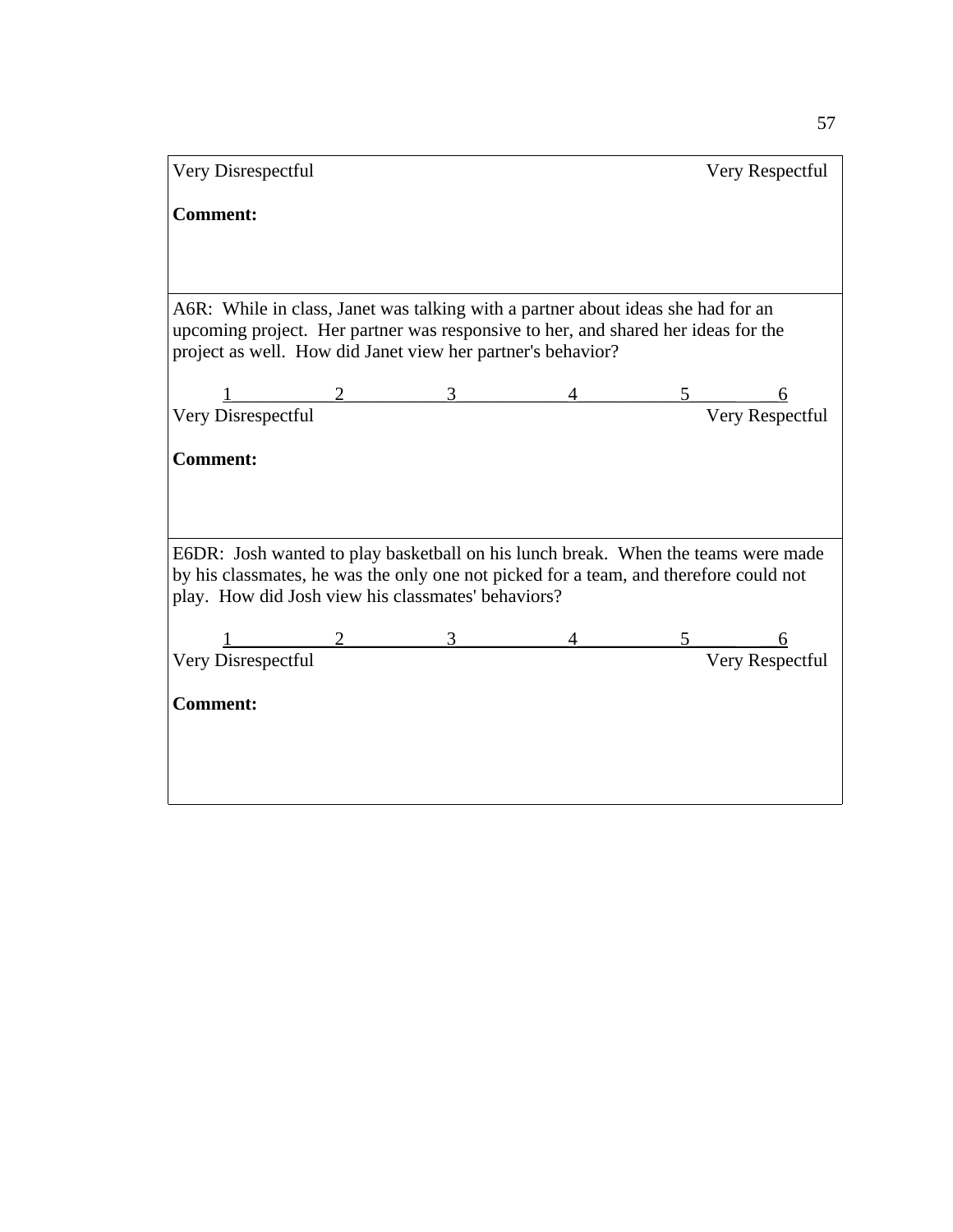# Appendix C

### Parental Consent Form

#### **AGREEMENT TO PARTICIPATE IN**

#### The R.E.S.P.E.C.T. Project

Daniel Zimbra and Michael Salzman, Ph.D., Wist Hall Rm. 210, Honolulu Hawaii, 96822, #956-4300

My name is Daniel Zimbra and I am a graduate student at the University of Hawaii at Manoa in the College of Education, in the Department of Educational Psychology. I am working with Dr. Michael Salzman, a Professor in the Department of Educational Psychology to conduct a research study on building more respectful school environments. Students from various high schools in Oahu will be surveyed in order to assess what behaviors they tend to experience as respectful and disrespectful and how those behaviors might affect their behaviors and thoughts.

The purpose of this study is to identify behaviors experienced by students as respectful or disrespectful as they interact with each other. The broad objective of this study is to contribute to the development of respectful, inclusive school communities where all members feel respected, connected, valued and challenged to the highest level of their human potential. Once respectful behaviors have been identified, a training program will be designed to enhance the likelihood that respectful behaviors in the school will be expressed.

Your child has been selected as a potential participant for this study. He/she would be asked to complete a questionnaire that would take no longer than forty-five minutes. I would ask your child to share with me how they would rate scenarios of either respect or disrespect.

To ensure your child's anonymity, each participant will be assigned and identified by a participant number-no names will be used.

The results of this study will be made available to you once the study is completed. Your child's participation in this study will assist in developing school communities based on respectful behaviors that will benefit your child, yourself, and the school academically, socially, and psychologically because people will be learning how to behave respectfully.

If you have any questions regarding this study, please contact Daniel Zimbra at [danielz@hawaii.edu](mailto:danielz@hawaii.edu) or call 1-808- 265-2932.

"I certify that I have read and that I understand the foregoing, that I have been given satisfactory answers to my inquiries concerning project procedures and other matters and that I have been advised that I am free to withdraw my consent and to discontinue my child's participation in the project or activity at any time without prejudice.

I consent to the participation of my minor child in this project with the understanding that such consent does not waive any of my legal rights, nor does it release the principal investigator or the institution or any employee or agent thereof from liability for negligence."

Signature of Parent or Legal Guardian Date

(If you cannot obtain satisfactory answers to your questions or have comments or complaints about your treatment in this study, contact: [uhirb@hawaii.edu](mailto:uhirb@hawaii.edu))

\_\_\_\_\_\_\_\_\_\_\_\_\_\_\_\_\_ \_\_\_\_\_\_\_\_\_\_\_\_\_\_\_\_\_\_\_\_\_\_\_\_\_\_\_